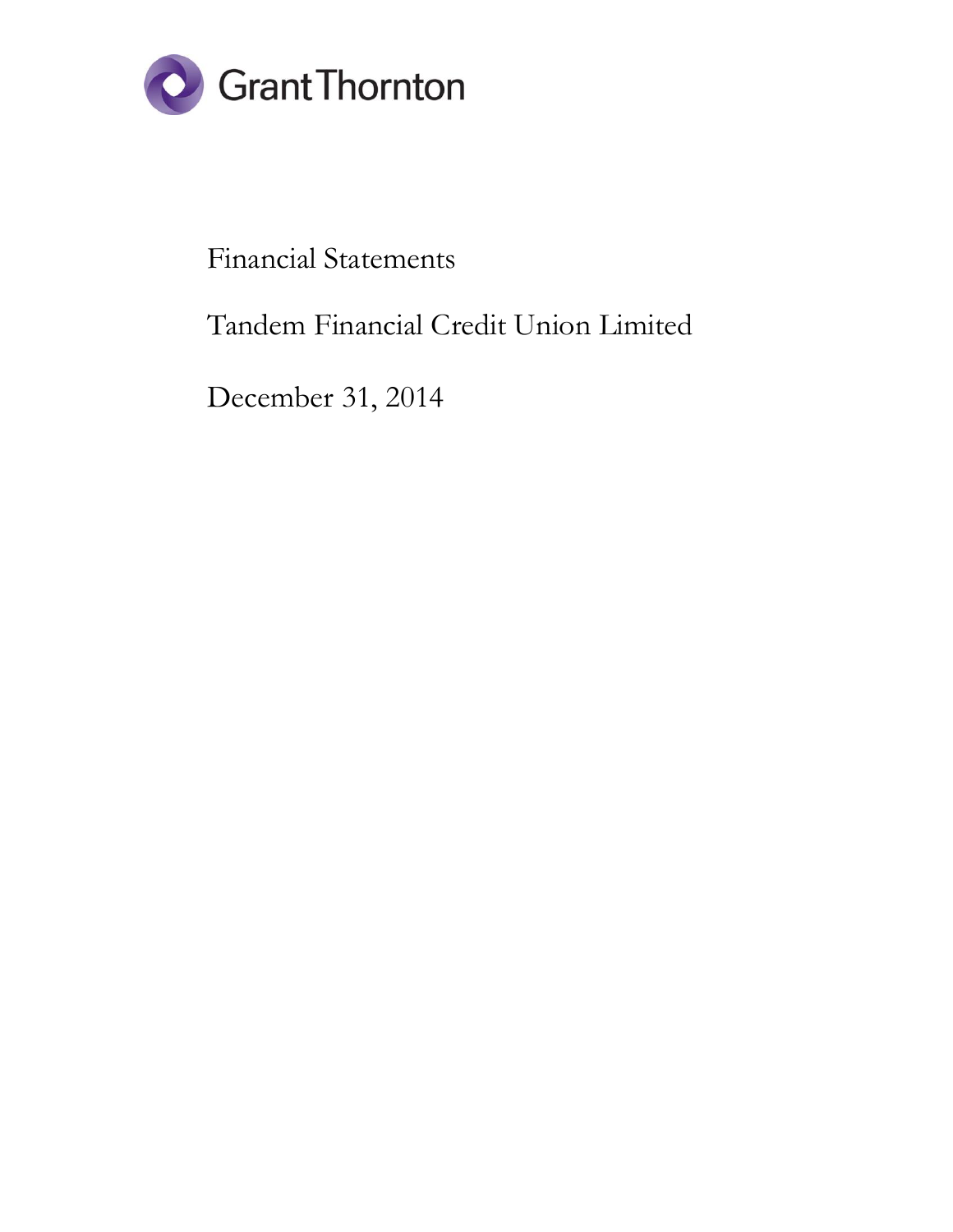# **Contents**

|                                         | Page           |
|-----------------------------------------|----------------|
| Independent auditor's report            | $1 - 2$        |
| <b>Statement of Financial Position</b>  | 3              |
| Statement of Comprehensive Income       | $\overline{4}$ |
| Statement of Changes in Members' Equity | 5              |
| <b>Statement of Cash Flows</b>          | 6              |
| Notes to the Financial Statements       | 7 - 41         |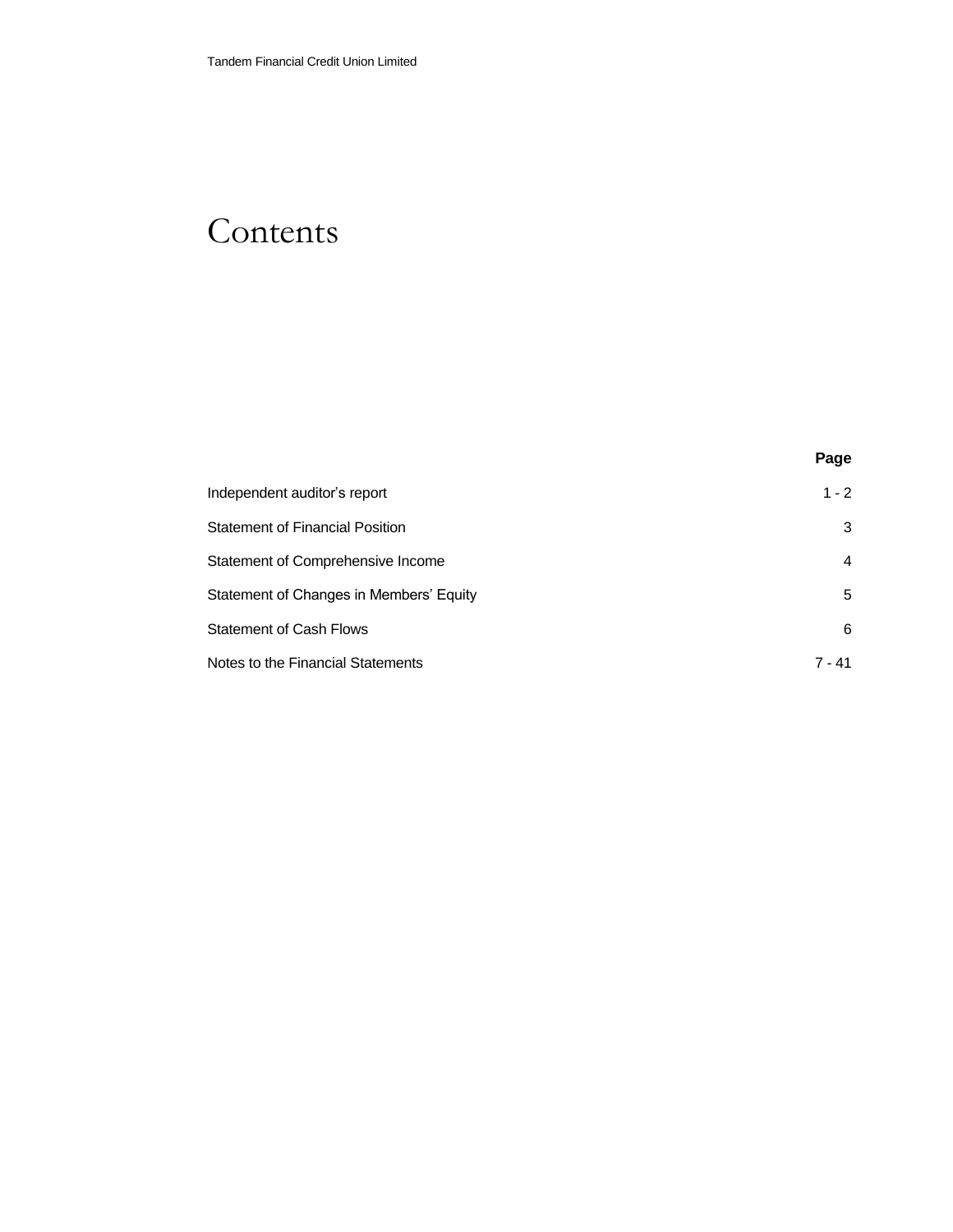

**Grant Thornton LLP** Suite 300 3600 Dundas Street Burlington, ON L7M 4B8 T +1 289 313 0300 F +1 289 313 0355 www.GrantThornton.ca

# Independent auditor's report

### To the Members of **Tandem Financial Credit Union Limited** (operating as Tandia Cooperative Banking):

We have audited the accompanying financial statements of Tandem Financial Credit Union Limited (operating as Tandia Cooperative Banking) (the "credit union"), which comprise the statement of financial position as at December 31, 2014, the statement of comprehensive income, statement of changes in members' equity and statement of cash flows for the year then ended, and a summary of significant accounting policies and other explanatory information.

### **Management's responsibility for the financial statements**

Management is responsible for the preparation and fair presentation of these financial statements in accordance with International Financial Reporting Standards, and for such internal control as management determines is necessary to enable the preparation of financial statements that are free from material misstatement, whether due to fraud or error.

#### **Auditor's responsibility**

Our responsibility is to express an opinion on these financial statements based on our audit. We conducted our audit in accordance with Canadian generally accepted auditing standards. Those standards require that we comply with ethical requirements and plan and perform the audit to obtain reasonable assurance about whether the financial statements are free from material misstatement.

An audit involves performing procedures to obtain audit evidence about the amounts and disclosures in the financial statements. The procedures selected depend on the auditor's judgment, including the assessment of the risks of material misstatement of the financial statements, whether due to fraud or error. In making those risk assessments, the auditor considers internal control relevant to the credit union's preparation and fair presentation of the financial statements in order to design audit procedures that are appropriate in the circumstances, but not for the purpose of expressing an opinion on the effectiveness of the credit union's internal control. An audit also includes evaluating the appropriateness of accounting policies used and the reasonableness of accounting estimates made by management, as well as evaluating the overall presentation of the financial statements.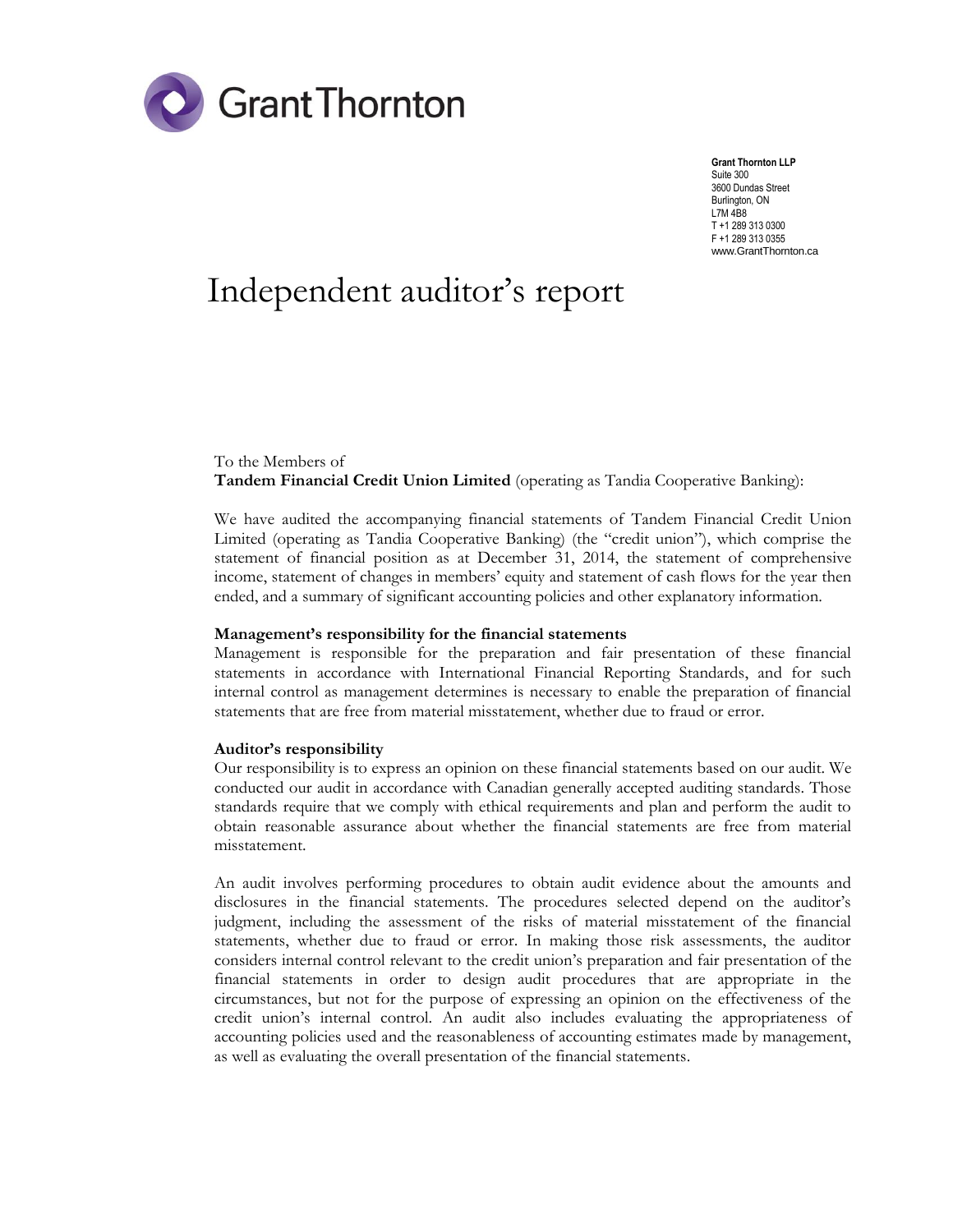

We believe that the audit evidence we have obtained is sufficient and appropriate to provide a basis for our audit opinion.

#### **Opinion**

In our opinion, the financial statements present fairly, in all material respects, the financial position of Tandem Financial Credit Union Limited as at December 31, 2014, and its financial performance and its cash flows for the year then ended in accordance with International Financial Reporting Standards.

Grant Thouston LLP

Burlington, Canada Chartered Accountants February 25, 2015 Licensed Public Accountants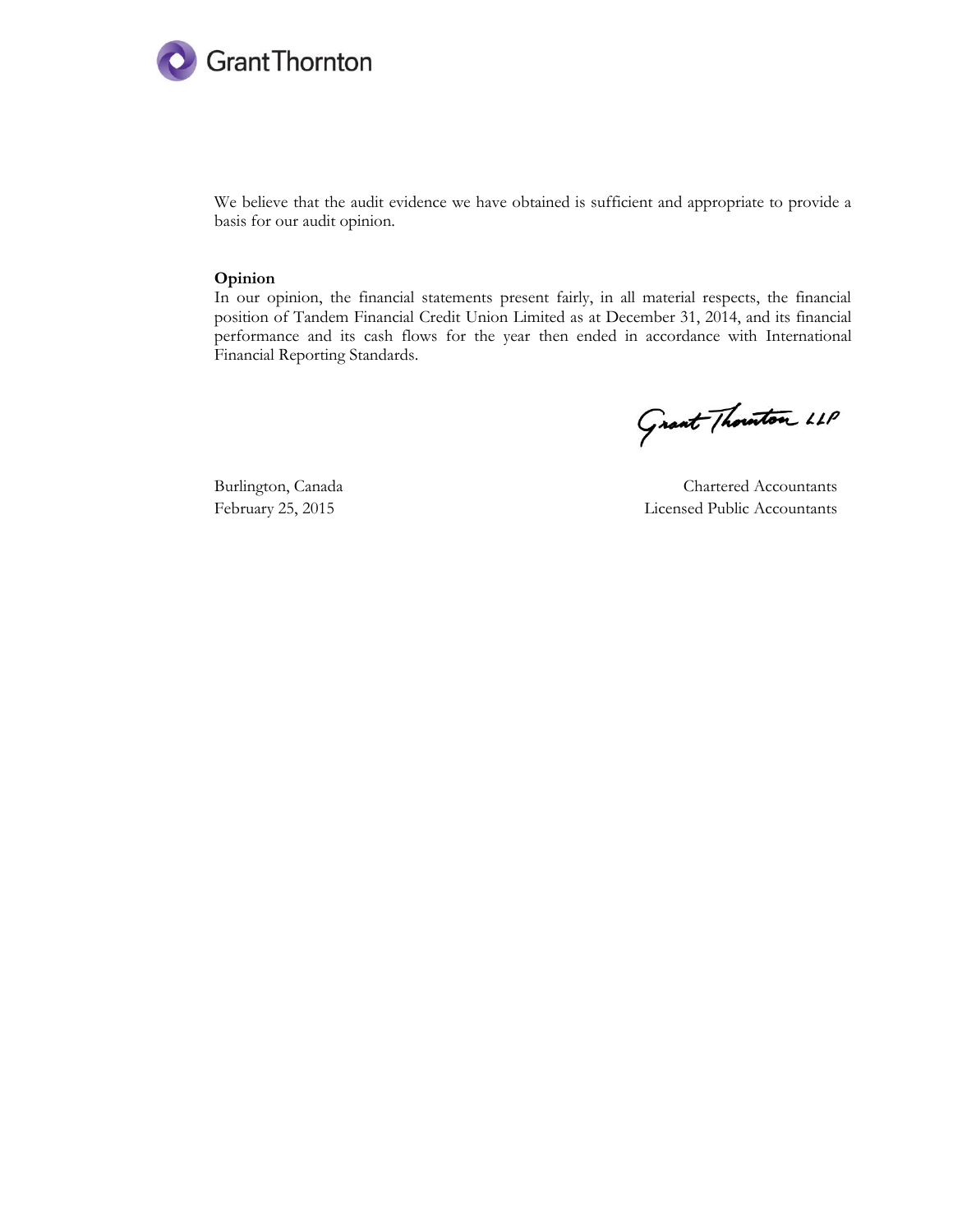# **Tandem Financial Credit Union Limited Statement of Financial Position**

| December 31                                                                 | 2014                  | 2013                   |
|-----------------------------------------------------------------------------|-----------------------|------------------------|
|                                                                             |                       | (in thousands)         |
| <b>Assets</b><br>Cash and cash equivalents (Note 6)<br>Investments (Note 7) | \$<br>7,457<br>56,023 | \$<br>15,054<br>41,873 |
| Loans to members (Note 8)                                                   | 753,173               | 472,045                |
| Property and equipment (Note 10)                                            | 9,236                 | 3,465                  |
| Other assets (Note 11)                                                      | 3,417                 | 2,603                  |
| Derivative financial instruments (Note 13)                                  | 868<br>786            | 478                    |
| Intangible asset (Note 12)                                                  | \$830,960             | 228<br>\$535,746       |
| <b>Liabilities</b>                                                          |                       |                        |
| External borrowings (Note 14)                                               | \$<br>10,000          | \$<br>17,500           |
| Secured borrowings (Note 9)                                                 | 82,194                | 70,321                 |
| Payables and accruals                                                       | 4,462                 | 2,416                  |
| Deferred income taxes (Note 18)                                             | 221                   | 69                     |
| Deposits of members (Note 15)                                               | 690,371               | 415,837                |
| Derivative financial instruments (Note 13)                                  | 1,352                 | 554                    |
| Shares (Note 16)                                                            | 1,510                 | 977                    |
|                                                                             | <u>790,110</u>        | 507,674                |
| <b>Equity</b>                                                               |                       |                        |
| Shares (Note 16)                                                            | 12,496                | 10,333                 |
| Retained earnings                                                           | 15,262                | 15,470                 |
| Accumulated other comprehensive income                                      | 1,093                 | 994                    |
| Contributed surplus                                                         | <u>11,999</u>         | 1,275                  |
|                                                                             | 40,850                | 28,072                 |
|                                                                             | \$830,960             | \$535,746              |
|                                                                             |                       |                        |

# Commitments (Note 22)

On behalf of the board

Director **Director** Director

See accompanying notes to the financial statements.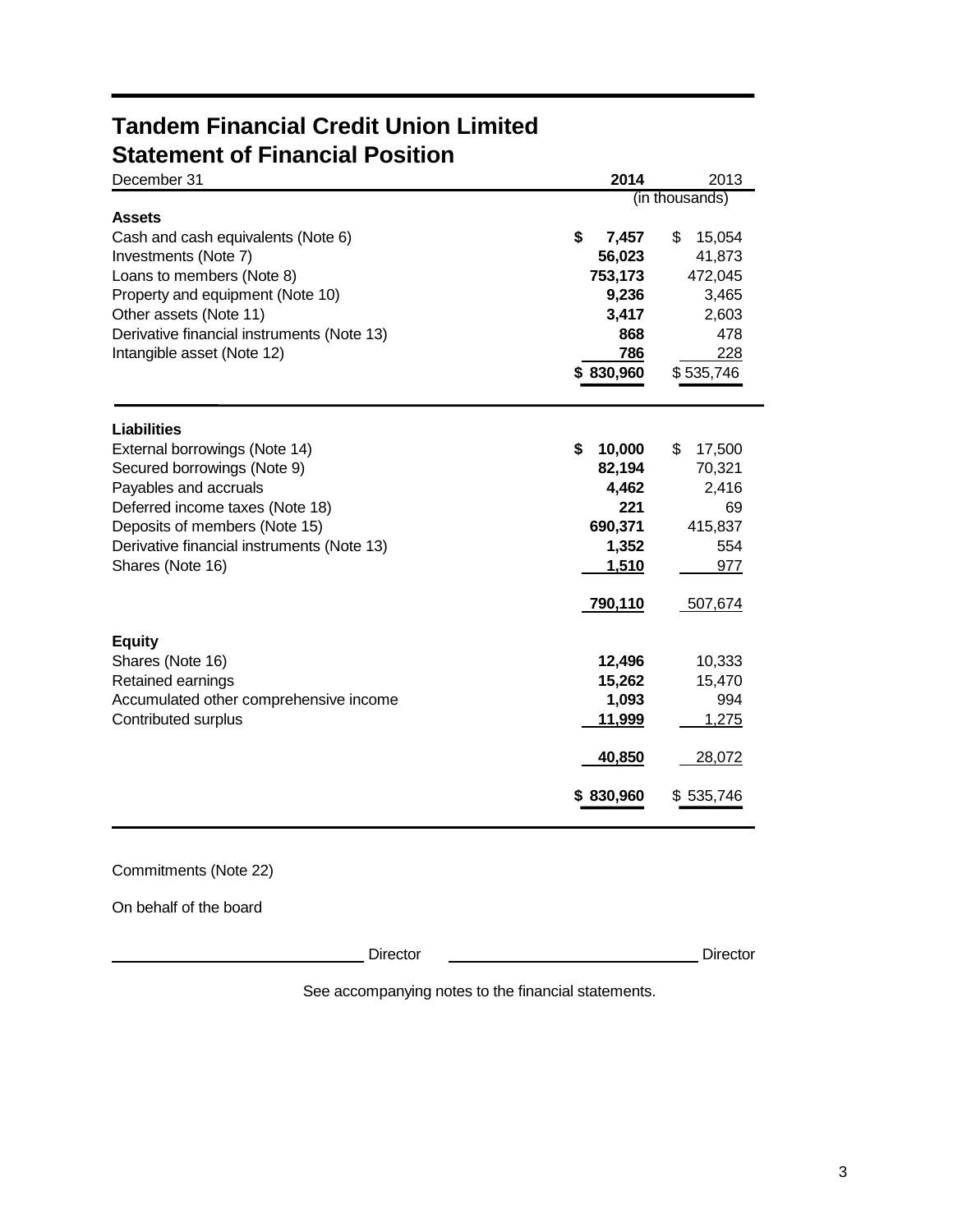# **Tandem Financial Credit Union Limited Statement of Comprehensive Income**

| awnont of complements to<br>Year Ended December 31                                             | 2014           | 2013     |  |  |
|------------------------------------------------------------------------------------------------|----------------|----------|--|--|
|                                                                                                | (in thousands) |          |  |  |
| Financial income                                                                               |                |          |  |  |
| Interest on member loans<br>Other interest revenue                                             | 27,089<br>\$   | \$16,579 |  |  |
|                                                                                                | 1,230          | 824      |  |  |
|                                                                                                | 28,319         | 17,403   |  |  |
| Financial expense<br>Interest on member deposits                                               | 10,412         | 6,312    |  |  |
| Other interest expense                                                                         | 280            | 221      |  |  |
|                                                                                                |                |          |  |  |
|                                                                                                | 10,692         | 6,533    |  |  |
| Financial margin                                                                               | 17,627         | 10,870   |  |  |
| Other income (Note 19)                                                                         | 6,973          | 4,288    |  |  |
| Provision for impaired loans (Note 8)                                                          | 1,548          | 100      |  |  |
| Operating margin                                                                               | 23,052         | 15,058   |  |  |
| Operating expenses                                                                             |                |          |  |  |
| Salaries and benefits                                                                          | 12,234         | 7,471    |  |  |
| Occupancy                                                                                      | 1,809          | 1,074    |  |  |
| Computer, office and other equipment                                                           | 1,692          | 1,305    |  |  |
| Advertising and communications                                                                 | 1,140          | 589      |  |  |
| Member security                                                                                | 842            | 496      |  |  |
| Administration<br>Other                                                                        | 2,495          | 1,035    |  |  |
|                                                                                                | <u>2,693</u>   | 2,274    |  |  |
|                                                                                                | 22,905         | 14,244   |  |  |
| Net income before taxes                                                                        | 147            | 814      |  |  |
| Income tax (recovery) expense (Note 18)                                                        | <u>(121)</u>   | 56       |  |  |
| Net income for the year                                                                        | 268            | 758      |  |  |
| Other comprehensive income (net of tax)                                                        |                |          |  |  |
| Items that may subsequently be reclassified to profit or loss<br>Change in unrealized gains on |                |          |  |  |
| available-for-sale investments                                                                 | 99             | 196      |  |  |
| Total other comprehensive income for the year                                                  | <u>99</u>      | 196      |  |  |
| Total comprehensive income for the year                                                        | 367<br>S       | 954      |  |  |

See accompanying notes to the financial statements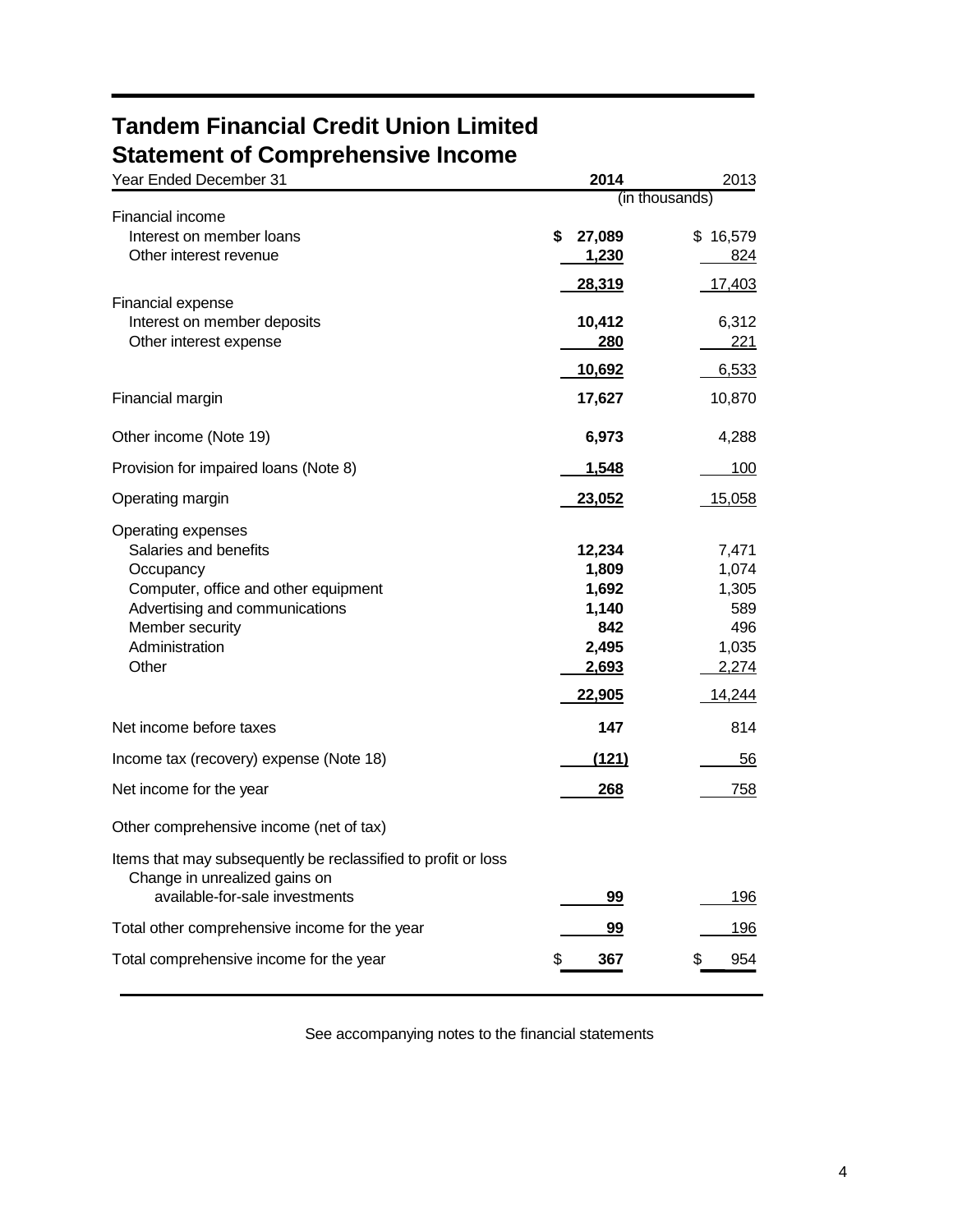# **Tandem Financial Credit Union Limited Statement of Changes in Members' Equity**

Year Ended December 31

|                                      |               |             |           | $(n$ thousands) |          |
|--------------------------------------|---------------|-------------|-----------|-----------------|----------|
|                                      |               | Accumulated |           |                 |          |
|                                      |               |             |           |                 |          |
|                                      |               |             | compre-   |                 |          |
|                                      |               | Retained    | hensive   | Contributed     |          |
|                                      | <b>Shares</b> | earnings    | income    | surplus         | Total    |
|                                      |               |             |           |                 |          |
| Balance at December 31, 2012         | \$10,205      | \$15,146    | \$<br>798 | \$              | \$26,149 |
| Net income                           |               | 758         |           |                 | 758      |
| Distributions to members (Note 17)   |               | (434)       |           |                 | (434)    |
| Issue of profit shares               | 57            |             |           |                 | 57       |
| Issue of investment shares           | 273           |             |           |                 | 273      |
| Redemption of profit shares          | (193)         |             |           |                 | (193)    |
| Redemption of investment shares      | (9)           |             |           |                 | (9)      |
| Change in unrealized gains on        |               |             |           |                 |          |
| available-for sale-investments       |               |             | 196       |                 | 196      |
| Increase in contributed surplus from |               |             |           |                 |          |
| <b>Business Combination</b>          |               |             |           | 1,275           | 1,275    |
| Balance at December 31, 2013         | 10,333        | 15,470      | 994       | 1,275           | 28,072   |
|                                      |               |             |           |                 |          |
| Net income                           |               | 268         |           |                 | 268      |
| Distributions to members (Note 17)   |               | (476)       |           |                 | (476)    |
| Acquisition of profit shares         | 519           |             |           |                 | 519      |
| Acquisition of investment shares     | 1,709         |             |           |                 | 1,709    |
| Issue of profit shares               | 37            |             |           |                 | 37       |
| Issue of investment shares           | 371           |             |           |                 | 371      |
| Redemption of profit shares          | (310)         |             |           |                 | (310)    |
| Redemption of investment shares      | (163)         |             |           |                 | (163)    |
| Change in unrealized gains on        |               |             |           |                 |          |
| Available-for-sale investments       |               |             | 99        |                 | 99       |
| Increase in contributed surplus from |               |             |           |                 |          |
| <b>Business Combination (Note 5)</b> |               |             |           | 10,724          | 10,724   |
| Balance at December 31, 2014         | \$12,496      | \$15,262    | \$1,093   | 11,999          | \$40,850 |

See accompanying notes to the financial statements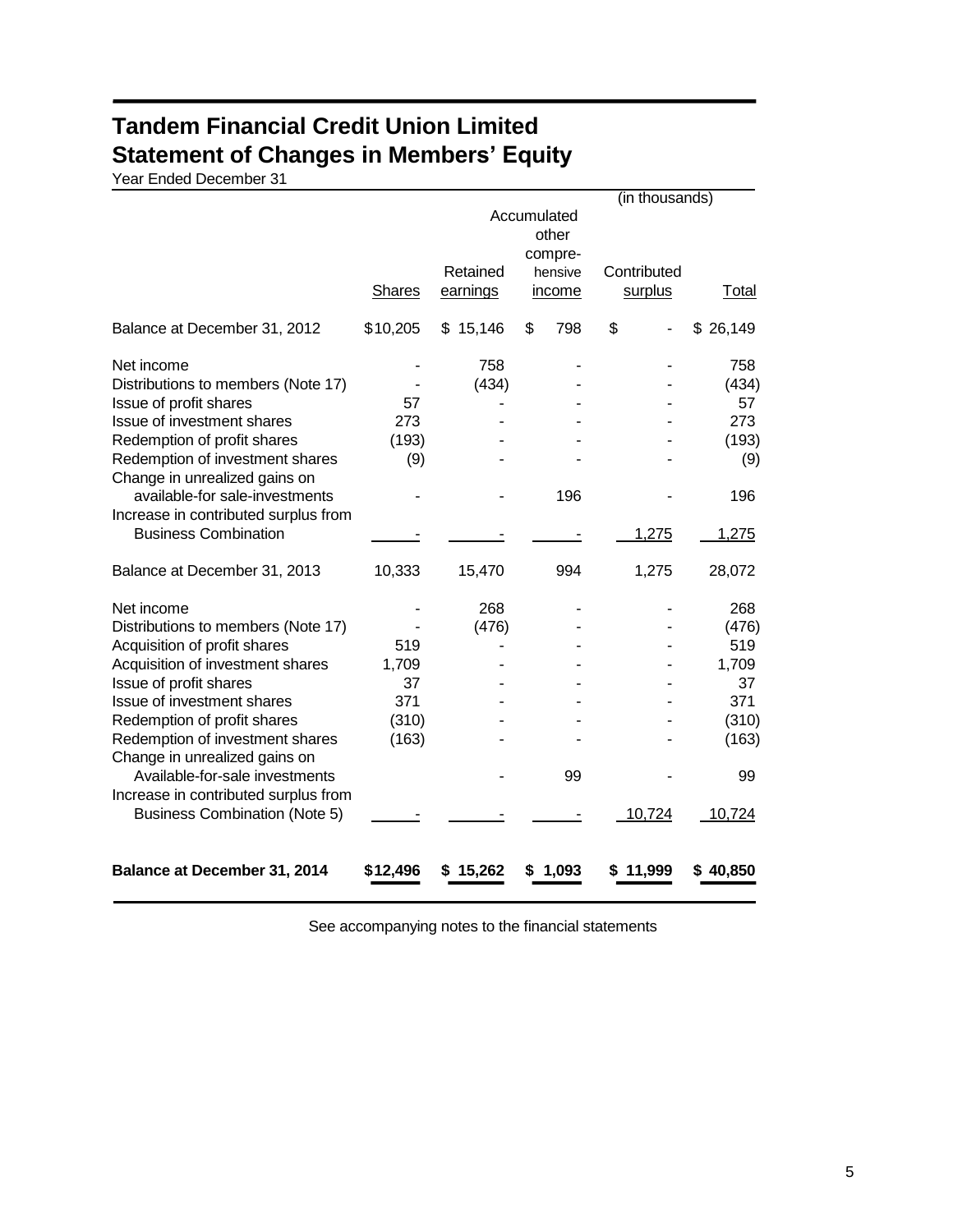# **Tandem Financial Credit Union Limited Statement of Cash Flows**

| Year Ended December 31                               | 2014          | 2013           |
|------------------------------------------------------|---------------|----------------|
|                                                      |               | (in thousands) |
| Increase (decrease) in cash and cash equivalents     |               |                |
| <b>Operating</b>                                     |               |                |
| Net income                                           | \$<br>268     | \$<br>758      |
| Provision for impaired loans                         | 1,548         | 100            |
| Depreciation and amortization                        | 1,214         | 648            |
| Deferred income taxes                                | (291)         |                |
| Fair value of interest rate swap contracts           | (80)          | (295)          |
| Distributions to members                             | (476)         | (434)          |
| Other non-cash items (Note 23)                       | 199           | (1, 445)       |
|                                                      | 2,382         | (668)          |
| <b>Financing</b>                                     |               |                |
| (Repayment) advance of external borrowings (net)     | (7,500)       | 13,000         |
| Increase in secured borrowings                       | 11,873        | 19,836         |
| Increase in deposits of members (net)                | 47,188        | 35,131         |
| Increase in shares (net)                             | 155           | 135            |
|                                                      | 51,716        | 68,102         |
| Investing                                            |               |                |
| Increase in loans to members (net)                   | (70, 347)     | (62, 596)      |
| Proceeds from (purchase of) investments (net)        | 2,746         | (4, 157)       |
| Distributions received from CUCO Co-op investment    | 956           | 663            |
| Purchase of property and equipment                   | (796)         | (582)          |
| Cash resources acquired upon business combination    | 5,746         | 5,825          |
|                                                      |               |                |
|                                                      | (61,695)      | (60, 847)      |
| Net (decrease) increase in cash and cash equivalents | (7, 597)      | 6,587          |
| Cash and cash equivalents                            |               |                |
| Beginning of year                                    | <u>15,054</u> | 8,467          |
|                                                      |               |                |
| End of year                                          | 7,457<br>S    | 15,054         |
| Interest received                                    | 28,178        | 17,001         |
|                                                      |               |                |
| Interest paid                                        | 8,562<br>5    | 6,565<br>\$    |
| Income taxes paid                                    | 245<br>S      | 287<br>\$      |
| Patronage dividends paid                             | 21<br>5       | \$<br>47       |
|                                                      |               |                |

See accompanying notes to the financial statements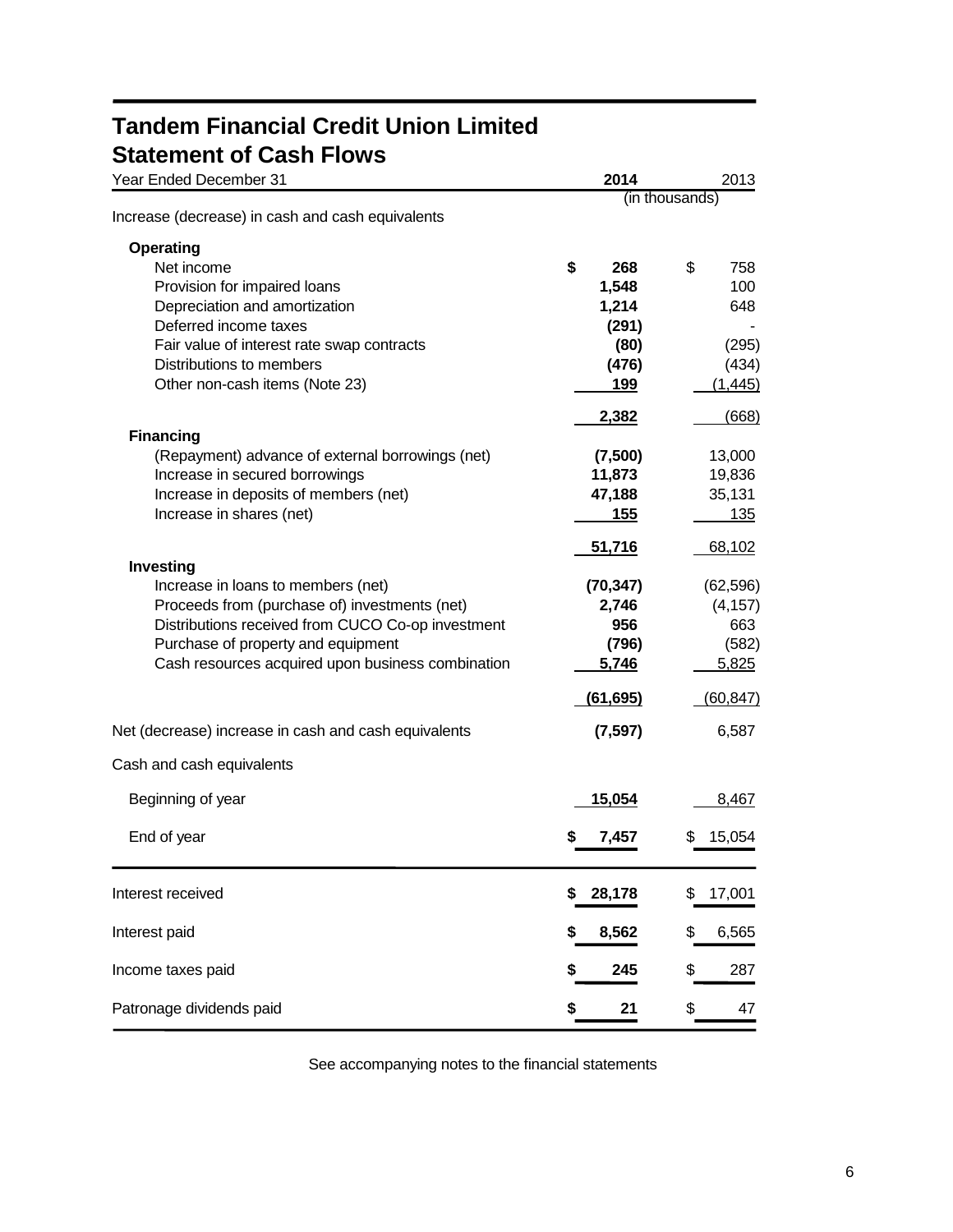December 31, 2014

### **1. Governing legislation and nature of operations**

The credit union is incorporated under the Credit Unions and Caisses Populaires Act and its operations are subject to the Financial Institutions Act of Ontario. The credit union serves members in Hamilton, Burlington, Milton, Georgetown, Grand Erie, Toronto and the surrounding communities. The credit union's head office is located at 1100 Burloak Drive, Suite 300, Burlington, Ontario.

The credit union exists to help members meet their financial needs in their local communities. The credit union's principal activities are the provision of deposit-taking and other financial services on a co-operative basis.

These financial statements have been approved and authorized for issue by the Board of Directors on February 25, 2015.

### **2. Basis of presentation and compliance**

These financial statements have been prepared in accordance with International Financial Reporting Standards (IFRS) as issued by the International Accounting Standards Board (IASB).

These financial statements were prepared under the historical cost convention, as modified by the revaluation of available-for-sale financial assets and derivative financial instruments measured at fair value.

The credit union's functional and presentation currency is the Canadian dollar. The financial statements are presented in thousands of Canadian dollars.

The preparation of financial statements in compliance with IFRS requires management to make certain critical accounting estimates. It also requires management to exercise judgment in applying the credit union's accounting policies. The areas involving a higher degree of judgment or complexity, or areas where assumptions and estimates are significant to the financial statements are disclosed in Note 4.

### **3. Summary of significant accounting policies**

### **Cash and cash equivalents**

Cash and cash equivalents include cash on hand, current accounts with Central 1 Credit Union (Central 1), net of bank indebtedness and short term deposits with original maturities of three months or less from the date of acquisition.

## **Financial instruments**

Financial assets and financial liabilities are recognized when the credit union becomes a party to the contractual provisions of the financial instrument.

Financial assets are derecognized when contractual rights to the cash flows from the financial asset expire, or when the financial asset and all substantial risks and rewards are transferred.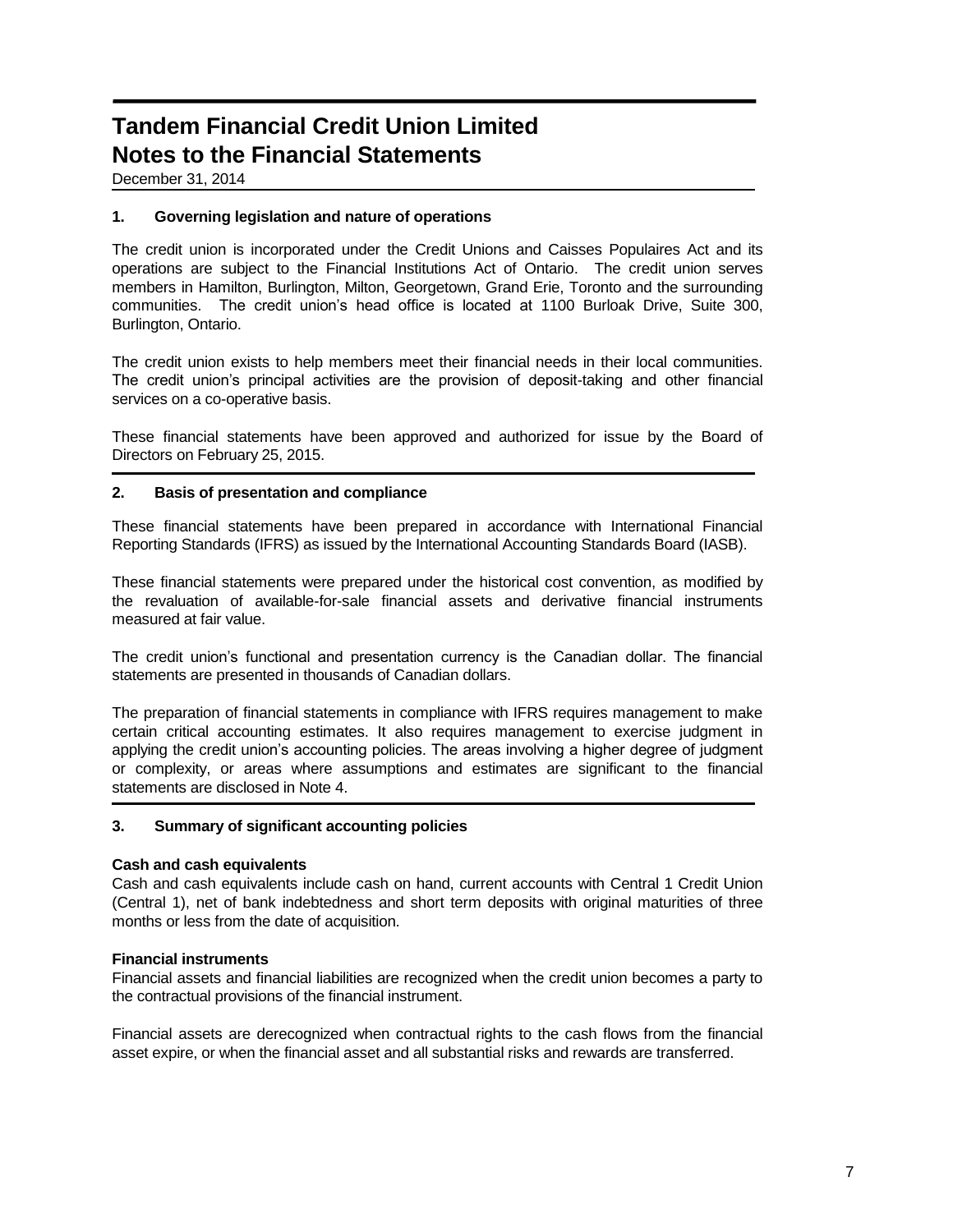December 31, 2014

### **3. Summary of significant accounting policies** (continued)

A financial liability is derecognized when it is extinguished, discharged, cancelled or expires.

Financial assets and financial liabilities are initially measured at fair value plus transaction costs, except for financial assets and financial liabilities carried at fair value through profit or loss, which are initially measured at fair value. Subsequent measurement is as described below.

#### *Financial assets*

For the purpose of subsequent measurement, financial assets other than those designated and effective as hedging instruments are classified into the following categories upon initial recognition:

- loans and receivables;
- financial assets at fair value through profit or loss;
- held to maturity investments; and
- available-for-sale financial assets

The category determines subsequent measurement and whether any resulting income and expense is recognized in profit or loss or in other comprehensive income.

At least at each reporting date, all financial assets are subject to a review for impairment. Financial assets are impaired when there is any objective evidence that a financial asset or a group of financial assets is impaired. Different criteria to determine impairment are applied for each category of financial assets, which are described below.

All income and expenses relating to financial assets that are recognized in profit or loss are presented within 'financial income' or 'financial expense'.

#### *Financial assets at fair value through profit or loss*

Portfolio investments are recorded at fair value through profit or loss. Investment income is recorded using the accrual method of accounting.

#### *Loans and receivables*

Loans and receivables are non-derivative financial assets with fixed or determinable payments that are not quoted in an active market and have been classified as loans and receivables. These include cash and cash equivalents, liquidity reserves and loans to members in this category.

#### *Held-to-maturity investments*

Held-to-maturity investments are non-derivative financial assets with fixed or determinable payments and fixed maturity other than loans and receivables.

Investments are classified as held-to-maturity if the credit union has the intention and ability to hold them until maturity. The credit union does not hold any investments designated into this category.

Held-to-maturity investments are measured subsequently at amortized cost using the effective interest method. If there is objective evidence that the investment is impaired, determined by reference to external credit ratings, the financial asset is measured at the present value of estimated future cash flows.

Any change to the carrying amount of the investment, including impairment loss, is recognized in profit or loss.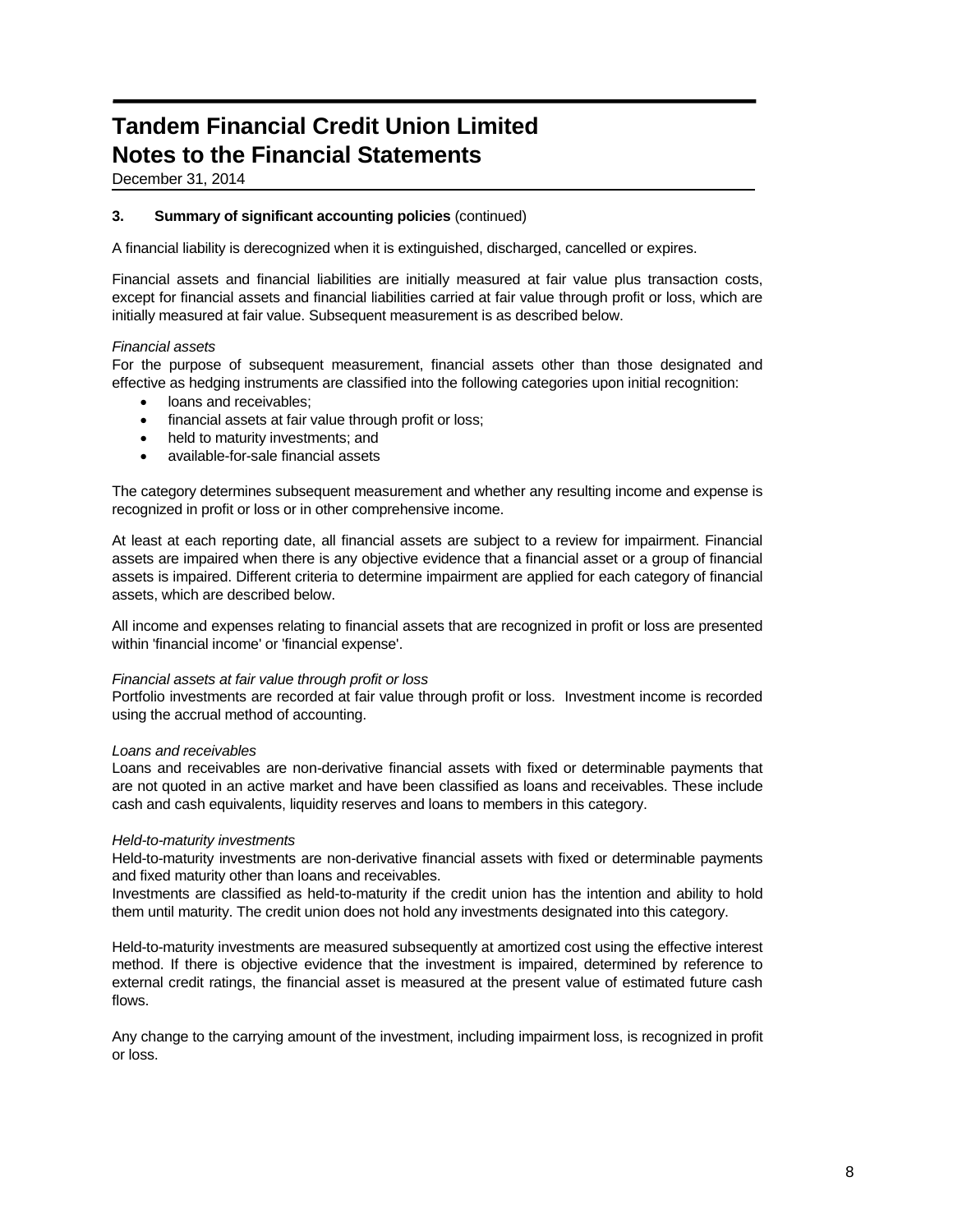December 31, 2014

### **3. Summary of significant accounting policies** (continued)

### *Available-for-sale financial assets*

Available-for-sale financial assets are non-derivative financial assets that are either designated to this category or do not qualify for inclusion in any of the other categories of financial assets. The credit union's available-for-sale financial assets include the credit union's investments in Central 1 Credit Union shares and CUCO Co-op.

These investments are measured at cost less any impairment charges, when their fair value cannot currently be estimated reliably. Impairment charges are recognized in profit or loss.

All other available-for-sale financial assets are measured at fair value. Gains and losses are recognized in other comprehensive income and reported within the accumulated and other comprehensive income, except for impairment losses and foreign exchange differences on monetary assets, which are recognized in profit or loss. When the asset is disposed of or is determined to be impaired the cumulative gain or loss recognized in other comprehensive income is reclassified from the members' equity to profit or loss and presented as a reclassification adjustment within other comprehensive income. Interest calculated using the effective interest method and dividends are recognized in profit or loss within 'other income'.

Reversals of impairment losses are recognized in other comprehensive income, except for financial assets that are debt securities which are recognized in profit or loss only if the reversal can be objectively related to an event occurring after the impairment loss was recognized.

### *Financial liabilities*

The credit union's financial liabilities include deposits of members, derivative financial instruments, external borrowings, secured borrowings, payables and accruals and shares classified as liabilities.

Financial liabilities are initially measured at fair value and are measured subsequently at amortized cost using the effective interest method, except for financial liabilities held for trading or designated at fair value through profit or loss, that are carried subsequently at fair value with gains or losses recognized in profit or loss.

All interest-related charges and, if applicable, changes in an instrument's fair value that are reported in profit or loss are included within 'other interest revenue' or 'other interest expense'.

### **Loans to members**

Loans are initially measured at fair value and subsequently re-measured at their amortized cost, net of allowance, using the effective interest rate method.

Loans to members are reported at their recoverable amount representing the aggregate amount of principal, less any allowance or provision for impaired loans plus accrued interest. Interest for all loans is accounted for on the accrual basis.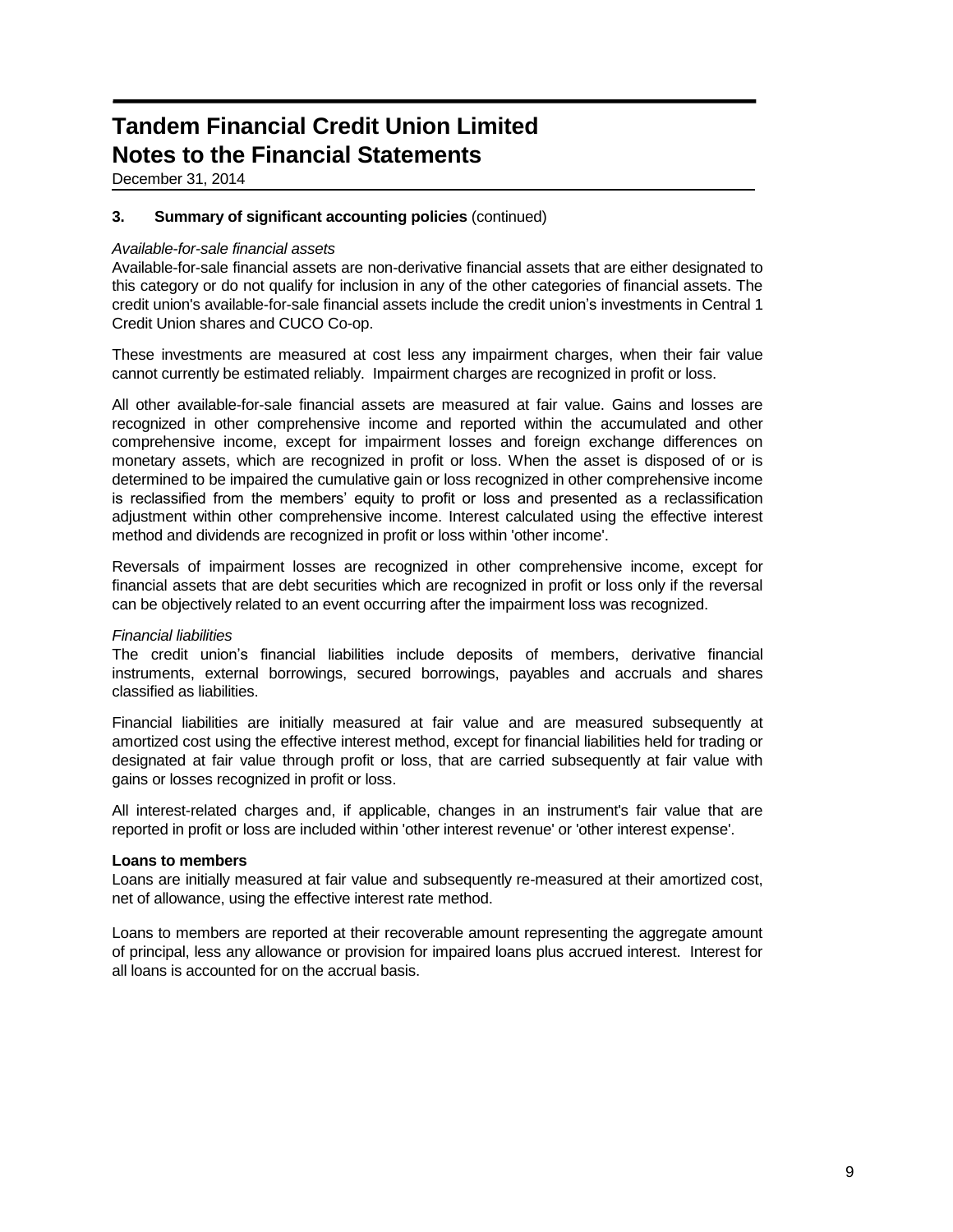December 31, 2014

### **3. Summary of significant accounting policies** (continued)

### **Loan fees**

The accounting treatment for loan fees varies depending on the transaction. Fees that are considered to be material and an adjustment to loan yield are deferred and amortized using the effective interest method. Mortgage prepayment fees are recognized in other interest income when received, unless they relate to a minor modification to the terms of the mortgage, in which case the fees are deferred and amortized over the average remaining term of the original mortgages.

### **Allowances for impaired loans**

If there is objective evidence that an impairment loss on member loans carried at amortized cost has been incurred, the amount of the loss is measured as the difference between the loans carrying amount and the present value of expected cash flows discounted at the loans original effective interest rate. Discounting is omitted where the effect of discounting is immaterial.

The credit union first assesses whether objective evidence of impairment exists individually for financial assets that are individually significant.

Loans classified as impaired include loans for which interest or principal payments are 90 days past due, unless the loan is both well secured and in the process of collection, in which case they are only classified as impaired if the payments are 180 days past due. Estimated realizable amounts are determined by discounting the expected future cash flows at the effective interest rate inherent in the loans, by estimating the fair value of security underlying the loans and deducting costs of realization, or by estimating market prices for the loans.

Specific allowances are established for individual loans identified as impaired. These allowances are supplemented by a collective allowance for losses on mortgage, personal and other loans established based on payment arrears, known risks in the portfolio, historical loan loss experience, current economic conditions, and management's judgement.

If it is determined that no objective evidence of impairment exists for an individually assessed financial asset, whether significant or not, the asset is included in a group of financial assets with similar credit risk characteristics and that group of financial assets is collectively assessed for impairment.

Assets that are individually assessed for impairment and for which an impairment loss is or continues to be recognized are not included in a collective assessment of impairment. The expected future cash outflows for a group of financial assets with similar credit risk characteristics are estimated based on historical loss experience.

If, in a subsequent period, the amount of the impairment loss decreases and the decrease can be related objectively to an event occurring after the impairment was recognized, the previously recognized impairment loss is reversed. Any subsequent reversal of an impairment loss is recognized in net income.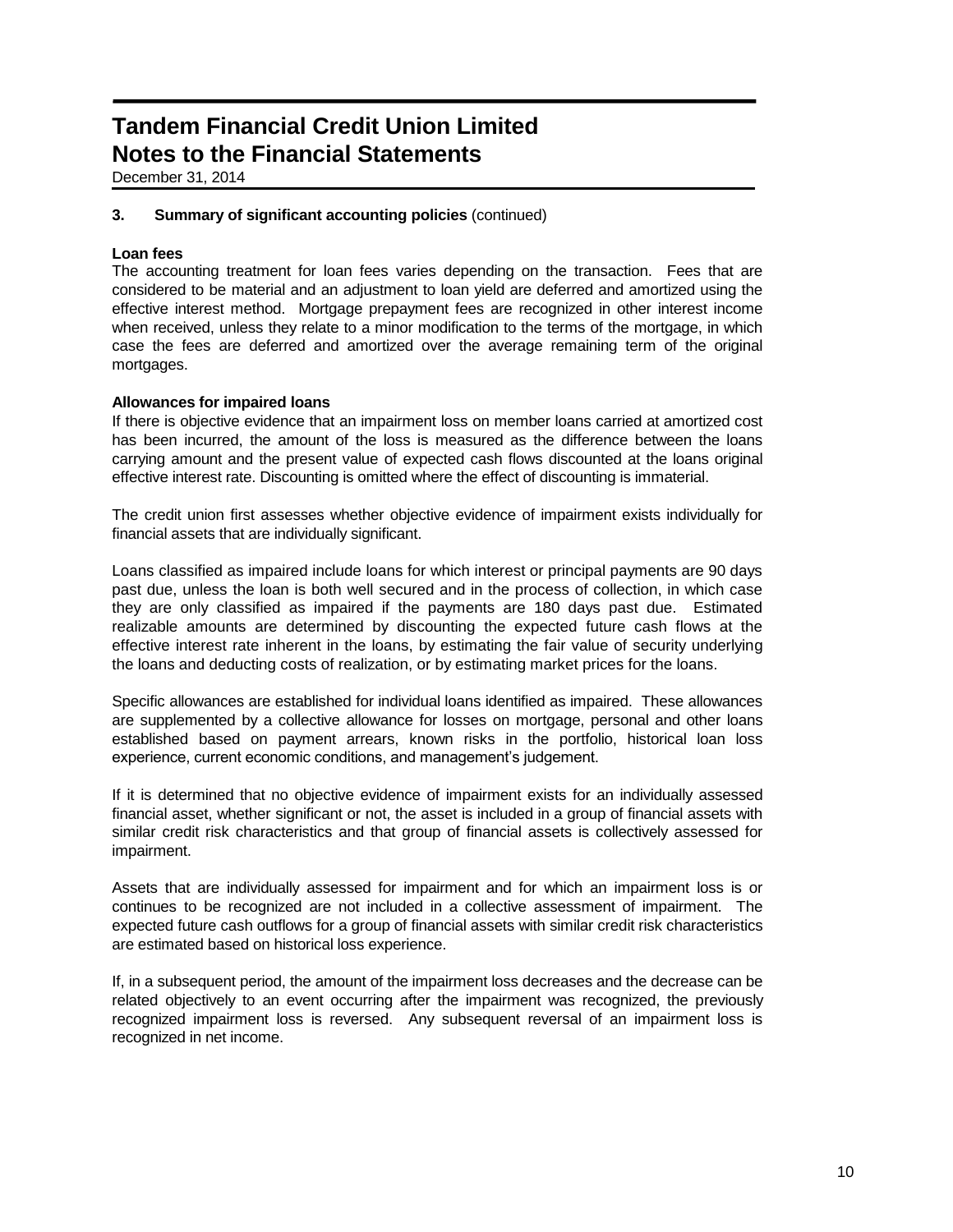December 31, 2014

### **3. Summary of significant accounting policies** (continued)

### **Bad debts written off**

Bad debts are written off from time to time as determined by management and approved by the Board of Directors when it is reasonable to expect that the recovery of the debt is unlikely. Bad debts are written off against the provisions for impairment, if a provision for impairment had previously been recognized. If no provision had been recognized, the write-offs are recognized as expenses in net income.

### **Mortgage securitization**

For securitization transactions initiated prior to the date of transition to IFRS, in accordance with pre-changeover Canadian GAAP, loan securitizations were treated as a sale, provided that control over the transferred loans has been surrendered and consideration other than beneficial interests in the transferred loans has been received in exchange. Gains on these transactions were reported as other income. The amount of these gains are based on the present value of expected future cash flows using management's best estimates and key assumptions such as prepayment rates, excess spread, credit (losses) and discount rates. The credit union has a contractual obligation to service the loans on behalf of the transferee.

For securitization transactions initiated after the date of transition to IFRS, loans are derecognized only when the contractual rights to receive the cash flows from these assets have ceased to exist or substantially all the risks and rewards of the loans have been transferred. If the criteria for derecognition has not been met, the securitization is reflected as a financing transaction and the related liability is initially recorded at fair value and subsequently measured at amortized cost, using the effective interest rate method.

### **Interest income and expense**

Interest income and expense is recognized in the Statement of Income for all interest-bearing financial instruments classified as held to maturity, available for sale, loans and receivables and other financial liabilities using the effective interest method.

The effective interest method is a method of calculating the amortized cost of a financial asset or liability and allocating the interest income or expense over the relevant period. The effective interest rate is the rate that discounts the expected future cash payments or receipts through the expected life of the financial instrument to the net carrying amount of the financial instrument. The application of this method has the effect of recognizing income and expense on the instrument evenly in proportion to the amount outstanding over the period to maturity or repayment.

In calculating the effective interest, the credit union estimates cash flows (using projections based on its experience of members' behaviour) considering all contractual terms of the financial instruments but excluding future credit losses. Fees, including those for early redemption, are included in the calculation to the extent that they can be measured and are considered to be an integral part of the effective interest rate. Where it is not possible or practical to otherwise estimate reliably the cash flows or the expected life of a financial instrument, effective interest is calculated using the payments or receipts specified in the contract, and the full contractual term.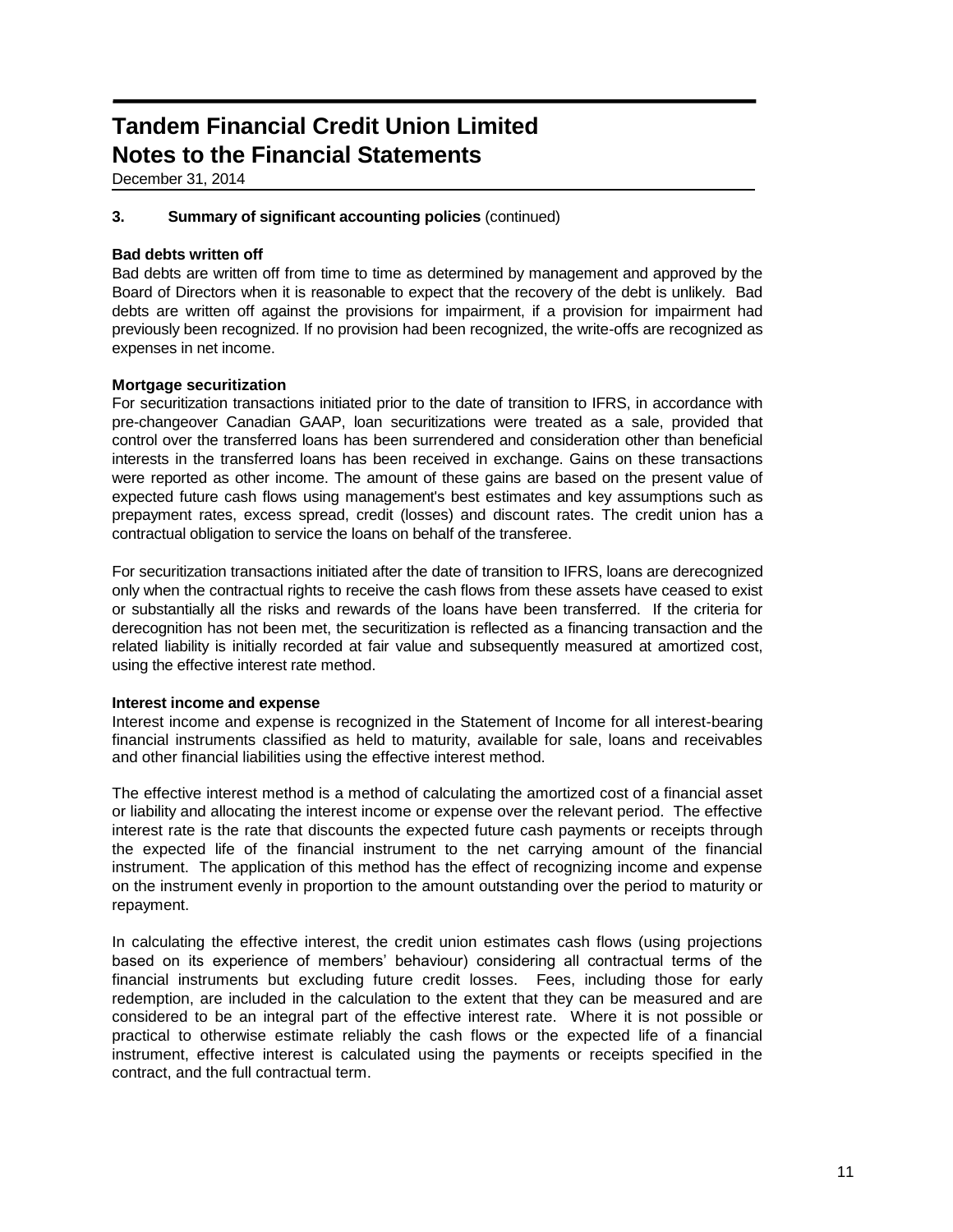December 31, 2014

### **3. Summary of significant accounting policies** (continued)

### **Foreign currency translation**

Monetary assets and liabilities denominated in foreign currencies, primarily US dollars, are translated into Canadian dollars at rates prevailing at the year end date. Income and expenses are translated at the exchange rates in effect on the date of the transactions. Exchange gains and losses arising on the translation of monetary items are included in income for the year.

### **Derivative financial instruments**

Derivative financial instruments are financial contracts that require or provide an option to exchange cash flows or payments determined by applying certain rates, indices or changes therein to notional contract amounts. The credit union periodically enters into derivative contracts to manage financial risks associated with movements in interest rates and other financial indices. The credit union's policy is not to utilize derivative financial instruments for trading or speculative purposes.

A specific accounting treatment is required for derivatives designated as hedging instruments in cash flow hedge relationships. To qualify for hedge accounting, the hedging relationship must meet several strict conditions with respect to documentation, probability of occurrence of the hedged transaction and hedge effectiveness. All other derivative financial instruments are accounted for at fair value through profit or loss.

### **Hedges**

The credit union, in accordance with its risk management strategies, enters into various derivative financial instruments to protect itself against the risk of fluctuations in interest rates.

The credit union manages interest rate risk through interest rate swaps. These derivatives are carried at fair value and are reported as assets where they have a positive fair value and as liabilities where they have a negative fair value, in both cases shown on the Statement of Financial Position.

Hedge accounting is applied to financial assets and financial liabilities only where all of the following criteria are met:

- At the inception of the hedge there is formal designation and documentation of the hedging relationship and the credit union's risk management objective and strategy for undertaking the hedge;
- For cash flow hedges, the hedged item in a forecast transaction is highly probable and presents an exposure to variations in cash flows that could ultimately affect profit or loss;
- The effectiveness of the hedge can be reliably measured; and
- The hedge is expected to be highly effective at inception and remains highly effective on each date it is tested. The credit union has chosen to test the effectiveness of its hedges on a monthly basis.

The swap contracts can be designated as fair value hedge instruments or cash flow hedge instruments.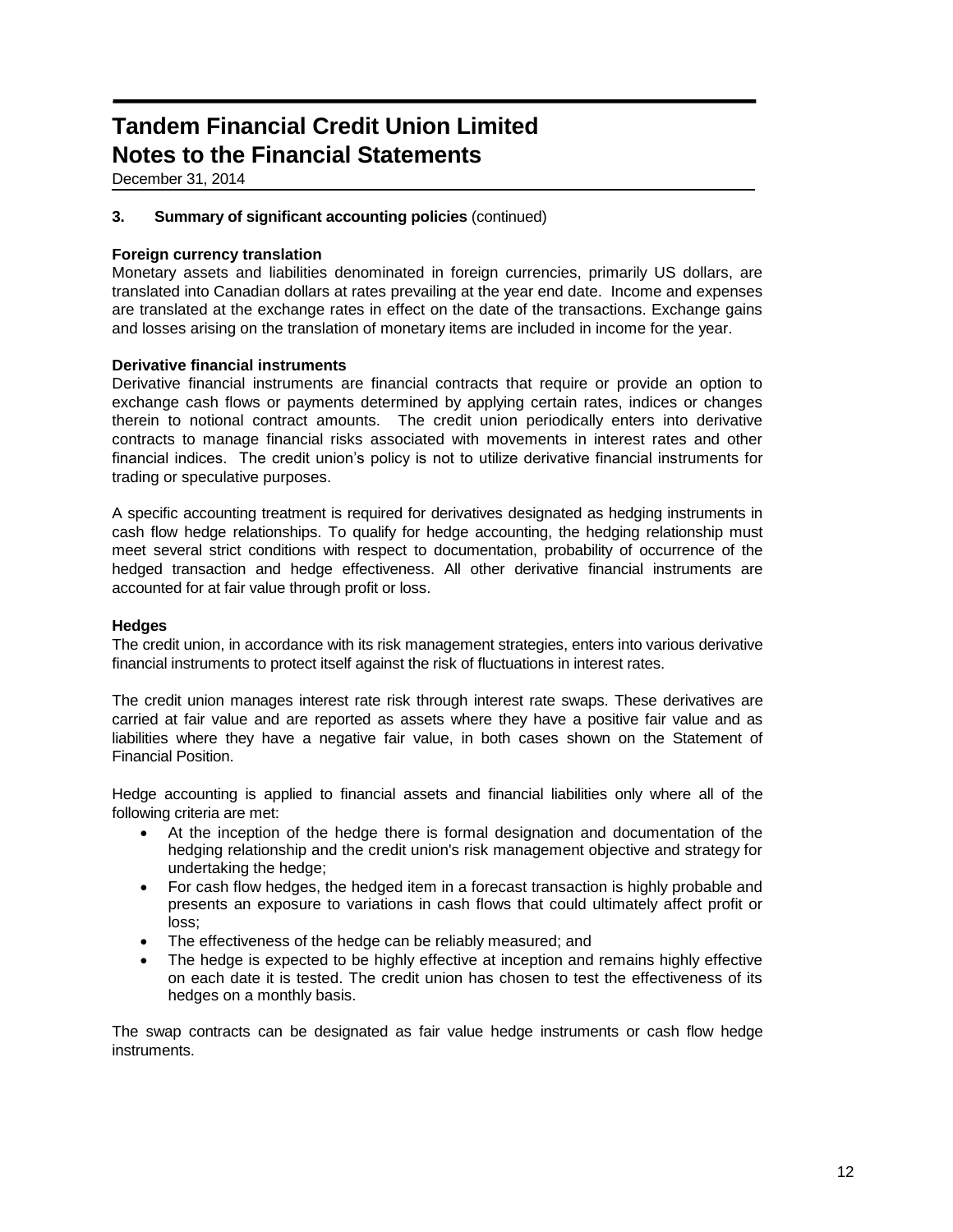December 31, 2014

## **3. Summary of significant accounting policies** (continued)

For fair value hedges that meet the hedging documentation criteria, the hedged asset is adjusted for fair value changes attributable to the risk being hedged and the hedging instrument is measured at fair value. Gains and losses resulting from changes in the fair value are recorded in the statement of comprehensive income as other income.

If the credit union closes out its hedge position early, the cumulative gains and losses recognized in other comprehensive income are frozen and reclassified from the accumulated other comprehensive income to profit or loss using the effective interest method. The ineffective portion of gains and losses on derivatives used to manage cash flow interest rate risk are recognized in net income within interest expense or interest revenue.

If a forecast transaction is no longer expected to occur or if the hedging instrument becomes ineffective, any related gain or loss recognized in other comprehensive income is transferred immediately to profit or loss.

### **Other non-hedge derivatives**

The credit union classifies certain financial assets upon initial recognition at fair value through profit or loss. Financial instruments included in this category are the embedded derivatives and derivatives related to index linked term deposits, foreign exchange forward contracts and interest rate swaps not designated as hedging instruments.

These instruments are measured at fair value, both initially and subsequently. The related transaction costs are expensed. Gains and losses arising from changes in fair value of these instruments are recorded in net income.

Foreign exchange contracts are used to hedge the credit union's net US dollar liability position.

### **Property and equipment**

Property, plant and equipment is initially recorded at cost and subsequently measured at cost less accumulated depreciation and any accumulated impairment (losses), with the exception of land which is not depreciated. Depreciation is recognized in net income and is provided on a straight-line basis over the estimated useful life of the assets as follows:

| <b>Buildings</b>                   | 20 to 40 years |
|------------------------------------|----------------|
| Equipment and furniture            | 3 to 10 years  |
| Electronic equipment               | 5 years        |
| Capital and leasehold improvements | 5 to 10 years  |
| Vehicles                           | 5 years        |

Depreciation methods, useful lives and residual values are reviewed annually and adjusted if necessary.

Gains or losses arising on the disposal of property, plant and equipment are determined as the difference between the disposal proceeds and the carrying amount of the assets and are recognized in profit or loss within 'other income' or 'other expenses'.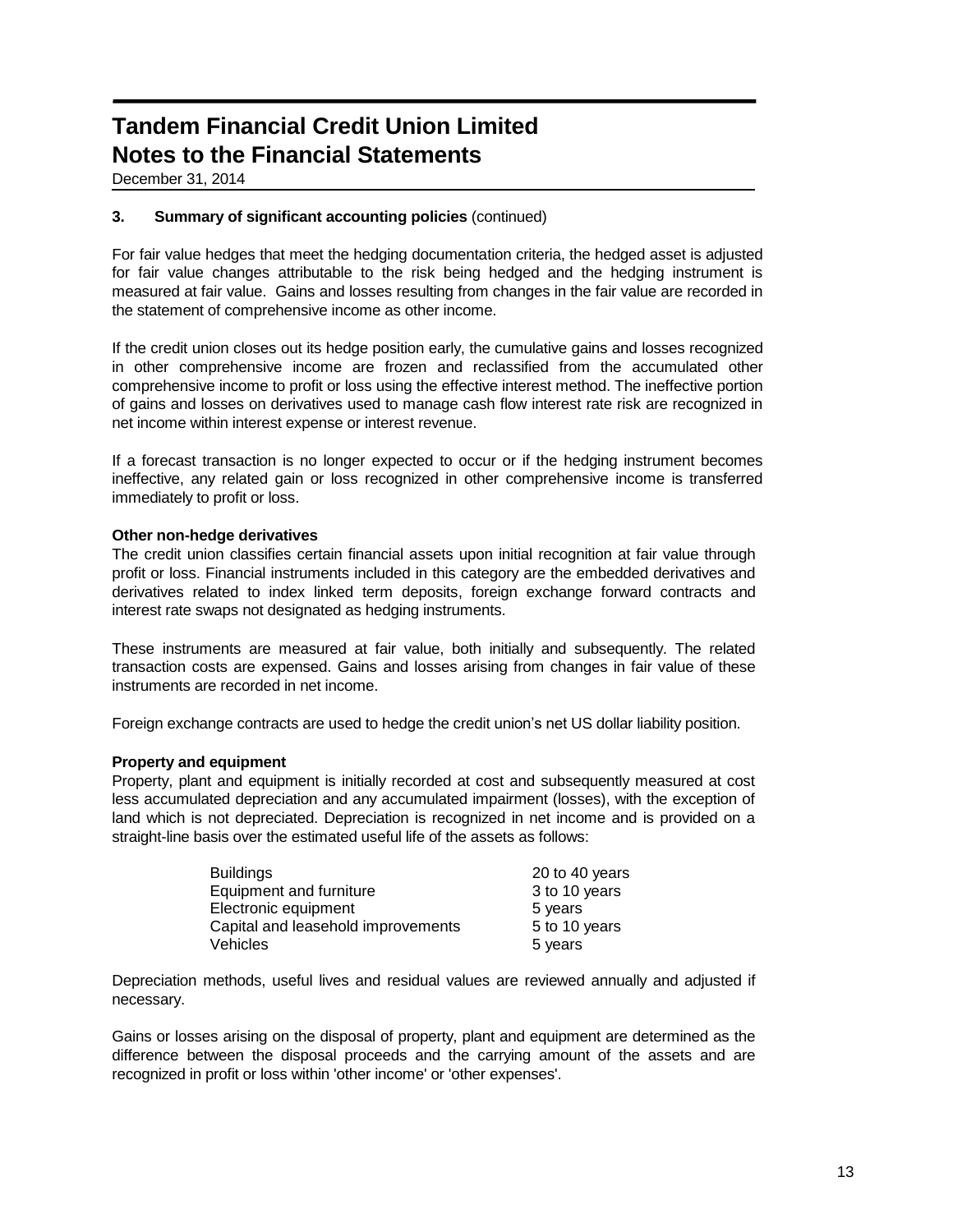December 31, 2014

### **3. Summary of significant accounting policies** (continued)

#### **Intangible assets**

Intangible assets consist of the fair value of core deposit intangibles representing the cost savings inherent in acquiring a deposit portfolio with a lower cost of funding versus going into the market for the funds. Intangible assets with a limited life are amortized to income on a straight-line basis over the period which the assets are anticipated to provide economic benefit, which is currently 3 years. Residual values and useful lives are reviewed at each reporting date.

#### **Leased assets**

Payments on operating lease agreements are recognized as an expense on a straight-line basis over the lease term. Associated costs, such as maintenance and insurance, are expensed as incurred.

#### **Deposits**

All member deposits are initially measured at fair value, net of any transaction costs directly attributable to the issuance of the instrument.

Member deposits are subsequently measured at amortized cost, using the effective interest rate method.

### **Members' shares**

Membership shares are classified as liabilities or as member equity according to their terms. Where shares are redeemable at the option of the member, either on demand or on withdrawal from membership, the shares are classified as liabilities. Where shares are redeemable at the discretion of the credit union board of directors, the shares are classified as equity, as per IFRIC 2 *Members' Shares in Cooperative Entities and Similar Instruments*.

#### **Distributions to members**

Patronage distributions are recognized in net income or members' equity when circumstances indicate the credit union has a constructive obligation it has little or no discretion to avoid, and it can make a reasonable estimate of the amount required to settle the obligation.

#### **Income taxes**

The credit union follows the asset and liability method of accounting for income taxes. Under this method, deferred income tax assets and liabilities are determined based on differences between financial reporting and tax bases of assets and liabilities, measured using substantially enacted tax rates and laws that will be in effect when the differences are expected to reverse.

Tax expense recognized in profit or loss comprises the sum of deferred tax and current tax not recognized in other comprehensive income or directly in equity.

Deferred tax assets are recognized to the extent that it is probable that they will be able to be utilized against future taxable income, based on the credit union's forecast of future operating results which is adjusted for significant non-taxable income and expenses and specific limits to the use of any unused tax loss or credit. Deferred tax liabilities are always provided for in full.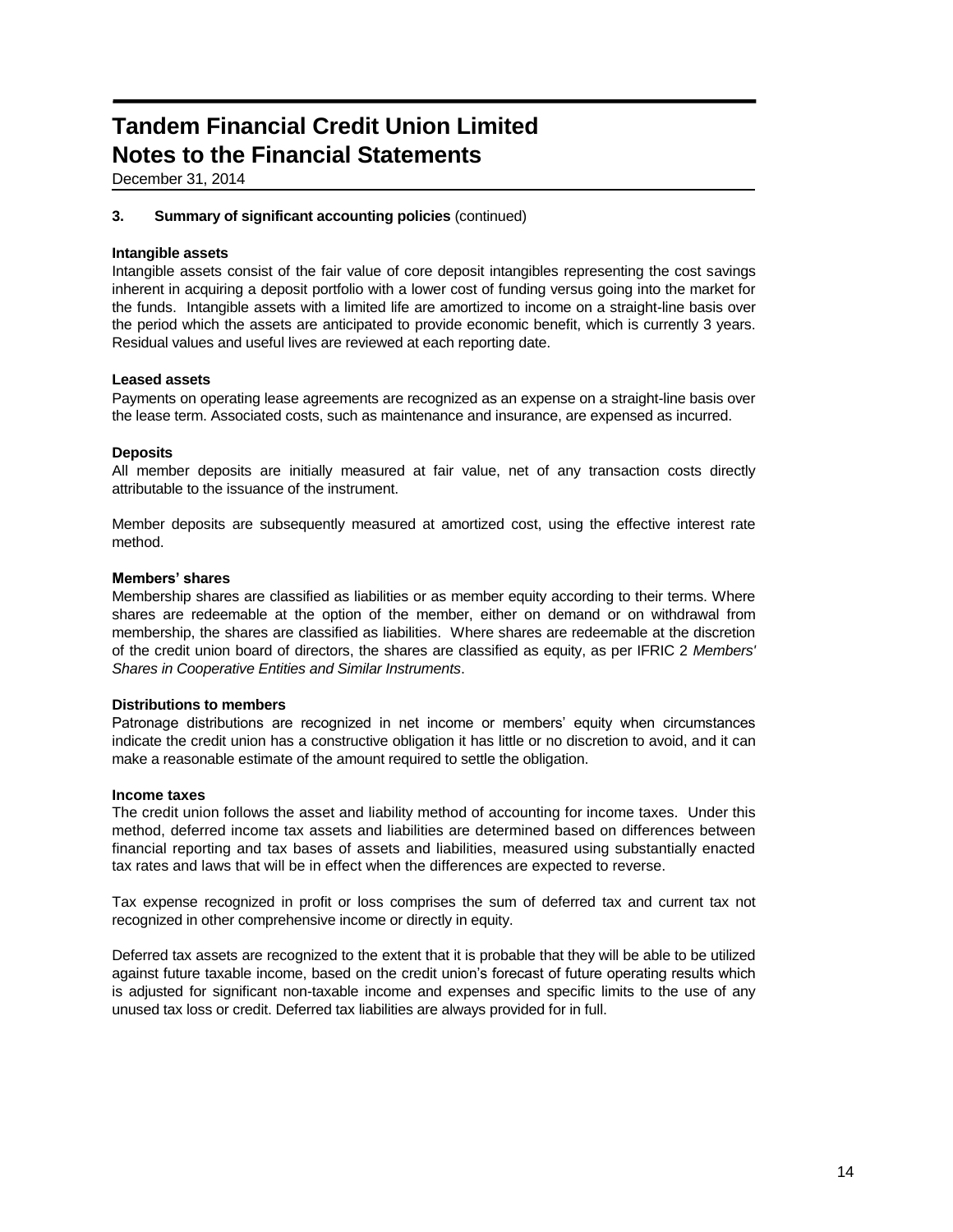December 31, 2014

### **3. Summary of significant accounting policies** (continued)

#### **Income taxes** (continued)

Deferred tax assets and liabilities are offset only when the credit union has a right and intention to set off current tax assets and liabilities from the same taxation authority.

Changes in deferred tax assets or liabilities are recognized as a component of tax income or expense in profit or loss, except where they relate to items that are recognized in other comprehensive income (such as the revaluation of land) or directly in equity, in which case the related deferred tax is also recognized in other comprehensive income or equity, respectively.

#### **Standards, Amendments and Interpretations not yet effective**

Certain new standards, amendments and interpretations have been published that are mandatory for the credit union's accounting periods beginning on or after January 1, 2015 or later periods that the credit union has decided not to early adopt. The standards, amendments and interpretations that will be relevant to the credit union are:

IFRS 9 *Financial Instruments* was issued in July 2014. IFRS 9 replaces IAS 39 *Financial Instruments: Recognition and Measurement.*. The new standard introduces extensive changes to IAS 39's guidance on the classification and measurement of financial assets and introduces a new 'expected credit loss' model for the impairment of financial assets. IFRS 9 also provides new guidance on the application of hedge accounting. IFRS 9 is required to be applied for annual reporting periods beginning on or after 1 January 2018, with early adoption permitted. The credit union is currently evaluating the impact of IFRS 9 on its financial statements.

IFRS 15 *Revenue from Contracts with Customers* presents new requirements for the recognition of revenue, replacing IAS 18 'Revenue', IAS 11 'Construction Contracts', and several revenue-related Interpretations. IFRS 15 establishes a control-based revenue recognition model and provides additional guidance in many areas not covered in detail under existing IFRSs, including how to account for arrangements with multiple performance obligations, variable pricing, customer refund rights, supplier repurchase options, and other common complexities. IFRS 15 is effective for reporting periods beginning on or after 1 January 2017, with early adoption permitted. The credit union is currently evaluating the impact of IFRS 15 on its financial statements.

#### **Standards, Amendments and Interpretations adopted in the current year**

IFRIC 21 *Levies* was issued in May 2013 and is an interpretation of IAS 37 *Provisions Contingent Liabilities and Contingent Assets*. A levy is an outflow of resources embodying economic benefits that is imposed by the government on entities in accordance with legislation, other than income taxes within the scope of IAS 12 and fines or other penalties imposed for breaches of legislation. IFRIC 21 clarifies the obligating event that gives rise to a liability to pay a levy is the activity described in the relevant legislation that triggers the payment of the liability. The adoption of the interpretation did not have any impact on the balances, transactions or disclosures of the credit union.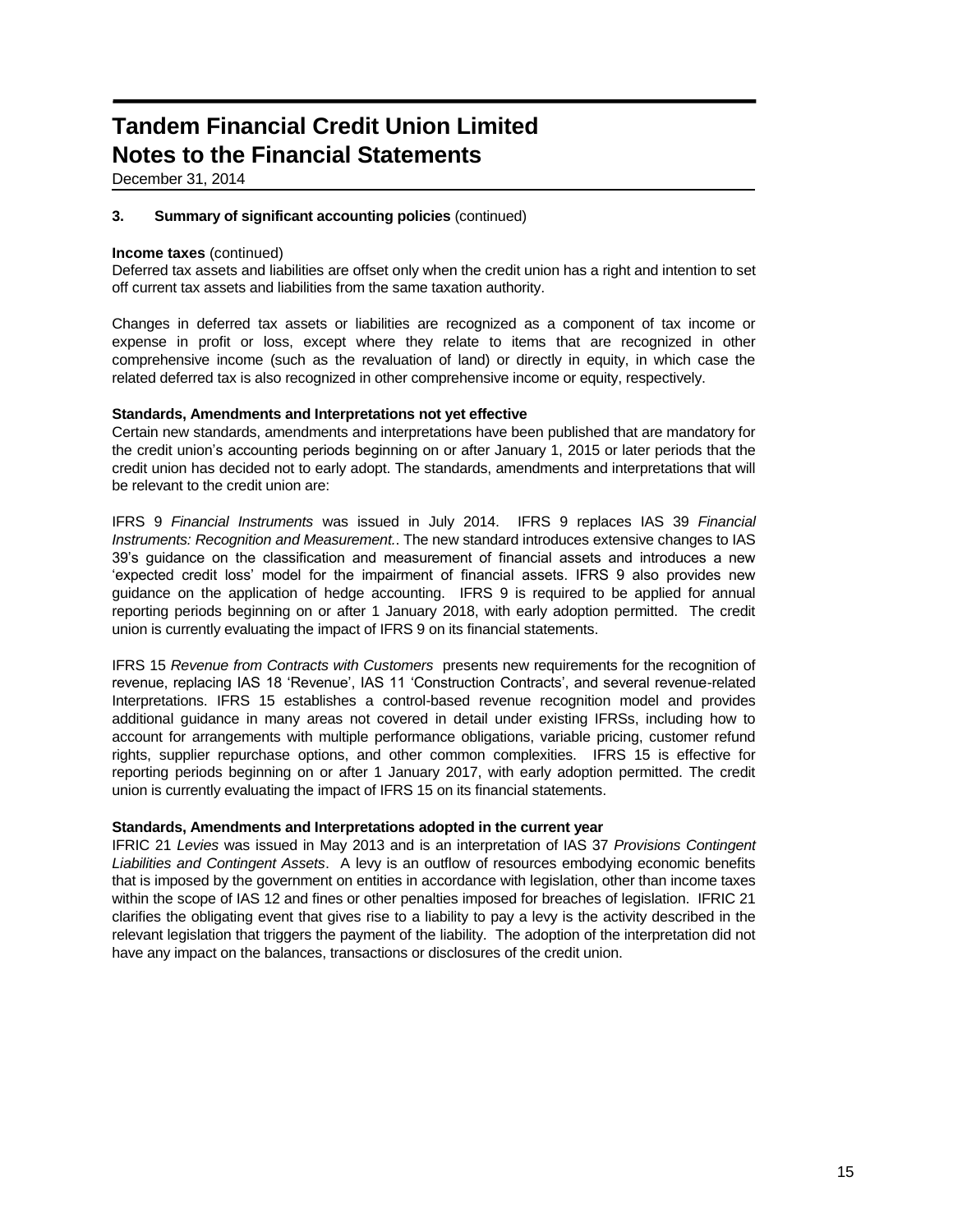December 31, 2014

### **3. Summary of significant accounting policies** (continued)

*IAS 32 Offsetting Financial Assets and Financial Liabilities was amended to clarify the application of* certain offsetting criteria in IAS 32, including:

• the meaning of 'currently has a legally enforceable right of set-off'

• that some gross settlement mechanisms may be considered equivalent to net settlement.

The amendments have been applied retrospectively in accordance with their transitional provisions. As the credit union does not currently present any of its financial assets and financial liabilities on a net basis using the provisions of IAS 32, these amendments had no material effect on the financial statements for any period presented.

### **4. Significant management judgment in applying accounting policies and estimation uncertainty**

When preparing the financial statements, management undertakes a number of judgments, estimates and assumptions about the recognition and measurement of assets, liabilities, income and expenses.

The effect of a change in an accounting estimate is recognized prospectively by including it in comprehensive income in the period of the change, if the change affects that period only; or in the period of the change and future periods, if the change affects both. Information about the significant judgments, estimates and assumptions that have the most significant effect on the recognition and measurement of assets, liabilities, income and expenses are discussed below.

### **Estimates**

### *Impairment*

An impairment loss is recognized for the amount by which an asset's carrying amount exceeds its recoverable amount, which is the higher of fair value less cost to sell and value-in-use. To determine the value-in-use, management estimates expected future cash flows from each asset or cash generating unit and determines a suitable interest rate in order to calculate the present value of those cash flows. In the process of measuring expected future cash flows management makes assumptions about future operating results. These assumptions relate to future events and circumstances.

The actual results may vary, and may cause significant adjustments to the credit union's assets within the next financial year. In most cases, determining the applicable discount rate involves estimating the appropriate adjustment to market risk and the appropriate adjustment to asset-specific risk factors.

### *Useful lives of depreciable assets*

Management reviews the useful lives of depreciable assets at each reporting date. At December 31, 2014, management assesses that the useful lives represent the expected utility of the assets to the credit union. The carrying amounts are analyzed in Note 10. Actual results, however, may vary due to technical obsolescence, particularly for software and electronic equipment.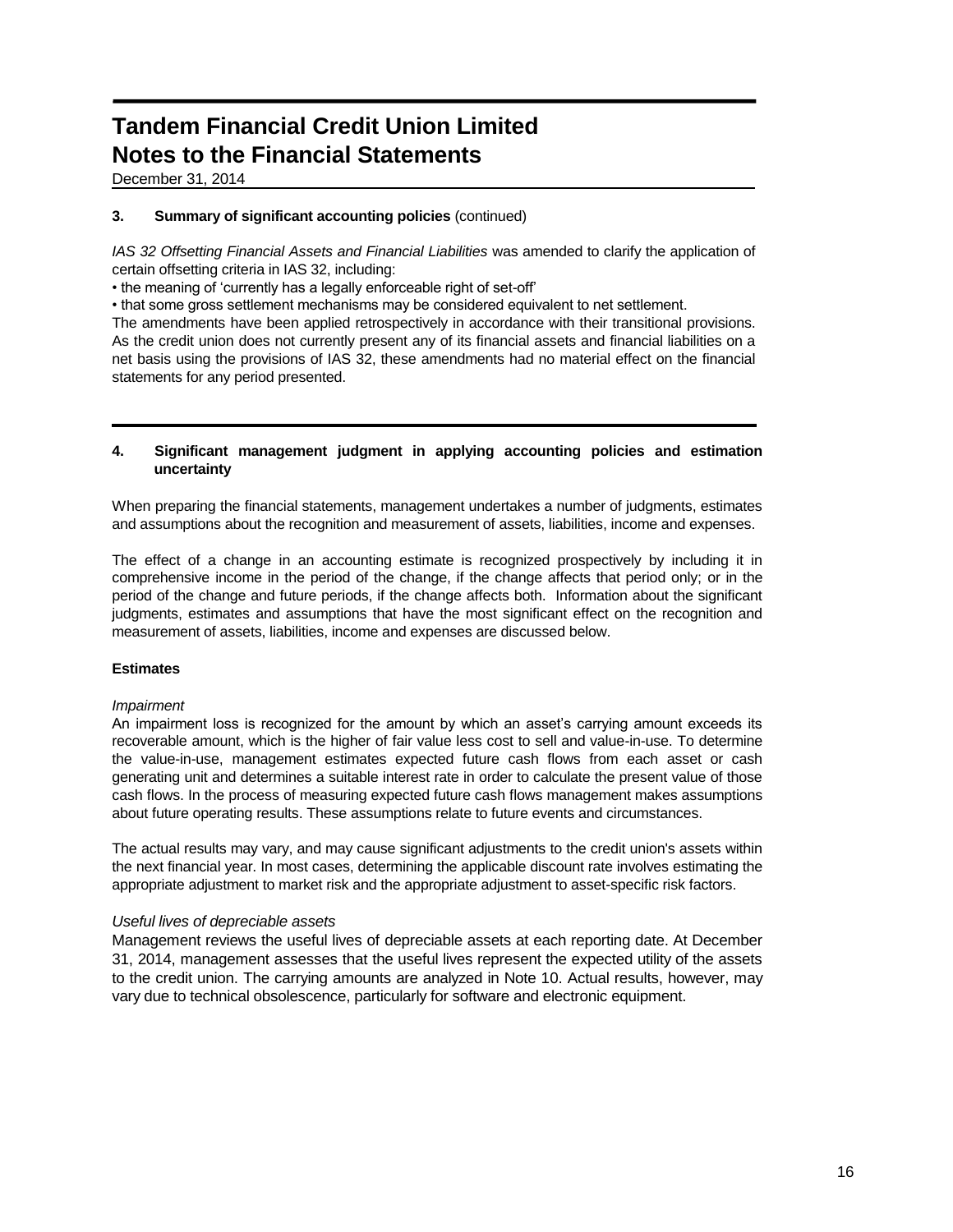December 31, 2014

**4. Significant management judgment in applying accounting policies and estimation uncertainty** (continued)

### *Business combinations*

Management applies valuation techniques when determining the fair values of certain assets and liabilities acquired in a business combination (see Note 5). Management's estimates were based on observable market data when available and its best estimate to determine the fair values of all assets acquired and liabilities assumed. Actual results may vary from management's estimate.

### *Impairment of intangible assets*

The credit union performs an assessment of its core deposit intangible assets at each reporting date to determine whether an impairment loss should be recorded in the statement of comprehensive income. The carrying value of the core deposit intangible is significantly impacted by estimates about the future runoff patter for the portfolio to which the intangible asset relates as well as estimates used in determining the net cost of servicing the deposits compared to the alternative cost of borrowing. Management assesses actual runoff patterns on a regular basis to determine the impact of the remaining runoff estimates.

### *Fair value of financial instruments*

Management uses valuation techniques in measuring the fair value of financial instruments, where active market quotes are not available. Details of the assumptions used are given in the notes regarding financial assets and liabilities.

In applying the valuation techniques management makes maximum use of market inputs, and uses estimates and assumptions that are, as far as possible, consistent with observable data that market participants would use in pricing the instrument. Where applicable data is not observable, management uses its best estimate about the assumptions that market participants would make. These estimates may vary from the actual prices that would be achieved in an arm's length transaction at the reporting date.

### *Member loan loss provision*

In determining the collective loan loss provision Management uses estimates based on historical loss experience for assets with similar credit risk characteristics and objective evidence of impairment. Further details on the estimates used to determine the allowance for impaired loans collective provision are provided in Note 8.

# **Judgments**

### *Member loan loss provision*

In determining whether an impairment loss should be recorded in the statement of comprehensive income the credit union makes judgment on whether objective evidence of impairment exists individually for financial assets that are individually significant.

Where this does not exist the credit union uses its judgment to group member loans with similar credit risk characteristics to allow a collective assessment of the group to determine any impairment loss.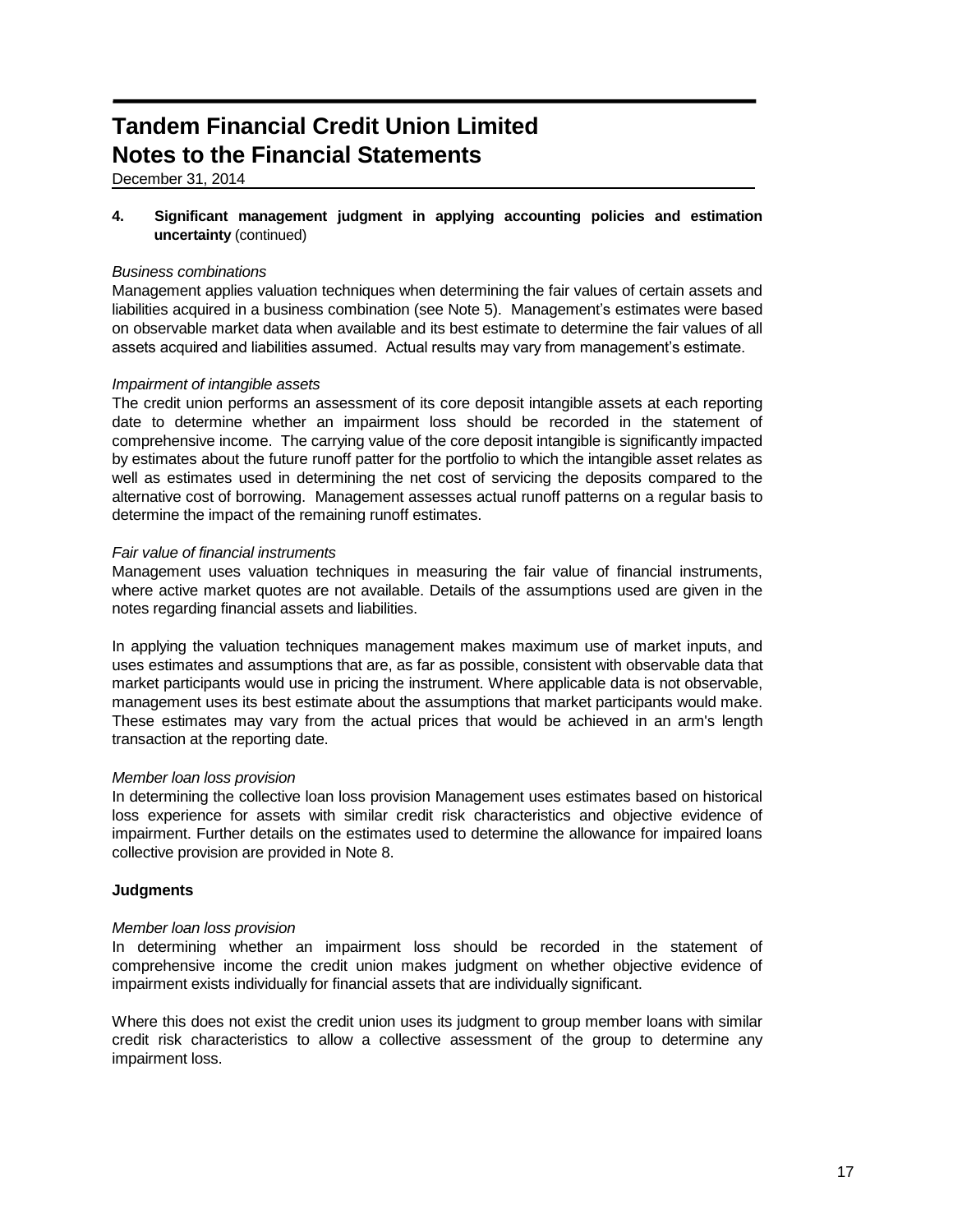December 31, 2014

# **5. Business Combination**

On October 24, 2013, the members of Hamilton Teachers' Credit Union and Prosperity ONE Credit Union Limited voted in favour of amalgamating the credit unions. On January 1, 2014, the credit union purchased the assets and assumed the liabilities of Prosperity ONE Credit Union Limited located in Milton, Ontario. Both organizations have a long history and were born out a vision to deliver a more positive, inclusive banking experience than that of traditional banks.

The amalgamated credit union was named Tandem Financial Credit Union Limited (operating as Tandia Co-operative Banking). There was no cash consideration exchanged in this transaction. The transaction was accounted for in accordance with the prescribed requirements for business combinations of cooperative enterprises. Under these requirements, the credit union was identified as the "purchaser" and the net assets of the acquired enterprise were recorded at fair value. The fair value of the assets and liabilities acquired were determined with reference to current market interest rates for similar financial instruments, third party appraisals for certain capital assets, and valuation techniques that follow international financial reporting standards for intangibles such as core deposits and wealth management assets.

The following table summarizes the estimated fair values of the assets acquired and the liabilities assumed: **Fair Value**

|                                   | <b>Fair value</b> |
|-----------------------------------|-------------------|
| Cash resources and investments    | 23,372<br>S.      |
| Loans to members                  | 212,242           |
| Property and equipment            | 5,960             |
| Other assets                      | 969               |
| Intangible asset – core deposits  | 978               |
| Total assets acquired             | 243,521           |
| Deposits of members               | 227,346           |
| Liabilities to non-members        | 2,388             |
| Income taxes payable              | 36                |
| Future income tax liability       | 486               |
| Members' share capital            | 2,541             |
| Total liabilities assumed         | 232,797           |
| Fair value of net assets acquired | 10,724            |

The fair value of the net assets has been recorded as contributed surplus in members' equity.

### **Impact of acquisition on the results of the Credit Union**

Included in the revenue for the year of acquisition is \$ 9,502,000 attributable to the additional business generated by the Prosperity ONE branches. Revenue is comprised of net interest income and non-interest income. Total interest expense attributable to the Prosperity ONE branches is \$3,280,000 for a net interest margin of \$6,222,000 for the year of acquisition in respect of the acquired business.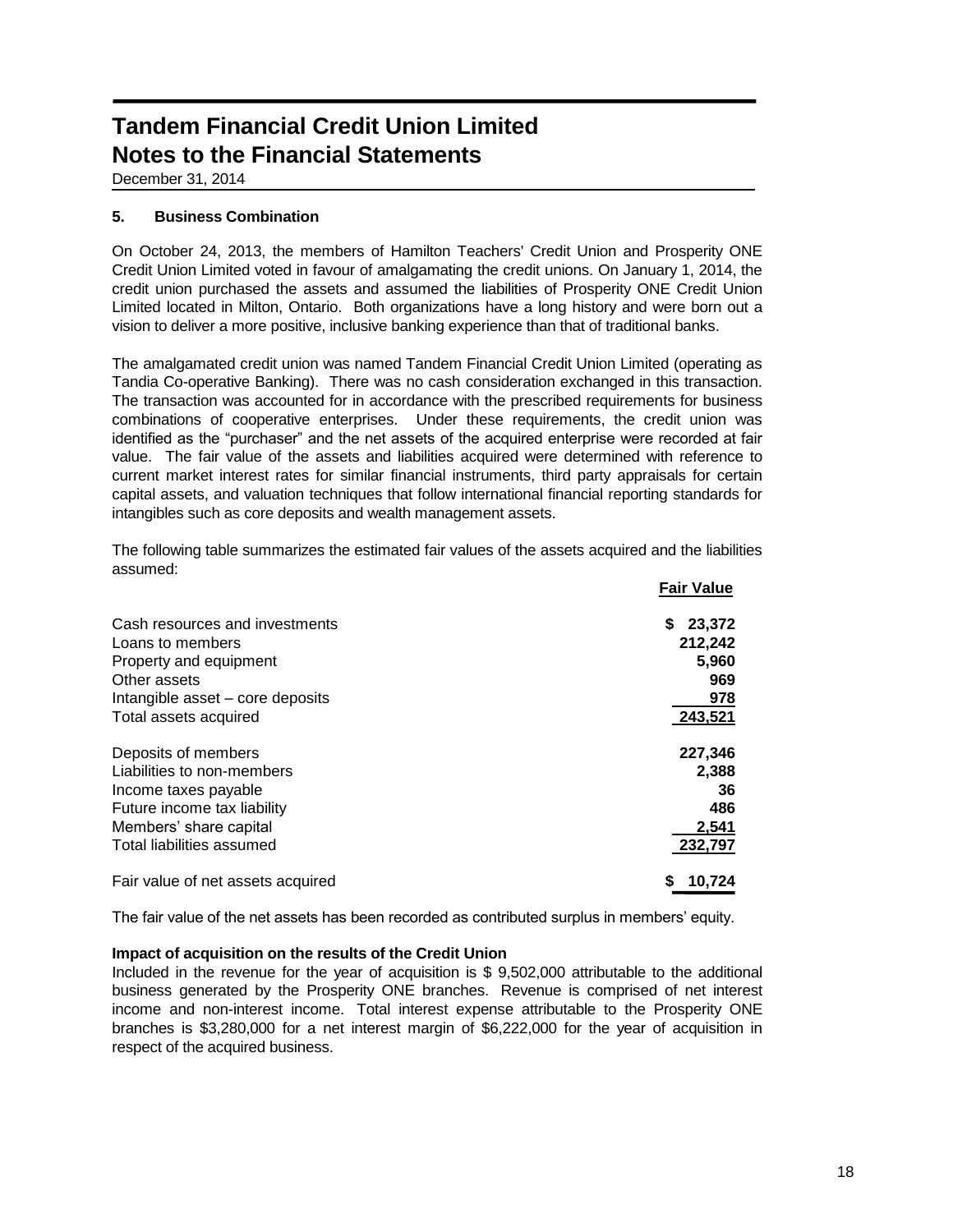December 31, 2014

|                                                                                                                   |            | (in thousands) |  |  |  |
|-------------------------------------------------------------------------------------------------------------------|------------|----------------|--|--|--|
| 6.<br>Cash and cash equivalents                                                                                   | 2014       | 2013           |  |  |  |
| Cash, current accounts, items in transit<br>net of bank indebtedness<br>Net term deposits callable or maturing in | S<br>7,451 | 15,052<br>S    |  |  |  |
| three months or less                                                                                              | 6          |                |  |  |  |
|                                                                                                                   | 7,457      | 15,054<br>5    |  |  |  |

The credit union maintains its current accounts and term deposits with Central 1.

|                                                                                                |                | (in thousands)        |
|------------------------------------------------------------------------------------------------|----------------|-----------------------|
| 7.<br><b>Investments</b>                                                                       | 2014           | 2013                  |
| Liquidity reserves                                                                             | 49,325<br>S    | 31,949<br>\$<br>5,217 |
| Portfolio investments<br>Central 1 Credit Union shares<br>CUCO Co-op Class B investment shares | 5,257<br>1,441 | 3,241<br>1,466        |
|                                                                                                | 56,023         | 41,873                |

The credit union must maintain liquidity reserves with Central 1 Credit Union (Central 1) at 6% of total assets as at the conclusion of each month. The deposits can be withdrawn only if there is a sufficient reduction in the credit union's total assets or upon withdrawal of membership from Central 1. The liquidity reserves are due within three years. At maturity, these deposits are reinvested at market rates for various terms.

The shares in Central 1 are required as a condition of membership and are redeemable upon withdrawal of membership or at the discretion of the Board of Directors of Central 1. The credit union's allocation of Class A Central 1 shares is based on the assets of each credit union in proportion to the combined assets of the British Columbia credit union system and the assets of Central 1's member credit unions in Ontario. This allocation is adjusted each June  $30<sup>th</sup>$  to reflect changes in credit union assets. In addition, the member credit unions are subject to additional capital calls at the discretion of the Board of Directors of Central 1.

Central 1 shares are subject to an annual rebalancing mechanism and are issued and redeemable at par value. There is no separately quoted market value for these shares however, fair value is determined to be equivalent to the par value due to the fact transactions occur at par value on a regular and recurring basis.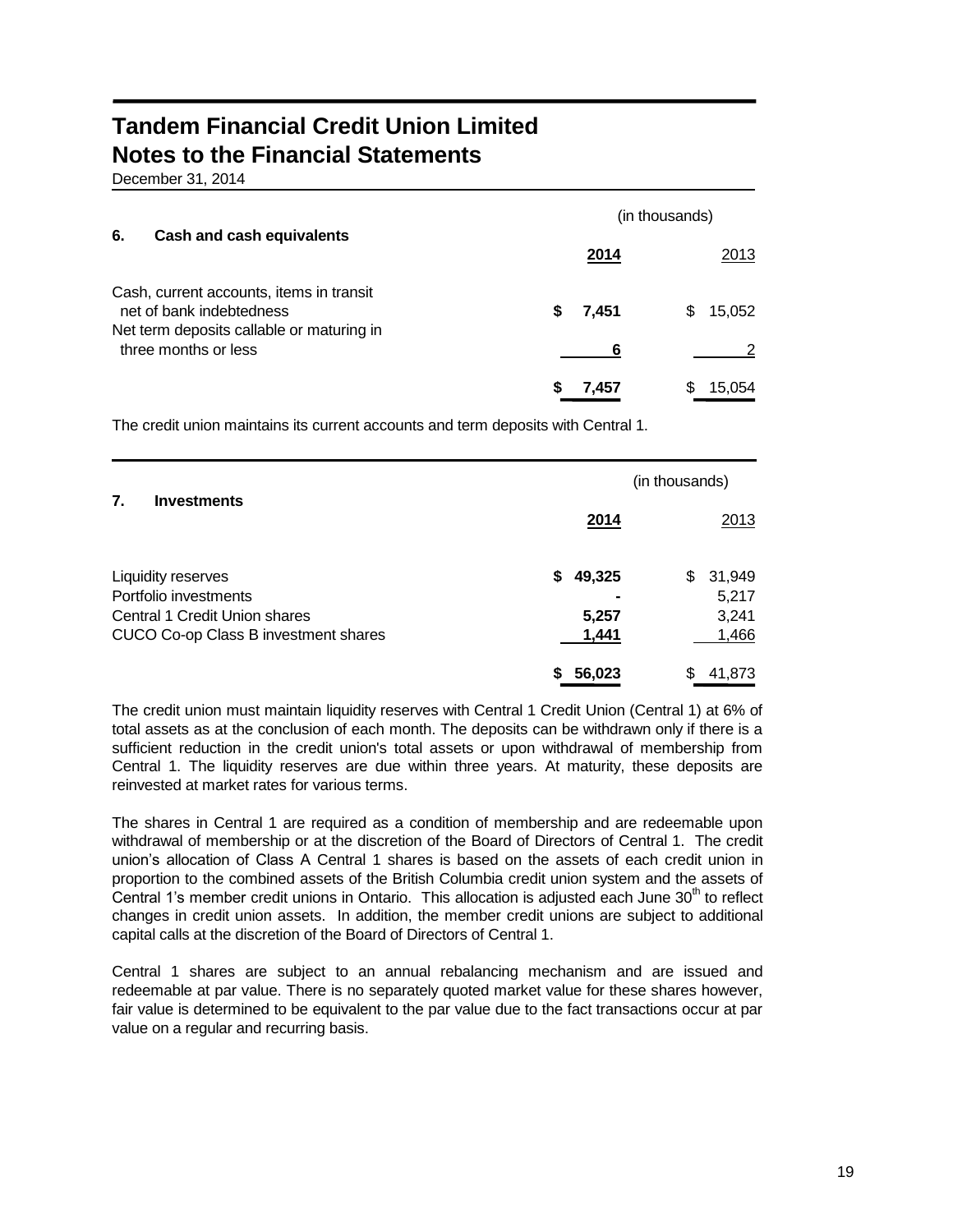December 31, 2014

# **7. Investments** (continued)

The credit union is not intending to dispose of any Central 1 shares as the services supplied by Central 1 are relevant to the day to day activities of the credit union. Dividends on these shares are at the discretion of the Board of Directors of Central 1.

The portfolio investments were included in the net assets acquired in the Toronto Catholic School Board Employees Credit Union business acquisition. The investments were classified as fair value through profit or loss and were comprised of corporate bonds and securities with varying maturity dates. The investments were sold during 2014.

On June 18, 2011, credit unions voted on the purchase of the investment portfolio and certain other assets and liabilities of the ABCP LP by CUCO Co-op, and the subsequent dissolution of the ABCP LP (the "LP"). The first step was fulfilled when CUCO officially become the CUCO Cooperative Association ("CUCU Co-op") on August 17, 2011 on the authority of approvals received from the Financial Services Commission of Ontario and from Industry Canada. The second step was completed on August 31, 2011, CUCO Co-op and the LP fulfilled the terms of the purchase agreement whereby the LP assets were sold to CUCO Co-op in exchange for Class B Investment Shares. On September 2, 2011, the LP distributed to each credit union such credit union's proportionate share of CUCO Co-op Class B Investment Shares. The value previously held in the form of a credit union's LP units has effectively transferred to its new CUCO Co-op Class B Investment Shares and the LP units have no value. As of September 2, 2011, the credit union received 542,618,918 Class B Investment Shares, which is 1.55553% of the total Class B Investment Shares outstanding. As of December 31, 2014, the credit union holds 911,440,540 Class B Investment Shares, which is 2.6128% of the total Class B Investment Shares outstanding.

The credit union received distributions of \$ 956,000 (2013 - \$ 663,000) which were recorded directly as a reduction to the cost of the investment. In addition, as these investments are classified as available-for-sale instruments, a fair value adjustment net of taxes of \$ 99,000 (2013- \$ 196,000) has been recorded in other comprehensive income.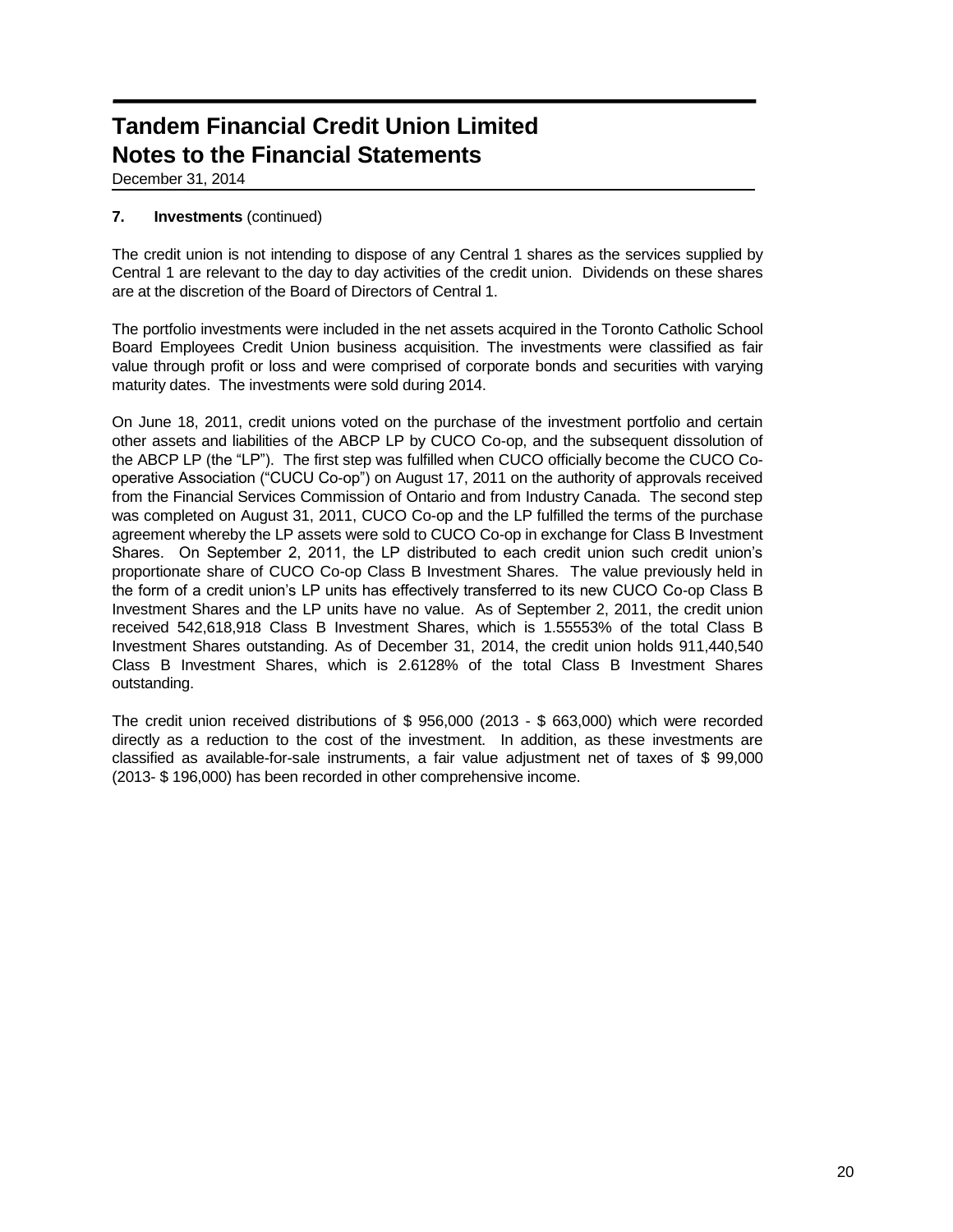December 31, 2014

|                                                                                                                                                                                                                                                                                                                                                                                                   |                  | (in thousands)   |
|---------------------------------------------------------------------------------------------------------------------------------------------------------------------------------------------------------------------------------------------------------------------------------------------------------------------------------------------------------------------------------------------------|------------------|------------------|
| 8.<br><b>Loans to members</b>                                                                                                                                                                                                                                                                                                                                                                     | 2014             | 2013             |
| Residential mortgage loans bear interest at an<br>average annual rate of 3.49% and are receivable in<br>blended principal and interest instalments for a<br>maximum amortization period of 35 years. Some<br>mortgages are open and at the option of the borrower<br>may be paid off at any time without notice or penalty.<br>Principal amount due within one year is estimated<br>at \$210,786. | \$532,104        | \$324,346        |
| Personal loans and lines of credit bear interest at an<br>average annual rate of 6.09% and are receivable in<br>blended principal and interest instalments for a<br>maximum amortization period of 15 years. Principal<br>amount due within one year is estimated at \$20,136.                                                                                                                    | 56,736           | 41,981           |
| Commercial mortgage loans bear interest at an<br>average annual rate of 4.77% and are receivable in<br>blended principal and interest instalments for a<br>maximum amortization period of 20 years. Principal<br>amount due within one year is estimated at \$63,210.                                                                                                                             | 165,103          | 106,068          |
| Accrued interest receivable                                                                                                                                                                                                                                                                                                                                                                       | 953              | 882              |
| Less: allowance for impaired loans                                                                                                                                                                                                                                                                                                                                                                | 754,896<br>1,723 | 473,277<br>1,232 |
|                                                                                                                                                                                                                                                                                                                                                                                                   | \$753,173        | \$472,045        |

# **Concentration of risk**

The credit union has an exposure to groupings of individual loans or related groups of member loans which exceed 10% of members' equity. There are 7 loan connections with balances outstanding greater than 10% of members' equity ranging from \$ 4,520,000 to \$ 7,251,000.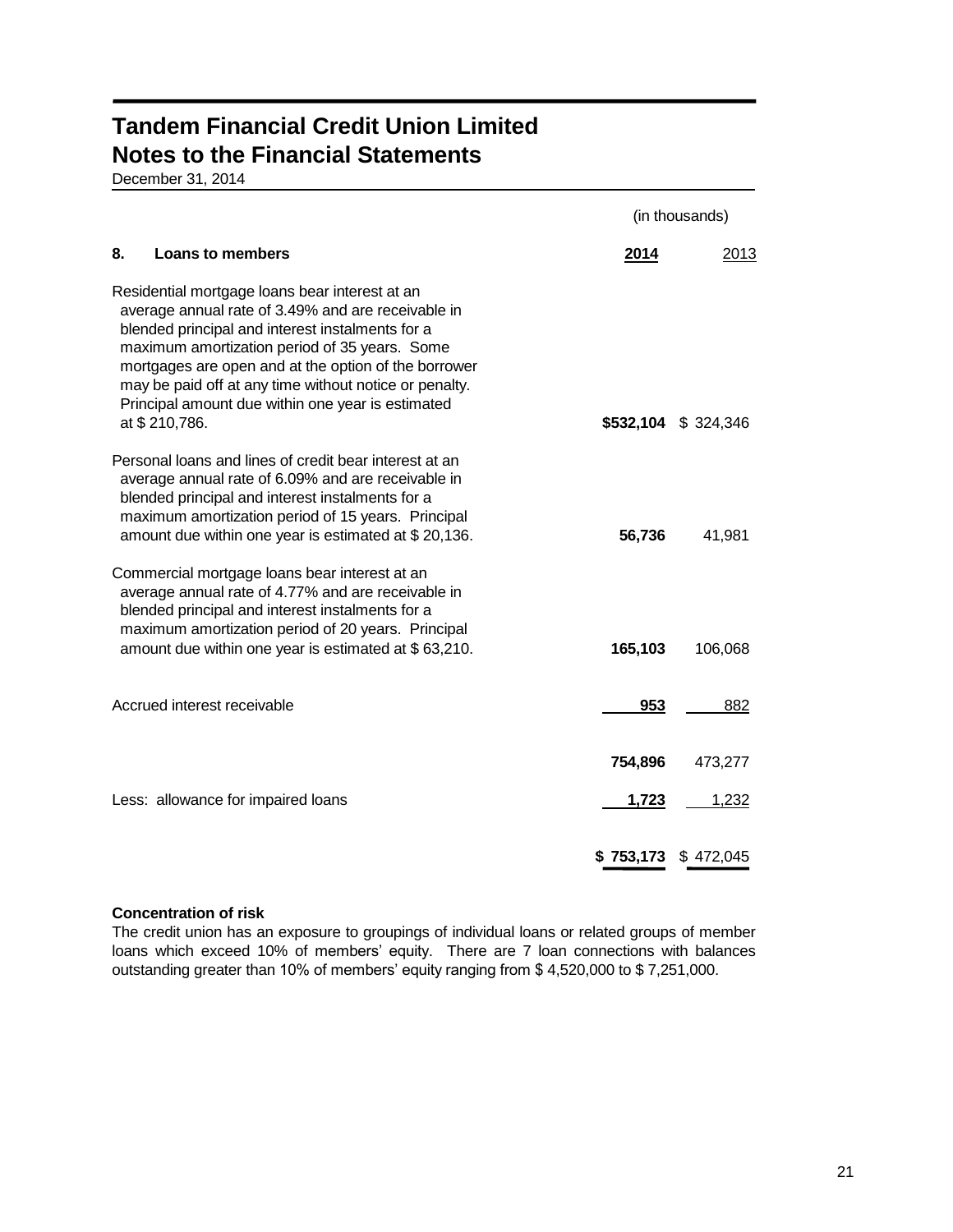December 31, 2014

## **8. Loans to members** (continued)

The credit union's allowance for impaired loans was calculated in accordance with By-Law No. 6 of the Deposit Insurance Corporation of Ontario (DICO).

Total allowance for impaired loan provision:

|                                                       | 2014         | 2013       |
|-------------------------------------------------------|--------------|------------|
| Individual specific provision<br>Collective provision | 560<br>1,163 | 417<br>815 |
| Total provision                                       | \$1,723      | \$1,232    |

|                              |    |                      |    |              |    |                                  | (in thousands) |                                 |                   |
|------------------------------|----|----------------------|----|--------------|----|----------------------------------|----------------|---------------------------------|-------------------|
| Allowance for impaired loans |    |                      |    |              |    |                                  |                | 2014                            | 2013              |
|                              |    | Beginning<br>Balance |    | Provision    |    | Write-offs<br>Less<br>Recoveries |                | <b>Ending</b><br><b>Balance</b> | Ending<br>Balance |
| Specific<br>Collective       | \$ | 417<br>815           | S  | 1.662<br>348 | \$ | (1,519)<br>-                     | \$             | 560<br>1,163                    | \$<br>417<br>815  |
|                              | \$ | 1,232                | \$ | 2.010        | \$ | (1,519)                          | S              | 1.723                           | \$<br>1,232       |

| Percentage of total loans and accrued interest |    |                |    |           | .23% |                    | .26% |                |    |                |
|------------------------------------------------|----|----------------|----|-----------|------|--------------------|------|----------------|----|----------------|
|                                                |    |                |    |           |      |                    |      |                |    | (in thousands) |
| Allowance for impaired loans                   |    |                |    |           |      |                    |      | 2014           |    | 2013           |
|                                                |    | Beginning      |    |           |      | Write-offs<br>Less |      | <b>Ending</b>  |    | Ending         |
|                                                |    | <b>Balance</b> |    | Provision |      | Recoveries         |      | <b>Balance</b> |    | Balance        |
| Personal                                       | \$ | 551            | \$ | 260       | \$   | (140)              | \$   | 671            | \$ | 551            |
| Commercial                                     |    | 681            |    | 1,750     |      | (1,379)            |      | 1,052          |    | 681            |
|                                                | \$ | 1.232          | S  | 2.010     | S    | (1,519)            | \$   | 1.723          | S  | 1.232          |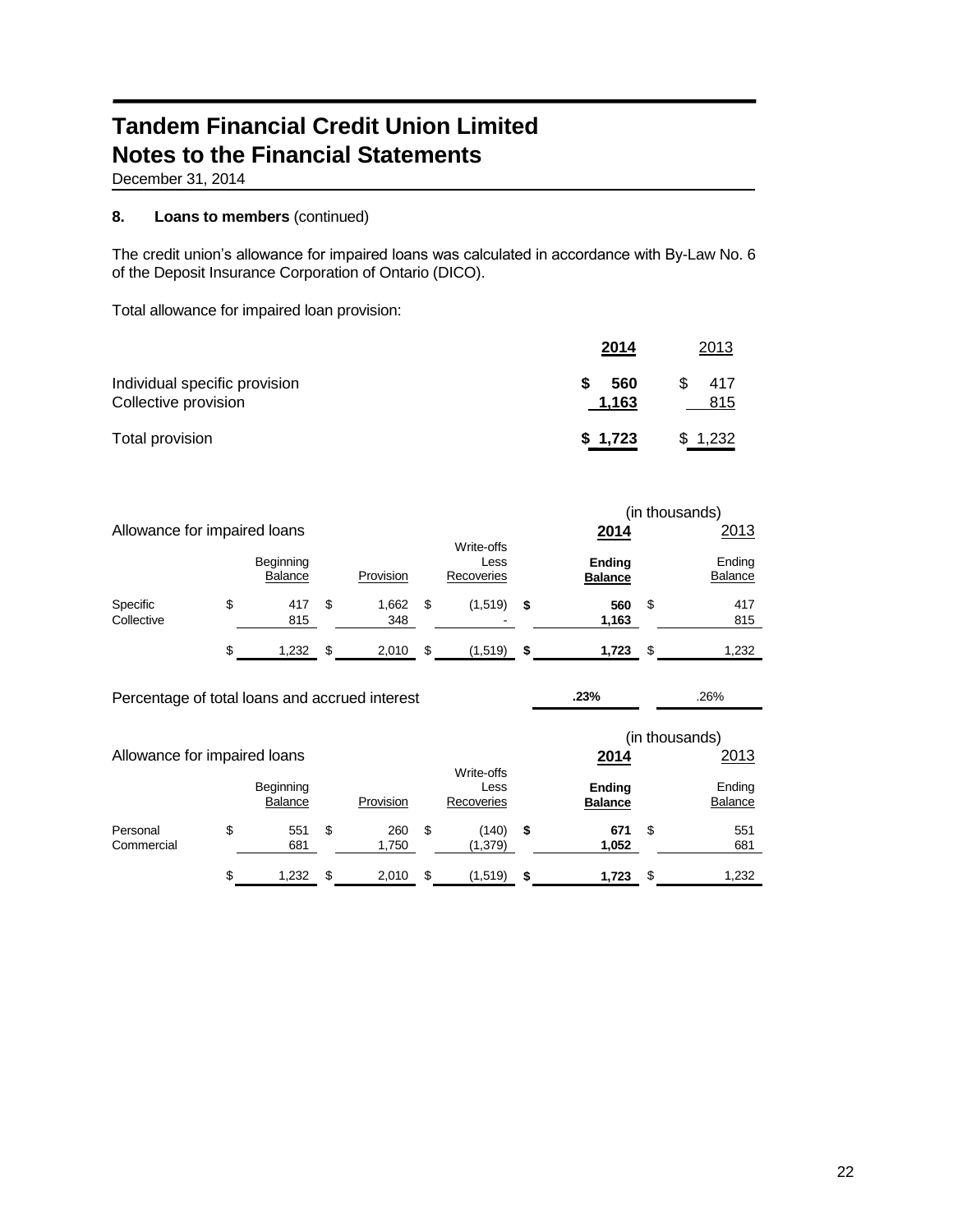December 31, 2014

# **8. Loans to members** (continued)

### **Key Assumptions in determining the allowance for impaired loans collective provision**

A collective provision is established to cover estimated loan losses which have not yet been specifically identified as impaired. In determining the allowance for impaired loans, management considers factors such as the composition and credit quality of the portfolio, current economic conditions and trends and historical loss experience.

For purposes of the collective provision, loans are classified into separate groups with similar risk characteristics, based on the type of product and type of security.

At December 31<sup>st</sup>, the balances of loans in arrears within the portfolio (excluding accrued interest) were as follows:

### **2014**

(thousands of dollars)

|                                             | Residential<br>Mortgages | Personal<br>Loans | Commercial<br>Mortgages |            | <b>Total</b>   |
|---------------------------------------------|--------------------------|-------------------|-------------------------|------------|----------------|
| Current<br>Days in arrears:<br>Less than 30 | \$<br>526,373            | \$<br>55,688      | \$<br>164,769           | \$<br>- \$ | 746,830        |
| days<br>30-89 days                          | 3,712<br>1,358           | 553<br>115        | 104<br>$\blacksquare$   |            | 4,369<br>1,473 |
| 90-179 days<br>More than 180                | 339                      | 57                | -                       |            | 396            |
| days                                        | 322                      | 323               | 230                     |            | 875            |
| Total                                       | \$<br>532,104            | \$<br>56,736      | \$<br>165,103           | \$<br>\$   | 753,943        |

### 2013 (thousands of dollars)

|                                                   | Residential<br>Mortgages | Personal<br>Loans | Commercial<br>Mortgages                    | <b>Total</b>          |
|---------------------------------------------------|--------------------------|-------------------|--------------------------------------------|-----------------------|
| Current<br>Days in arrears:                       | \$<br>319,392            | \$<br>41,376      | \$<br>100,348                              | \$<br>461,116         |
| Less than 30<br>days<br>30-89 days<br>90-179 days | 4,610<br>149<br>195      | 382<br>94<br>90   | 1,109<br>2,000<br>$\overline{\phantom{a}}$ | 6,101<br>2,243<br>285 |
| More than 180<br>days                             | ۰                        | 39                | 2,611                                      | 2,650                 |
| Total                                             | \$<br>324,346            | \$<br>41,981      | \$<br>106,068                              | 472,395               |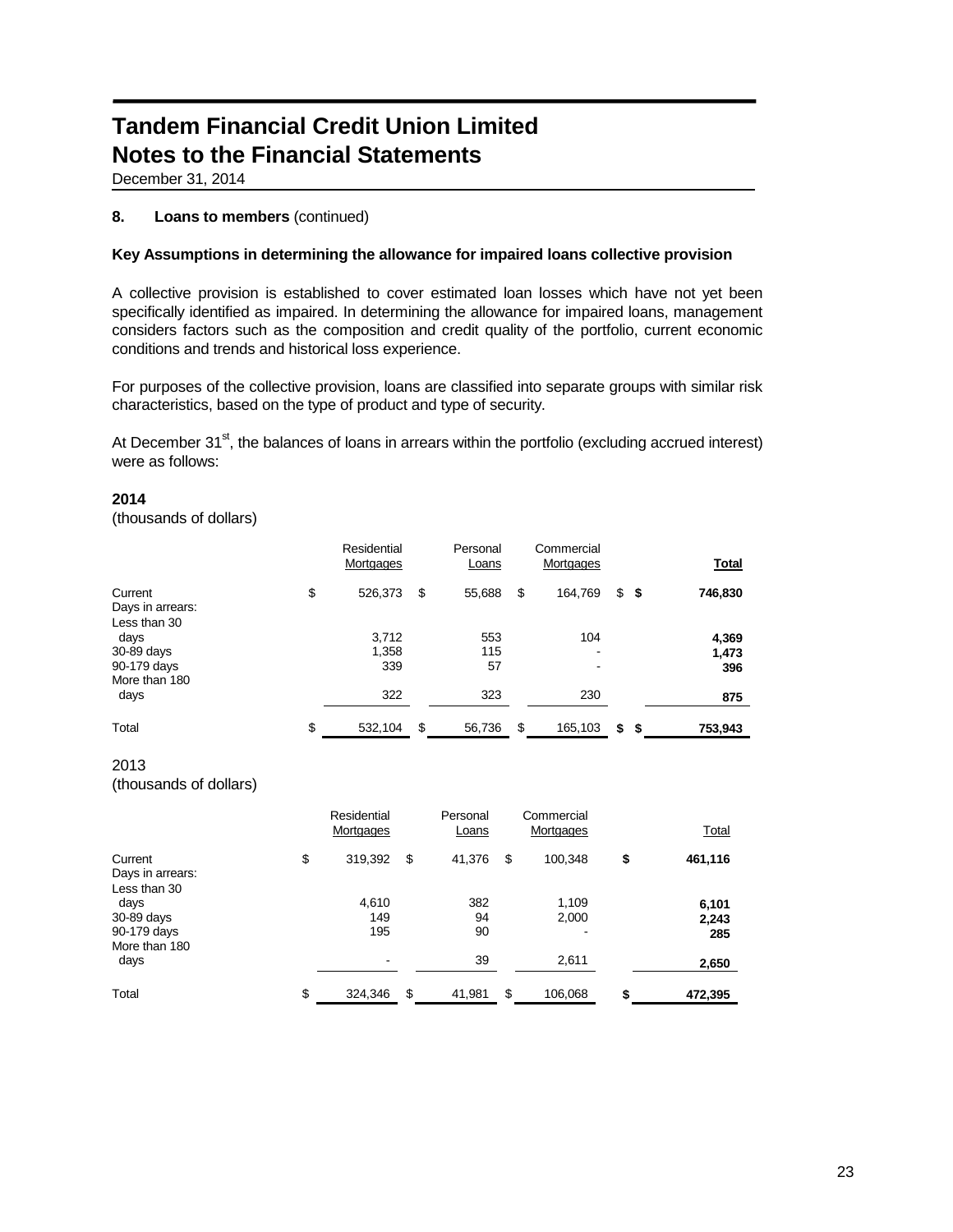December 31, 2014

## **9. Mortgage securitizations**

The credit union enters into loan securitization transactions. In accordance with the credit union's accounting policy, the transferred financial assets continue either to be recognized in their entirety or to the extent of the continuing involvement, are derecognized in their entirety.

### **Transferred financial assets that are not derecognized in their entirety**

The table below sets out the carrying amounts and fair values related to transferred loans to members that are not derecognized in their entirety and any associated liabilities. All loans to members are classified as loans and receivables and are measured at amortized cost in the Statement of Financial Position.

|                                                                                | 2014   | 2013                |
|--------------------------------------------------------------------------------|--------|---------------------|
| Carrying amounts of assets,<br>included in loans to members                    |        | $$81.014$ $$68.632$ |
| Carrying amount of associated liabilities,<br>recognized as secured borrowings | 82.194 | 70.321              |

The credit union does not have the ability to use the transferred assets during the term of the arrangement.

At December 31, 2014, the aggregate value of securitized loans outstanding that have been derecognized amounted to \$ Nil (2013 - \$ 2,456,000). The net gain on the sale of mortgages resulting from these securitizations was immediately recognized in the statement of income as "Other income" in the years that the securitizations occurred. In addition, there were no credit losses incurred during the year on the mortgages transferred. Since these mortgages are sold on a serviced basis, the credit union has a servicing liability of \$ Nil (2013 - \$ 3,000) included on its statement of financial position. No new securitizations of this type took place in 2013 or 2014.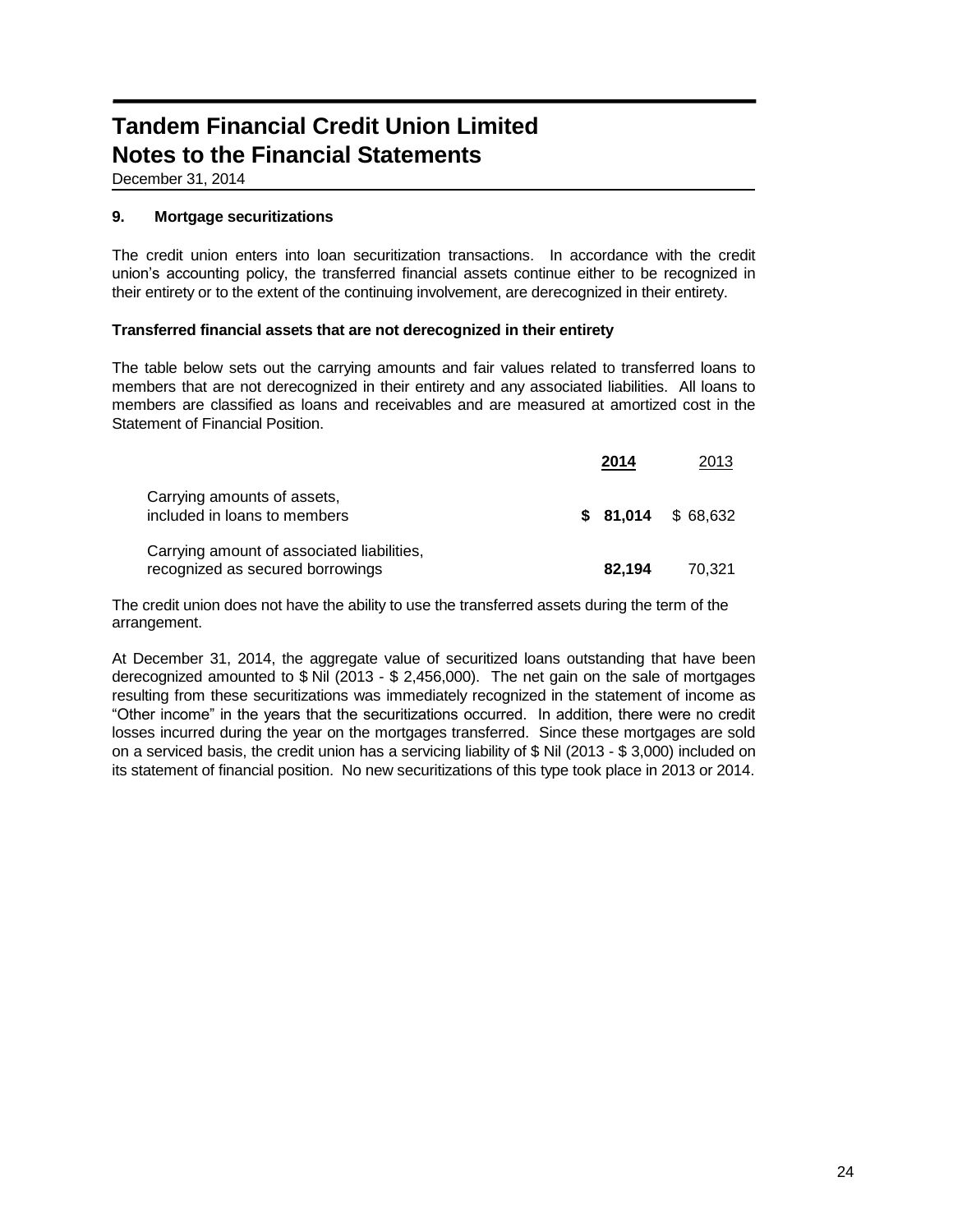December 31, 2014

# **10. Property and equipment**

|                                                          |    |       |     |                  | Equipment &        |    | Electronic   |    | Leasehold    |          |     |                |
|----------------------------------------------------------|----|-------|-----|------------------|--------------------|----|--------------|----|--------------|----------|-----|----------------|
|                                                          |    | Land  |     | <b>Buildings</b> | Furniture          |    | Equipment    |    | Improvements | Vehicles |     | Total          |
| Cost<br>Balance at December 31, 2012<br><b>Additions</b> | \$ | 920   | \$  | 888              | \$<br>2,281        | \$ | 2,347        | \$ | 2,276        | \$       | \$  | 8,712          |
| Balance on December 31, 2013                             |    | 920   |     | 888              | 198<br>2,479       |    | 231<br>2,578 |    | 153<br>2,429 |          |     | 582<br>9,294   |
| <b>Additions</b><br><b>Disposals</b>                     |    | 1,650 |     | 3,470            | 347                |    | 555<br>(45)  |    | 677<br>(70)  | 57       |     | 6,756<br>(115) |
| Balance on December 31, 2014                             | S. | 2,570 | \$. | 4,358            | \$<br>2,826        | \$ | 3,088        | S  | 3,036        | 57       | \$. | 15,935         |
| Accumulated depreciation                                 |    |       |     |                  |                    |    |              |    |              |          |     |                |
| Balance at December 31, 2012<br>Depreciation expense     | \$ |       | \$  | 562<br>35        | \$<br>1,547<br>165 | \$ | 1,473<br>277 | \$ | 1,631<br>139 |          |     | 5,213<br>616   |
| Balance on December 31, 2013                             |    |       |     | 597              | 1,712              |    | 1,750        |    | 1,770        |          |     | 5,829          |
| Depreciation expense<br><b>Disposals</b>                 |    |       |     | 121              | 221                |    | 373<br>(15)  |    | 239<br>(74)  | 5        |     | 959<br>(89)    |
| Balance on December 31, 2014                             |    |       |     | 718              | 1,933              | S. | 2,108        |    | 1,935        | \$<br>5  |     | 6,699          |
| Net book value                                           |    |       |     |                  |                    |    |              |    |              |          |     |                |
| December 31, 2012                                        | \$ | 920   | \$  | 326              | \$<br>734          | \$ | 874          | \$ | 645          | \$       |     | 3,499          |
| December 31, 2013                                        | \$ | 920   | \$  | 291              | \$<br>767          | \$ | 828          | \$ | 659          | \$       |     | 3,465          |
| December 31, 2014                                        |    | 2,570 | \$  | 3,640            | 893                |    | 980          | \$ | 1,101        | \$<br>52 |     | 9,236          |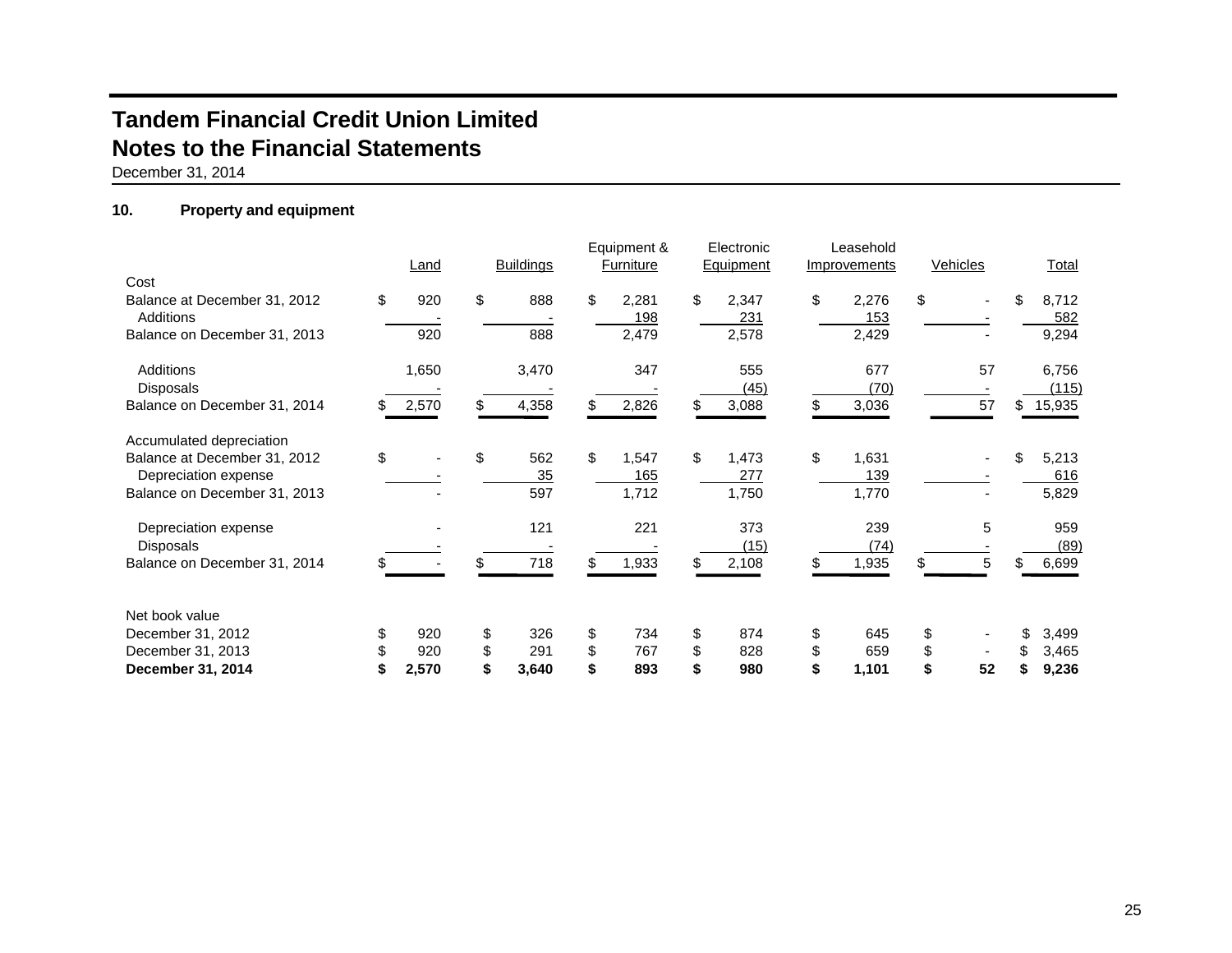December 31, 2014

#### **11. Other assets**

|                                               | 2014           | 2013           |
|-----------------------------------------------|----------------|----------------|
| Prepaid expenses<br>Other accounts receivable | \$3,016<br>401 | \$2,309<br>294 |
|                                               | \$3,417        | \$2,603        |

### **12. Intangible asset**

The credit union has recorded an intangible asset for the core deposits obtained from the acquisitions of Toronto Catholic School Board Employees Credit Union in 2013 and Prosperity ONE Credit Union in 2014.

|                              | Core<br>Deposits |
|------------------------------|------------------|
| Cost                         |                  |
| Balance at December 31, 2012 | \$               |
| Additions                    | 283              |
| Balance on December 31, 2013 | 283              |
| Additions                    | 978              |
| Balance on December 31, 2014 | 1,261            |
|                              |                  |
| Accumulated depreciation     |                  |
| Balance at December 31, 2012 | \$               |
| Depreciation expense         | 55               |
| Balance on December 31, 2013 | 55               |
| Depreciation expense         | 420              |
| Balance on December 31, 2014 | 475              |
|                              |                  |
| Net book value               |                  |
| December 31, 2013            | \$<br>228        |
| December 31, 2014            | \$<br>786        |
|                              |                  |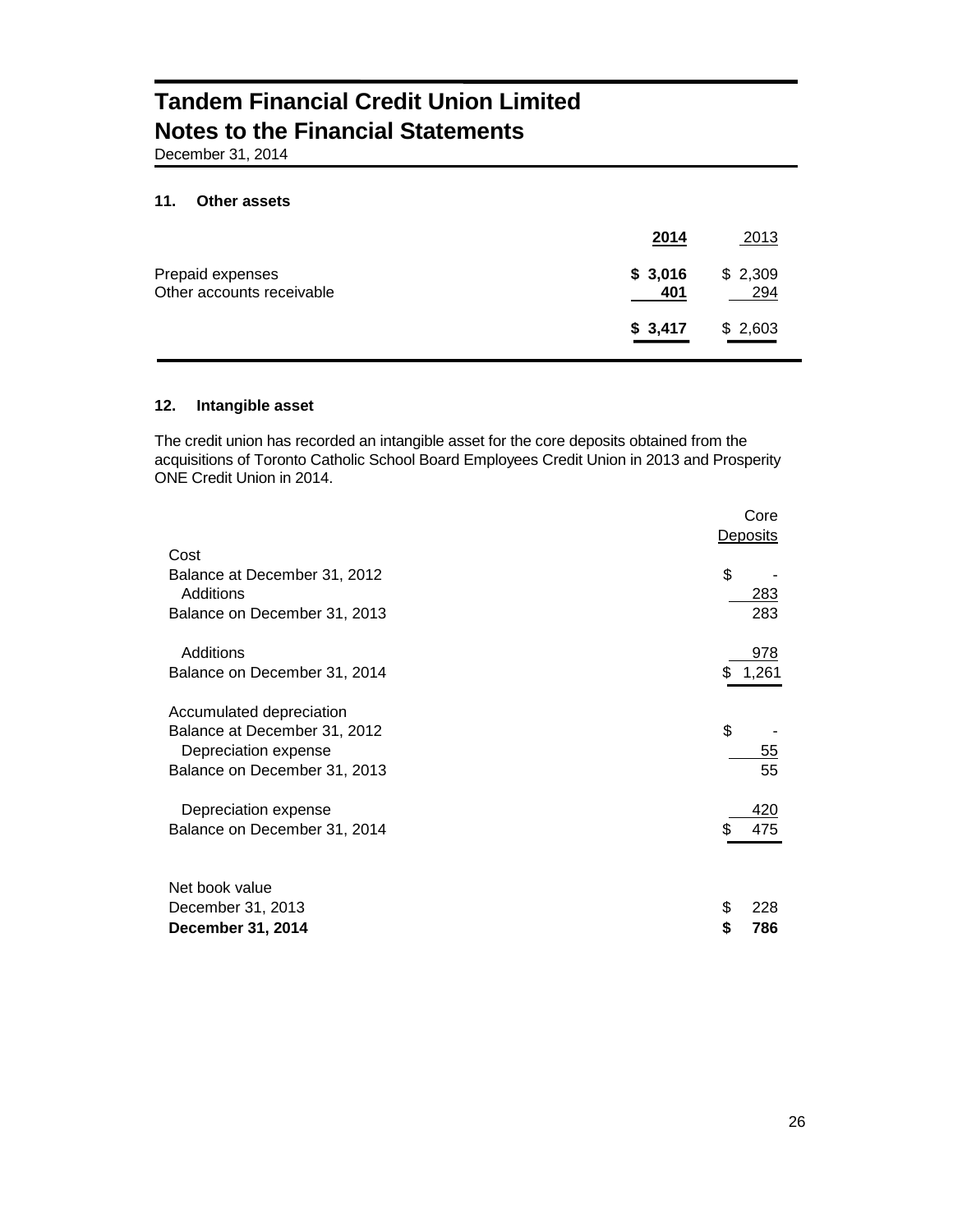December 31, 2014

### **13. Derivative financial instruments**

### **Interest rate contracts**

As part of its interest rate risk management process, the credit union utilizes interest rate contracts in the form of interest rate swaps to maintain its interest rate exposure within the preset limits defined within the Board approved policy.

Under the terms of pay fixed swap agreements, the credit union is obligated to pay the counterparty to the swap a fixed rate and the counterparty is obligated to pay the credit union a variable rate, with both payments based upon the notional value of the underlying swap. The variable rate paid by the counterparty is equivalent to the one month Canadian Deposit Offering Rate (CDOR rate).

As at December 31, 2014, the credit union has contracted for the following receive variable rate swap agreements:

|      |                       |                      | (in thousands) |             |                       |  |  |  |  |  |  |
|------|-----------------------|----------------------|----------------|-------------|-----------------------|--|--|--|--|--|--|
|      |                       | Notional             |                |             |                       |  |  |  |  |  |  |
|      | <b>Effective Date</b> | <b>Maturity Date</b> | Principal      | Paying Rate | <b>Receiving Rate</b> |  |  |  |  |  |  |
| Swap | 04 May 2011           | 03 May 2021          | 2.299          | 3.39%       | CAD-BA-CDOR           |  |  |  |  |  |  |
| Swap | 05 Oct 2014           | 05 Sep 2020          | 1.388          | 2.57%       | CAD-BA-CDOR           |  |  |  |  |  |  |
| Swap | 01 Oct 2014           | 01 Sep 2023          | 1.066          | 2.92%       | CAD-BA-CDOR           |  |  |  |  |  |  |
| Swap | 15 Jan 2014           | 15 Jan 2015          | 10.000         | CAD-BA-CDOR | 1.43%                 |  |  |  |  |  |  |
| Swap | 6 Jan 2011            | 6 Jan 2015           | 5.000          | 2.66%       | CAD-BA-CDOR           |  |  |  |  |  |  |

Under the terms of the receive fixed swap agreements, the credit union is obligated to pay the counterparty to the swap a variable rate equivalent to the one month CDOR rate and the counterparty is obligated to pay the credit union a fixed rate, with both payments based upon the notional value of the underlying swap.

As at December 31, 2014, the credit union has contracted for the following receive fixed swap agreements:

|      |                       |                      | (in thousands) |             |                |  |  |  |  |  |  |
|------|-----------------------|----------------------|----------------|-------------|----------------|--|--|--|--|--|--|
|      |                       | Notional             |                |             |                |  |  |  |  |  |  |
|      | <b>Effective Date</b> | <b>Maturity Date</b> | Principal      | Paying Rate | Receiving Rate |  |  |  |  |  |  |
| Swap | 15 Jan 2015           | 15 Jan 2016          | 10.000         | CAD-BA-CDOR | 1.71%          |  |  |  |  |  |  |

As at December 31, 2014, the swap contracts had a fair value of  $(\$369,000)$  (2013 – (\$ 138,000)), which has been recorded as a liability on the statement of financial position.

### **Foreign exchange contracts**

The credit union offers deposit products denominated in US dollars. In order to meet liquidity reserve requirements, the credit union sells US dollars and purchases US dollar foreign exchange forward contracts to hedge the exchange risk.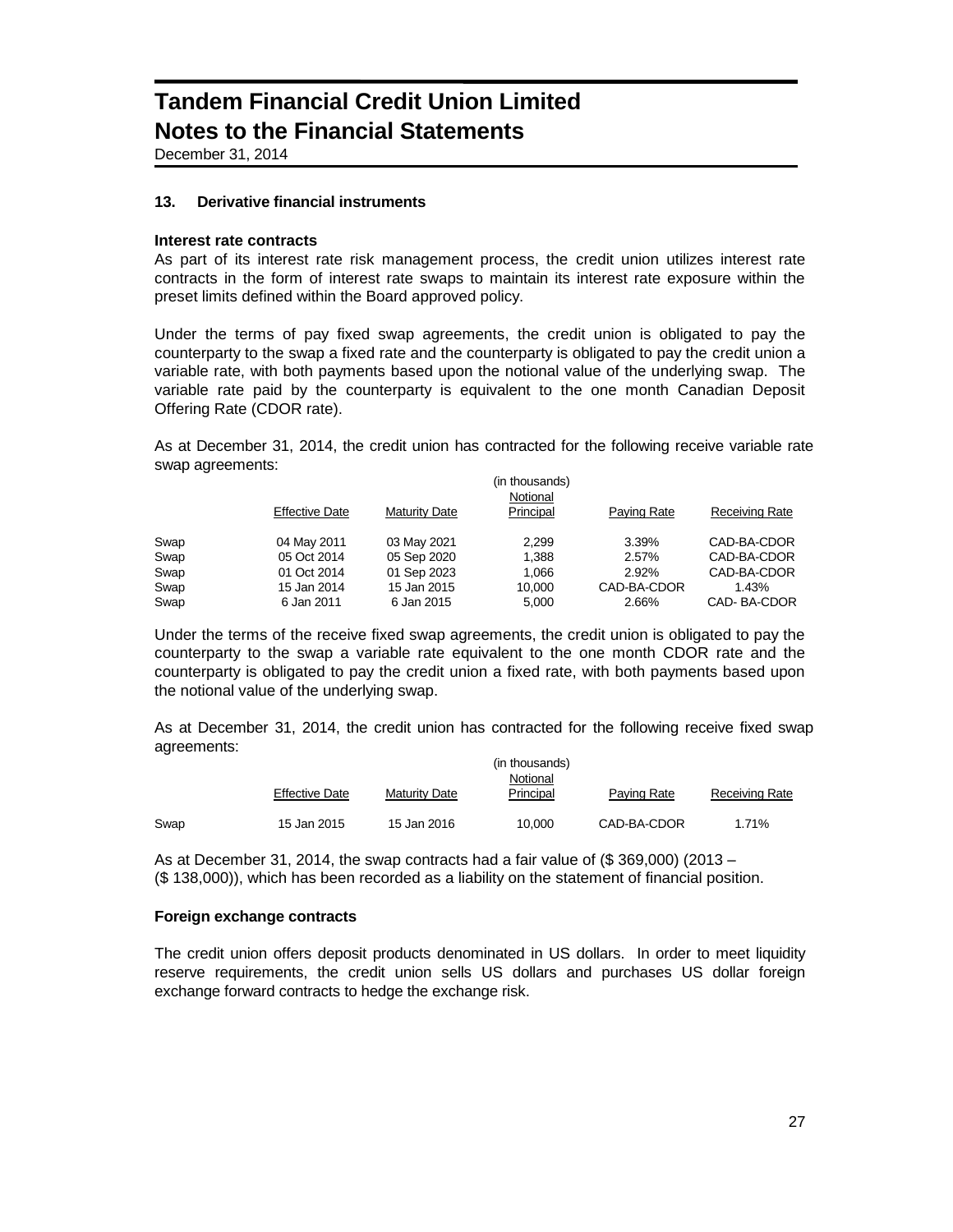December 31, 2014

### **13. Derivative financial instruments** (continued)

As at December 31, 2014, the Credit Union had 1 contract totaling CDN \$3,100,000 to be delivered in the 2015 fiscal year in exchange for US \$3,492,000 to be received at the exchange rate of \$0.8913. The forward contract has been entered into with Central 1. The risk associated with the contract is the cost of replacing these instruments in the event of default by the counterparty. Management believes that this risk is remote. As at December 31, 2014, the foreign exchange forward contract had a fair value of (\$116,000) (2014 - \$ 61,000).

### **Index linked term deposits**

The credit union offers deposit products linked to changes in the stock exchange index. The credit union hedges the underlying risk of these products by entering into an interest rate contract with an approved counterparty.

Consequently, the credit union has entered into a hedge agreement with Central 1 to offset the exposure associated with this product, whereby the credit union pays Central 1 a fixed rate of interest for three or five years on the face value of the Index-Linked Term Deposits sold. At the end of the term, Central 1 pays to the credit union an amount equal to the amount that will be paid to the depositor based on the terms and conditions of the index linked contract. The credit union has sold \$ 9,159,000 (2013 - \$ 5,017,000) of various Index-Linked Term Deposit products to its members.

As at December 31, 2014, the hedge agreements had fair values of \$868,000 (2013 – \$ 417,000) which have been recorded as both an asset and liability on the statement of financial position.

### **14. External borrowings**

Assets have been pledged as security for \$ 36,310,000 (2013 - \$ 33,750,000) of authorized credit facilities at Central 1 by an assignment of book debts and a general security agreement. As at December 31, 2014, the credit union had utilized \$ Nil (2013 - \$ Nil) of the line of credit and \$ 10,000,000 (2013 - \$ 17,500,000) of the term loans.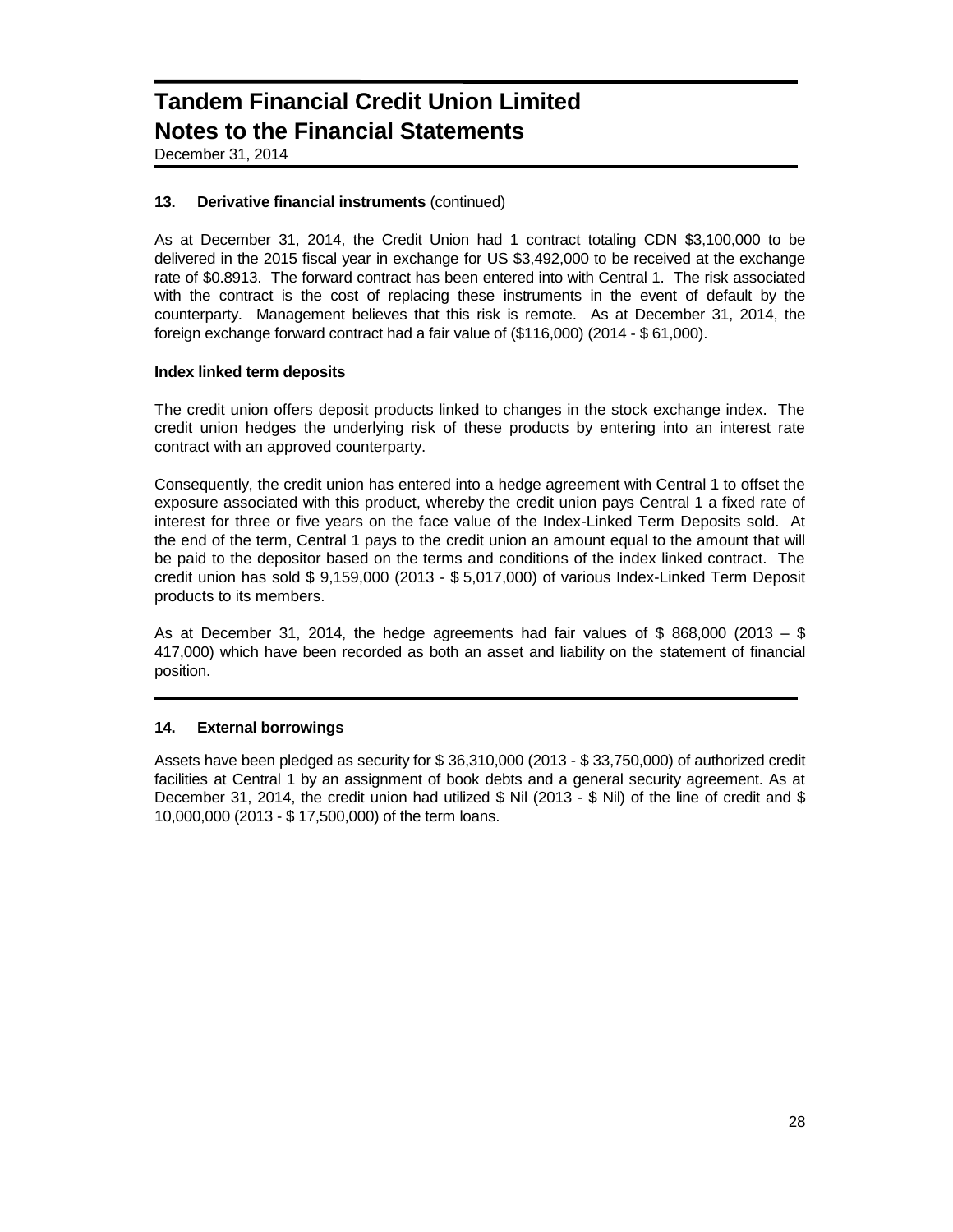December 31, 2014

### **15. Deposits of members**

|                                             | (in thousands) |           |  |  |
|---------------------------------------------|----------------|-----------|--|--|
|                                             | 2014           | 2013      |  |  |
| Term and other deposits                     | \$291,409      | \$162.303 |  |  |
| Registered retirement savings plan deposits | 126,308        | 74.141    |  |  |
| Registered retirement income fund deposits  | 35,281         | 24,442    |  |  |
| Other registered deposits                   | 4.367          | 3,681     |  |  |
| Chequing and savings                        | 228,241        | 148,635   |  |  |
| Accrued interest on deposits                | 4,765          | 2,635     |  |  |
|                                             | \$690,371      | \$415,837 |  |  |

The average composite interest rate in force at December 31, 2014 was 1.69% (2013 – 1.68%).

### **16. Shares**

|                      |   | (in thousands) |               |      |           |      |               |
|----------------------|---|----------------|---------------|------|-----------|------|---------------|
|                      |   |                | 2014          |      |           | 2013 |               |
|                      |   | Liability      | <b>Equity</b> |      | Liability |      | <b>Equity</b> |
| Membership shares    | S | 723 \$         |               | - \$ | 431       | S    |               |
| <b>Profit shares</b> |   | 320            | 2,594         |      | 278       |      | 2,348         |
| Investment shares    |   | 467            | 9,902         |      | 268       |      | 7,985         |
|                      |   | \$1,510        | \$12,496      | \$   | 977       | \$   | 10,333        |

These shares are not covered by deposit insurance.

### **Membership shares**

Membership shares, which are classified as a liability, represent a residual interest in the equity of the credit union. Membership shares are redeemable upon the request of the member and approval of the directors.

Shares are subscribed for at a par value of \$5 per share, but payment may be made in instalments. A member is not liable to the credit union for amounts subscribed for in excess of the amount actually paid. Members over the age of 18 are required to retain a minimum of 5 shares as a condition of membership. There were 31,470 members with membership shares at December 31, 2014 (2013 – 17,245).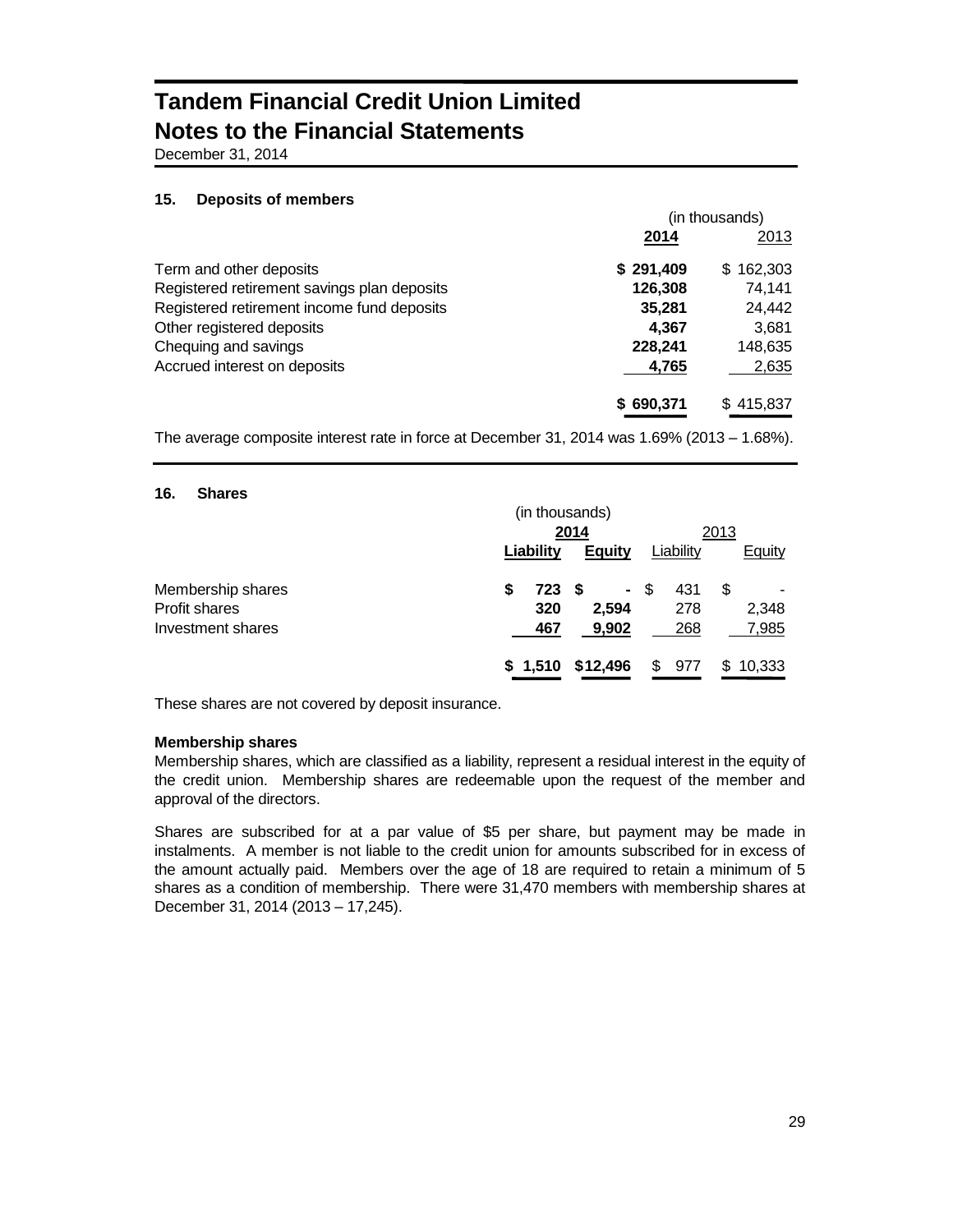December 31, 2014

#### **16. Shares** (continued)

#### **Profit shares**

The credit union is authorized to issue an unlimited number of Class A non-voting, noncumulative, non-participating, non-transferable, redeemable profit shares. These shares have been distributed to the membership based on average loan and deposit balances outstanding.

Profit shares are a special class of patronage shares created by the credit union. The credit union by-law restricts aggregate annual redemptions to a maximum of ten percent of the number of Class A shares issued and outstanding at the end of the immediately preceding fiscal year. There were approximately 2,914,000 profit shares issued and outstanding at December 31, 2014.  $(2013 - 2,626,000)$ .

#### **Investment shares**

The credit union is authorized to issue an unlimited number of Class B non-voting, noncumulative, non-participating, non-transferable, redeemable investment shares. These shares have been sold to the membership with a minimum of 2,000 shares per member required to a maximum of 100,000 shares per member. These Class B shares rank prior to the Class A shares with regard to both the payment of dividends and also to the return of capital on dissolution of the credit union. These shares are not redeemable for five years from the date of issuance and thereafter are restricted to aggregate annual redemptions to a maximum of ten percent of the number of Class B shares issued and outstanding at the end of the immediately preceding fiscal year. An appropriate dividend will be declared and paid in each year, at the directors' discretion, provided that the credit union is in compliance with Section 84 of the Credit Union and Caisses Populaires Act, 1994. An appropriate rate has been defined by the directors as a rate which is the greater of 5% or that rate which exceeds by 125 Basis Points the simple average of the credit union's posted non-callable five-year term deposit rates as of the end of each quarter of the credit union's fiscal year. There were approximately 4,807,000 investment shares issued and outstanding at December 31, 2014 (2013 – 2,775,000).

The credit union is authorized to issue an unlimited number of Class B – Series 2 non-voting, non-cumulative, non-participating, non-transferable, redeemable investment shares. These shares have been sold to the membership with a minimum of 1,000 shares per member required to a maximum of 185,000 shares per member. These Class B shares rank prior to the Class A shares with regard to both the payment of dividends and also to the return of capital on dissolution of the credit union. These shares are not redeemable for five years from the date of issuance and thereafter are restricted to aggregate annual redemptions to a maximum of ten percent of the number of Class B shares issued and outstanding at the end of the immediately preceding fiscal year. An appropriate dividend will be declared and paid in each year, at the directors' discretion, provided that the credit union is in compliance with Section 84 of the Act. An appropriate rate has been defined by the directors as a rate which is the greater of 5% or that rate which exceeds by 125 Basis Points the simple average of the credit union's posted non-callable five-year term deposit rates as of the end of each quarter of the credit union's fiscal year. There were approximately 6,821,000 investment shares issued and outstanding at December 31, 2014 (2013 – 5,483,000).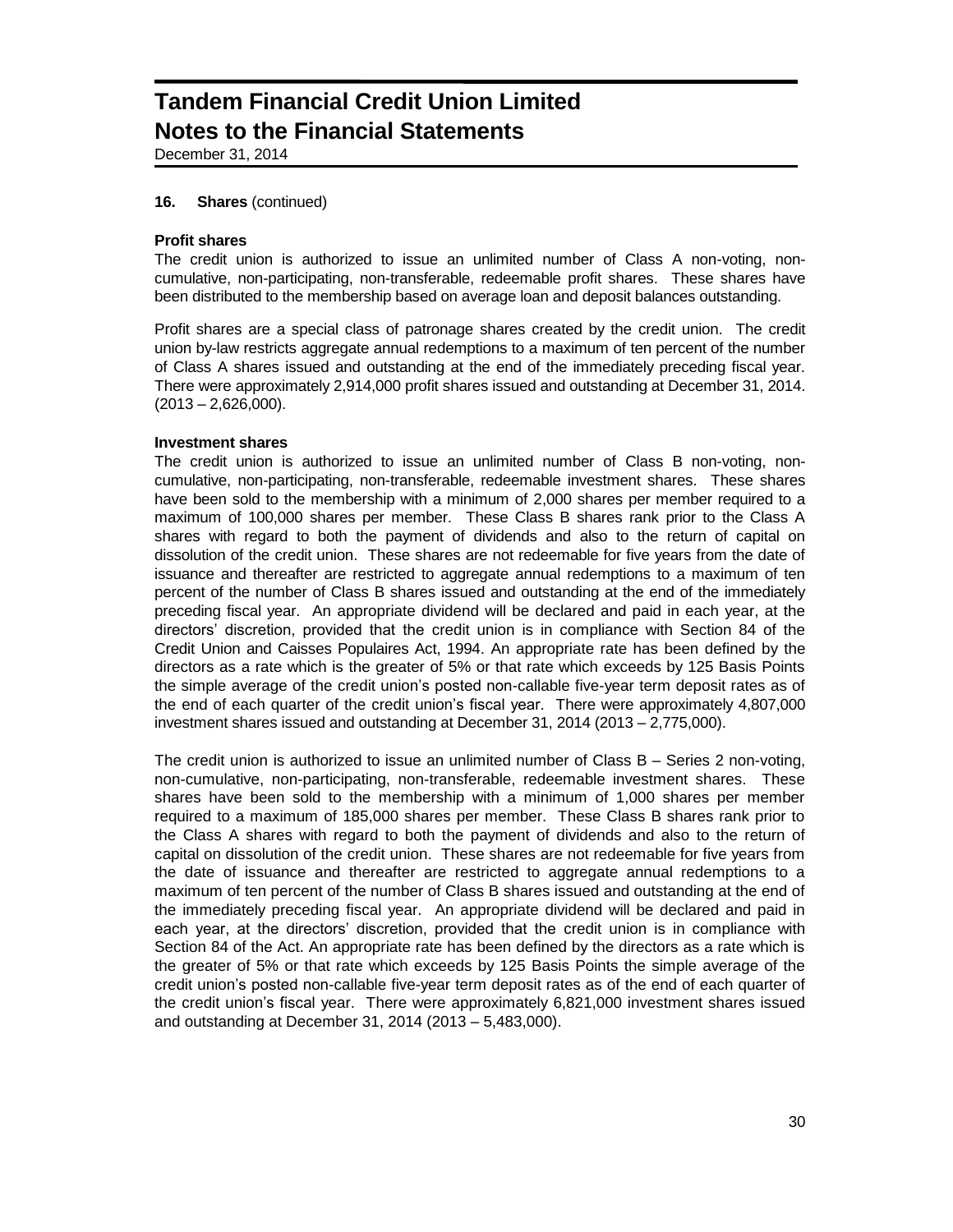December 31, 2014

| 17.<br><b>Distributions to members</b>               | 2014     | (in thousands)<br>2013 |
|------------------------------------------------------|----------|------------------------|
| Profit share dividends<br>Investment share dividends | S<br>476 | $\blacksquare$<br>387  |
|                                                      | 476<br>S | 434                    |

## **18. Income taxes**

The significant components of tax expense included in net income are composed of:

|                                                                                               | 2014           | 2013                 |
|-----------------------------------------------------------------------------------------------|----------------|----------------------|
| Current tax expense<br>Based on current year taxable income                                   | \$ 170         | 122                  |
| Deferred tax benefit<br>Origination and reversal of temporary differences<br>Tax rate changes | (295)<br>(291) | (38)<br>(28)<br>(66) |
| Total income tax expense                                                                      | \$(121)        | 56                   |

The significant components of the tax effect of the amounts recognized in other comprehensive income are composed of: **2014** 2013

| Current tax                                                           |    | 2014  |     | 2013  |
|-----------------------------------------------------------------------|----|-------|-----|-------|
| Unrealized gains on available-<br>for-sale investments                | S  | 20    | \$  | 44    |
| Total tax effect of amounts recorded in other comprehensive<br>income | \$ | 20    | \$  | 44    |
| Deferred tax (liabilities) assets relate to:                          |    | 2014  |     | 2013  |
| Non-deductible allowance for doubtful accounts                        | \$ | 303   | \$. | 159   |
| Contributed surplus and core deposits                                 |    | (138) |     | (282) |
| Property, plant and equipment                                         |    | (251) |     | 72    |
| Unrealized gain on securitization loans                               |    | (5)   |     | (18)  |
| Intangible assets                                                     |    | (130) |     |       |
| Total deferred tax (liabilities) assets                               |    | (221) |     | (69)  |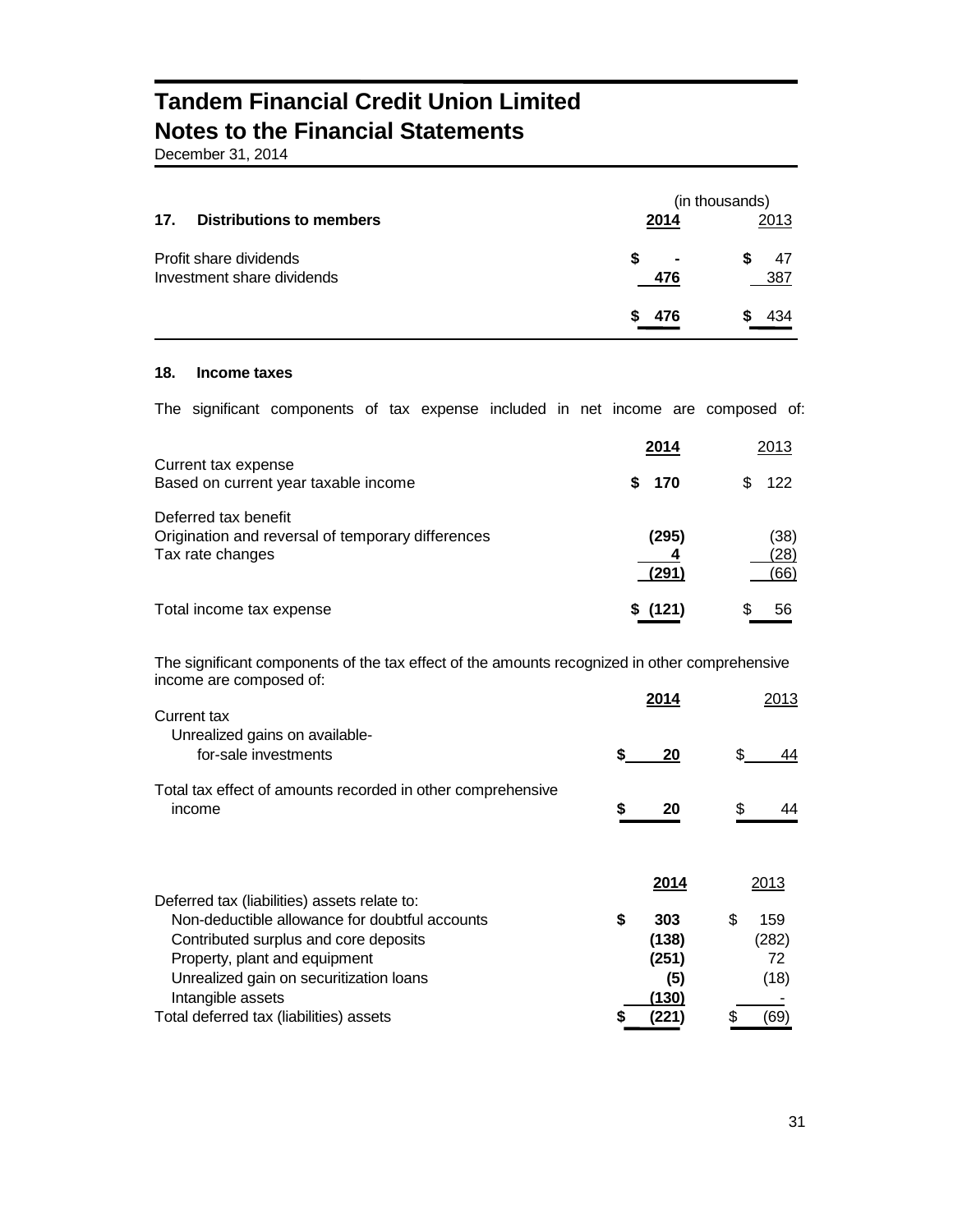December 31, 2014

### **18. Income taxes** (continued)

Reasons for the difference between tax expense for the year and the expected income taxes based on the statutory tax rate of 17.1% (2013 – 16.1%) are as follows:

|                                                                                               | 2014           | 2013            |
|-----------------------------------------------------------------------------------------------|----------------|-----------------|
| Net income for the year                                                                       | 147            | 814<br>S.       |
| Expected taxes based on the statutory rate of 17.1%<br>$(2013 - 16.1\%)$                      | 25             | 148             |
| Distributions to members charged against retained earnings                                    | (87)           | (79)            |
| Other non-deductible portion of expenses<br>Rate differences<br>Contributed surplus and other | 3<br>4<br>(66) | 3<br>(28)<br>12 |
| Total income tax expense                                                                      | (121)          | \$<br>56        |

The increase in statutory tax rate is due to the staged elimination of the credit union preferred rate deduction.

| 19.<br><b>Other Income</b>                                                      |                            |                            |
|---------------------------------------------------------------------------------|----------------------------|----------------------------|
|                                                                                 | 2014                       | 2013                       |
| Service charges, commissions, and other<br>Wealth management<br>Securitizations | 3,672<br>5<br>444<br>2,857 | 1,770<br>S<br>307<br>2,211 |
|                                                                                 | 6,973                      | 4,288                      |

### **20. Related party transactions**

The credit union's related parties include key management, as those persons having authority and responsibility for planning, directing and controlling the activities of the credit union, including executive management and the board of directors. Unless otherwise stated, none of the transactions incorporate special terms and conditions and no guarantees were given or received. Outstanding balances are usually settled in cash.

The credit union entered into the following transactions with key management personnel, which are defined by IAS 24 *Related Party Disclosures.*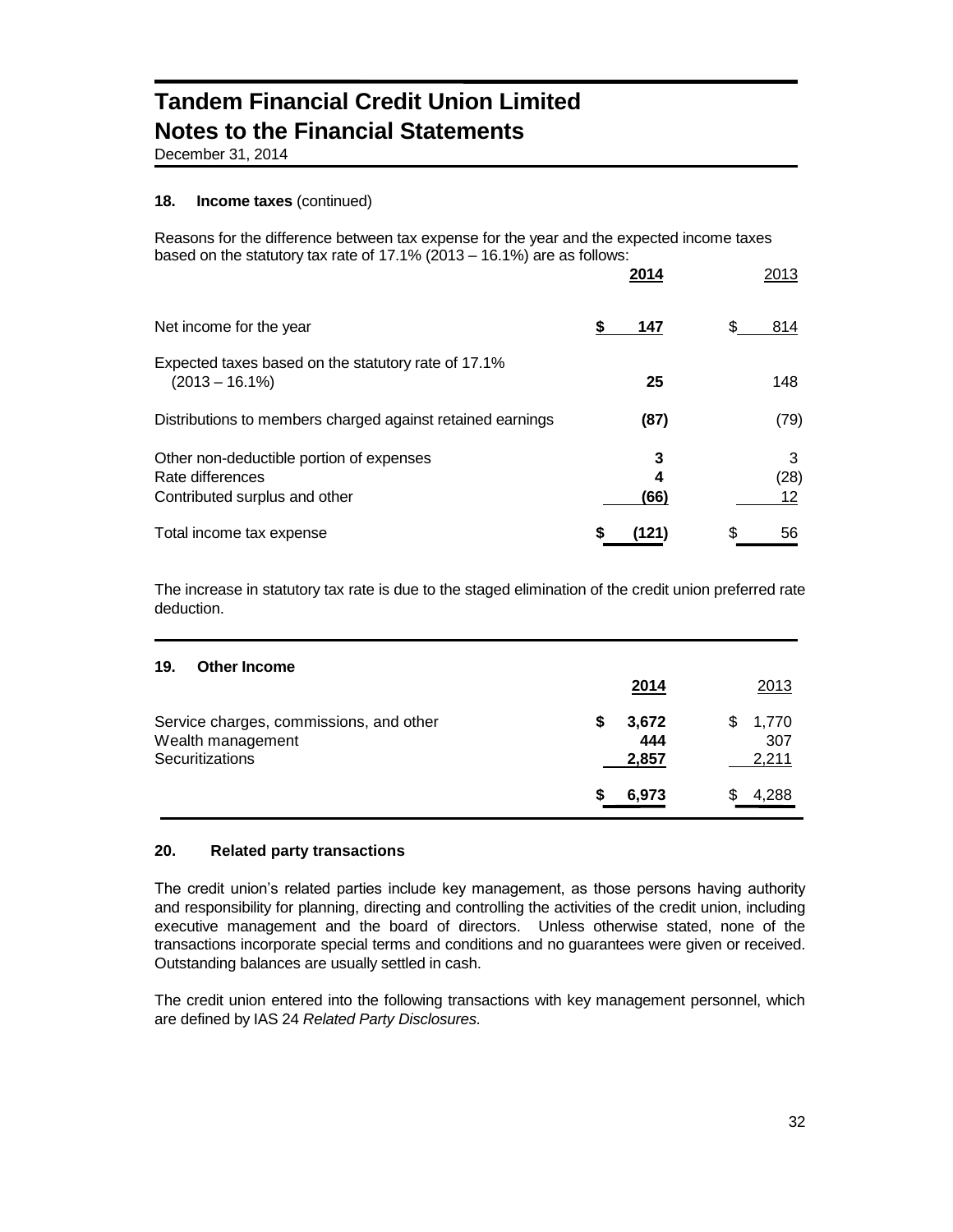December 31, 2014

### **20. Related party transactions** (continued)

|                                                  |       | (in thousands) |
|--------------------------------------------------|-------|----------------|
| Compensation                                     | 2014  | 2013           |
| Salaries and other short-term employee benefits  | 869   | \$<br>750      |
| Total pension and other post-employment benefits | 64    | 41             |
|                                                  | 933   | 791            |
|                                                  | 2014  | 2013           |
| Loans to key management personnel                |       |                |
| Aggregate value of loans balance                 | \$477 | \$2,679        |
| Interest received on loans advanced              | 45    | 150            |
| Aggregate value of un-advanced loans             |       |                |
| Total value of lines of credit advanced          | 1,238 | 773            |
| Unused value of lines of credit                  | 255   | 551            |
| Letters of credit                                |       | 50             |

The credit union's policy for lending to key management personnel is that all such loans were granted in accordance with normal lending terms.

|                                                 | 2014  | 2013    |
|-------------------------------------------------|-------|---------|
| Deposits from key management personnel          |       |         |
| Aggregate value of term and savings deposits    | \$564 | \$1.186 |
| Total interest paid on term and saving deposits |       |         |

The credit union's policy for receiving deposits from key management personnel is that all transactions are approved and deposits accepted in accordance with the same conditions which apply to members for each type of deposit.

### **21. Other required disclosures**

The following disclosures are required under the Credit Union and Caisses Populaires Act, 1994.

The following officers and employees of the credit union received total remuneration for 2014 of over \$ 150,000:

| <b>Name</b>              | Title                                 | Salary & Variable<br>Compensation | <b>Benefits</b>               | Total<br>Remuneration           |
|--------------------------|---------------------------------------|-----------------------------------|-------------------------------|---------------------------------|
| <b>Richard Davies</b>    | President & CEO<br>SVP, Sales/Service | 286.153<br>\$.                    | \$ 53.487                     | 339.640<br>S                    |
| <b>Kathy Clark</b>       | & Operations                          | 189.649                           | \$21.691                      | 211.340                         |
| Cathie Vaillancourt      | Sr Wealth Advisor                     | \$<br>196.086                     | 14.858<br>\$.                 | 210.944<br>\$                   |
| Sandy Alward<br>Ray Hall | SVP, Finance<br>VP, Lending           | \$155,580<br>138,388              | 17.341<br>\$<br>17,079<br>SS. | 172.921<br>\$<br>\$.<br>155.467 |

The aggregate remuneration paid to directors was \$ 148,000 in 2014 (2013 - \$ 74,000).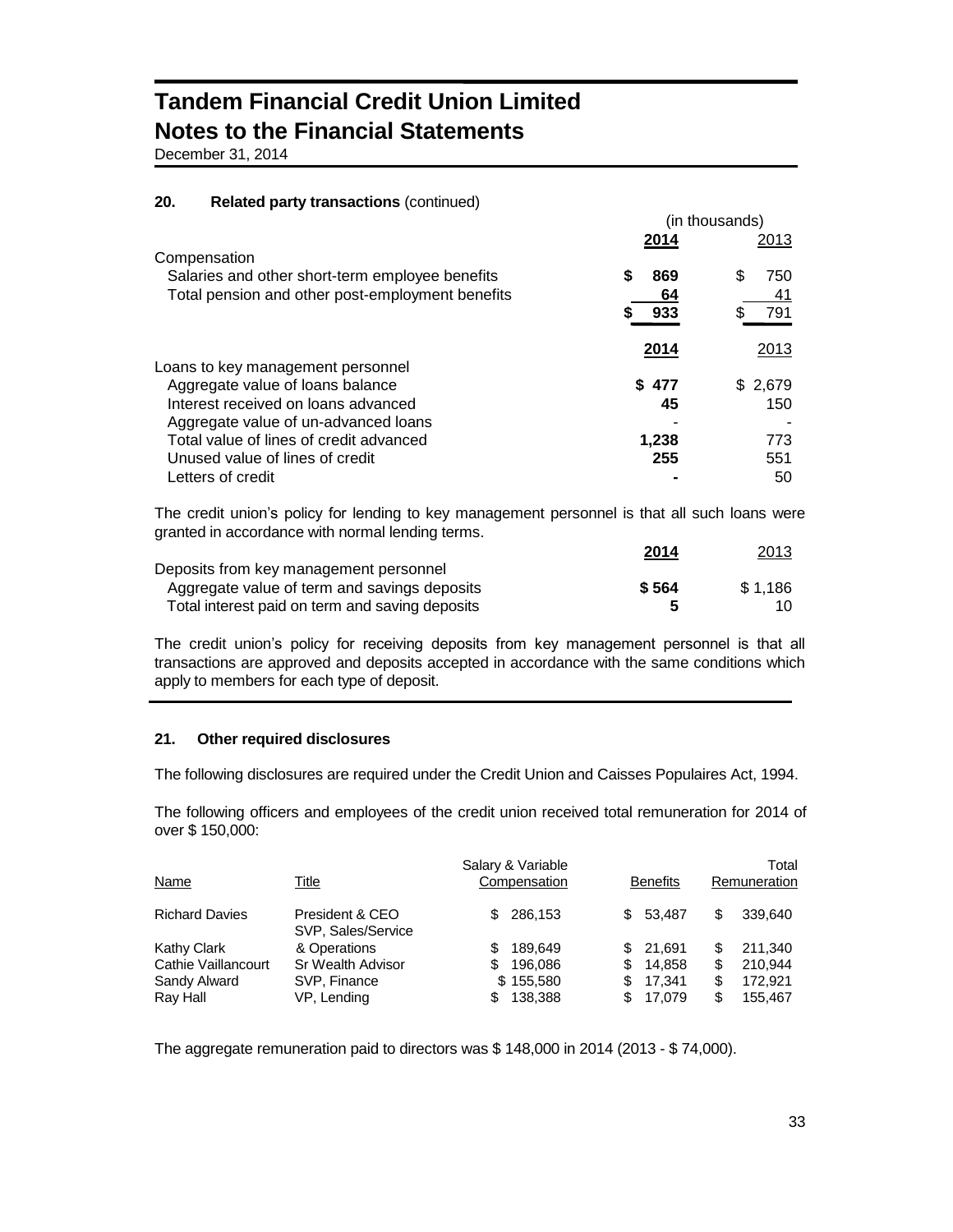December 31, 2014

### **21. Other required disclosures (continued)**

At December 31, 2014 loans to directors and officers of the credit union amounted to \$ 1,721,000 (2013 - \$ 3,516,000). All such loans were granted in accordance with normal lending terms, except for certain loans to officers at reduced rates.

### **22. Commitments**

### **Lease commitments and banking system support contract**

The credit union is committed to the use of an outside data processing service until December 31, 2016. Charges for these services are based on usage.

The credit union rents space for its branches under long term leases.

The future minimum commitments in each of the next five years are as follows:

|              | (in thousands) |
|--------------|----------------|
| 2015         | \$951          |
| 2016         | 968            |
| 2017         | 966            |
| 2018         | 806            |
| 2019         | 798            |
| Over 5 years | 1,164          |

### **Mortgage and loan commitments**

The credit union has made commitments to disburse mortgages and loans of \$ 3,709,000 (2013 – \$ 578,000) subsequent to the year end.

Total unextended lines of credit at year end are \$178,779,000 (2013 - \$117,113,000). Total letters of credit at year end are \$1,068,000 (2013 - \$741,000).

### **23. Cash flow support**

|                                                           | (in thousands) |          |                  |
|-----------------------------------------------------------|----------------|----------|------------------|
| Changes in other non-cash items:                          |                | 2014     | 2013             |
| Change in other assets<br>Change in payables and accruals |                | 6<br>193 | \$(1,619)<br>174 |
|                                                           |                | 199      | \$(1,445)        |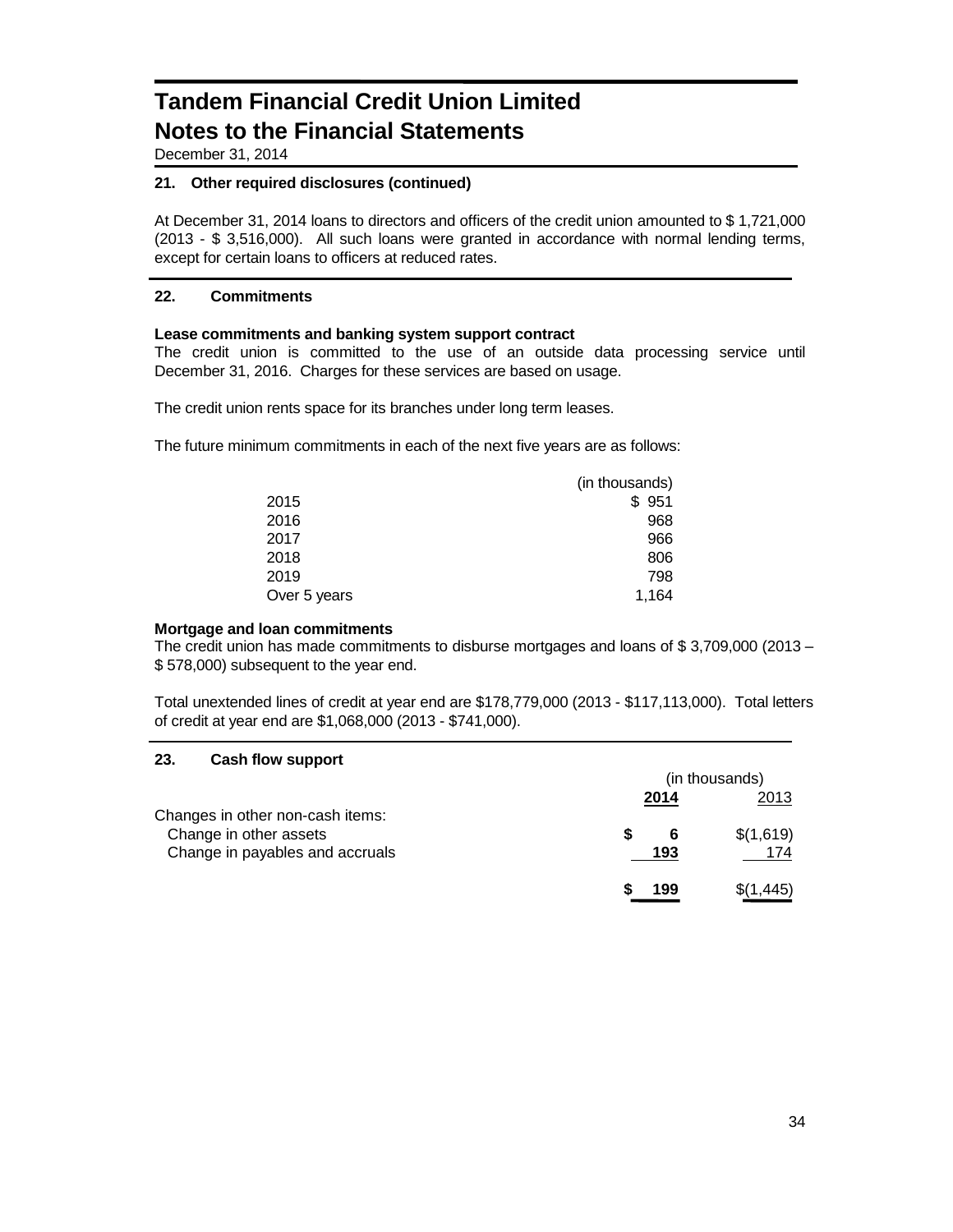December 31, 2014

#### **24. Regulatory capital**

The Credit Unions and Caisses Populaires Act, 1994 requires the credit union to maintain regulatory capital at the following minimum levels:

| % leverage   | % risk capital ratio |
|--------------|----------------------|
| ratio assets | weighted assets      |
| 4.00         | 8.00                 |

The credit union is in compliance with the Act and regulations regarding regulatory capital.

|                                        |             | (in thousands) |
|----------------------------------------|-------------|----------------|
|                                        | <u>2014</u> | <u> 2013 </u>  |
| <b>Tier 1 Capital</b>                  |             |                |
| Membership shares                      | \$<br>723   | \$<br>431      |
| Profit shares                          | 2,594       | 2,348          |
| Investment shares                      | 9,902       | 7,985          |
| Contributed surplus                    | 11,999      | 1,275          |
| Retained earnings                      | 15,262      | 15,470         |
| Total tier 1 capital                   | 40,480      | 27,509         |
| <b>Tier 2 Capital</b>                  |             |                |
| 10% of redeemable profit shares        | 320         | 278            |
| 10% of redeemable investment shares    | 467         | 268            |
| Collective provision                   | 1,163       | 815            |
| Accumulated other comprehensive income | 1,093       | 994            |
| Total tier 2 capital                   | 3,043       | 2,355          |
| Total regulatory capital               | 43,523<br>S | \$<br>29,864   |
| % of total assets                      | 5.2         | 5.6            |
| % of total risk-weighted assets        | 11.2        | 11.7           |

The credit union manages its capital under guidelines established by the Deposit Insurance Corporation of Ontario. The regulatory capital guidelines measure capital in relation to assets and risk-weighted assets. The credit union has capital policies, procedures and controls which it utilizes to achieve its goals and objectives including: providing sufficient capital to maintain the confidence of investors and depositors, and being an appropriately capitalized credit union, as measured internally, defined by regulatory authorities and compared with the credit union's peers.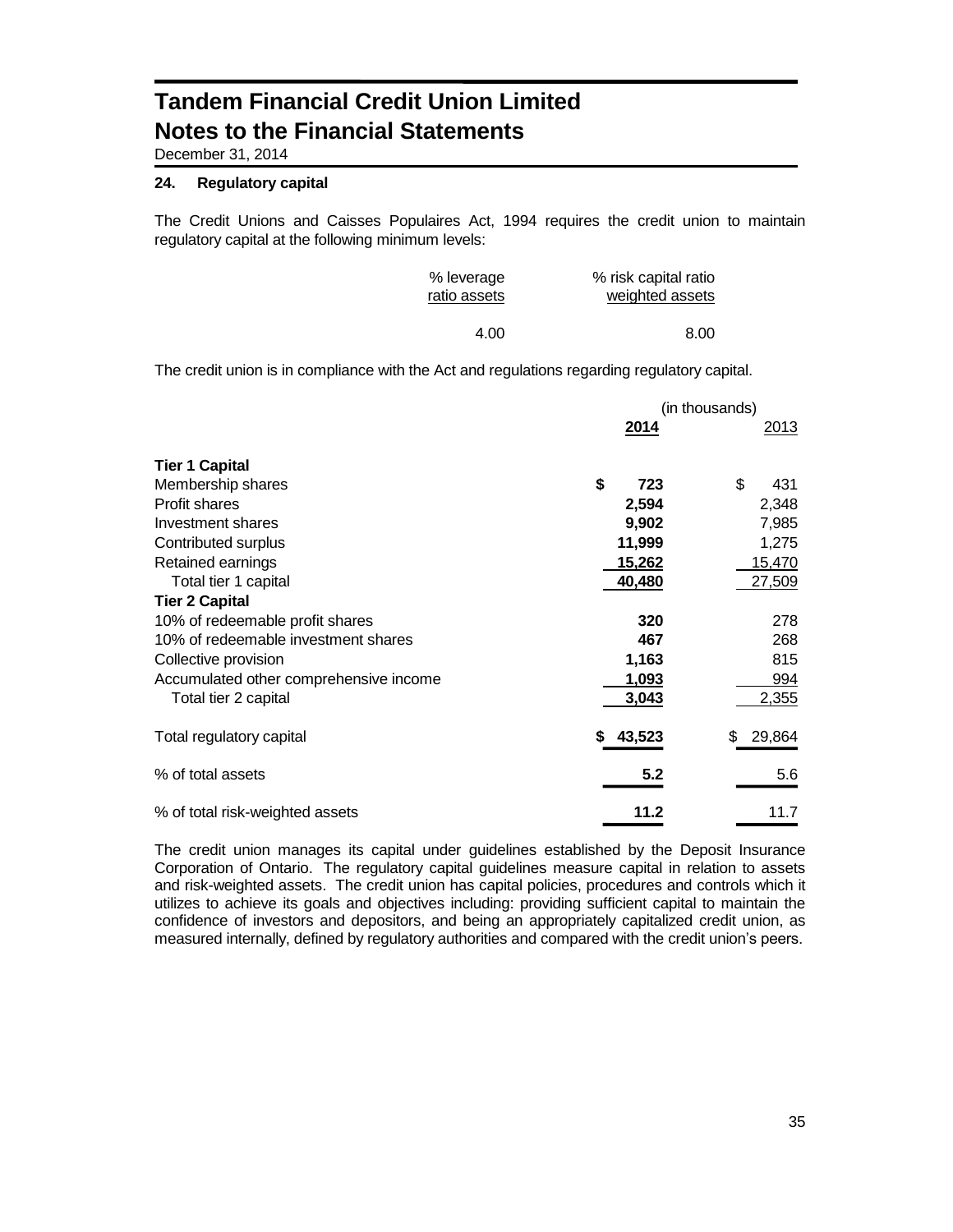December 31, 2014

### **25. Financial instruments**

The estimated fair values of the credit union's financial instruments are set out below. No fair values have been determined for property and equipment or any other asset that is not a financial instrument.  $($ in thousands)

|                                                     |    |              |                   |              |                   | (in thousands) |              |
|-----------------------------------------------------|----|--------------|-------------------|--------------|-------------------|----------------|--------------|
|                                                     |    |              |                   |              | 2014              |                | 2013         |
|                                                     |    |              |                   |              | <b>Fair Value</b> |                | Fair Value   |
|                                                     |    | <b>Book</b>  | Estimated         | Over (Under) |                   |                | Over (Under) |
|                                                     |    | <u>Value</u> | <b>Fair Value</b> |              | <b>Book Value</b> |                | Book Value   |
| Balance at December 31                              |    |              |                   |              |                   |                |              |
| <b>Financial Assets</b>                             |    |              |                   |              |                   |                |              |
| Available for sale                                  |    |              |                   |              |                   |                |              |
| Central 1 Credit union shares<br>CUCO Co-op Class B | \$ | 5,257        | \$<br>5,257       | \$           |                   | \$             |              |
| investment shares                                   |    | 1,441        | 1,441             |              |                   |                |              |
| Fair value through profit or loss                   |    |              |                   |              |                   |                |              |
| Derivative financial instruments                    |    | 868          | 868               |              |                   |                |              |
| Loans and receivables                               |    |              |                   |              |                   |                |              |
| Cash and cash equivalents                           |    | 7,457        | 7,457             |              |                   |                |              |
| Loans to members                                    |    | 753,173      | 756,494           |              | 3,321             |                | 1,523        |
| Liquidity reserves                                  |    | 49,325       | 49,325            |              |                   |                |              |
| <b>Financial Liabilities</b>                        |    |              |                   |              |                   |                |              |
| Other liabilities                                   |    |              |                   |              |                   |                |              |
| Deposits of members                                 |    | \$690,371    | \$691,081         | \$           | 710               | \$             | 248          |
| <b>Shares</b>                                       |    | 1,510        | 1,510             |              |                   |                |              |
| <b>External borrowings</b>                          |    | 10,000       | 10,000            |              |                   |                |              |
| Secured borrowings                                  |    | 82,194       | 82,194            |              |                   |                |              |
| Fair value through profit or loss                   |    |              |                   |              |                   |                |              |
| Derivative financial instruments                    | \$ | 1,352        | \$<br>1,352       | \$           |                   | \$             |              |

The differences between the book and fair values of the credit union's loans, deposits and of other financial instruments are due primarily to changes in interest rates. The carrying value of the credit union's loans to and deposits of members are not adjusted to reflect increases or decreases in fair value due to interest rate changes, as it is the credit union's intention to realize their value over time by holding them to maturity.

Financial assets and liabilities are grouped into three levels based on the significance of inputs used in measuring the fair value of the financial assets and liabilities. The fair value hierarchy has the following levels:

- Level 1: quoted prices (unadjusted) in active markets for identical assets or liabilities;
- Level 2: inputs other than quoted prices included within Level 1 that are observable for the asset or liability, either directly (i.e. as prices) or indirectly (i.e. derived from prices); and
- Level 3: inputs for the asset or liability that are not based on observable market data (unobservable inputs).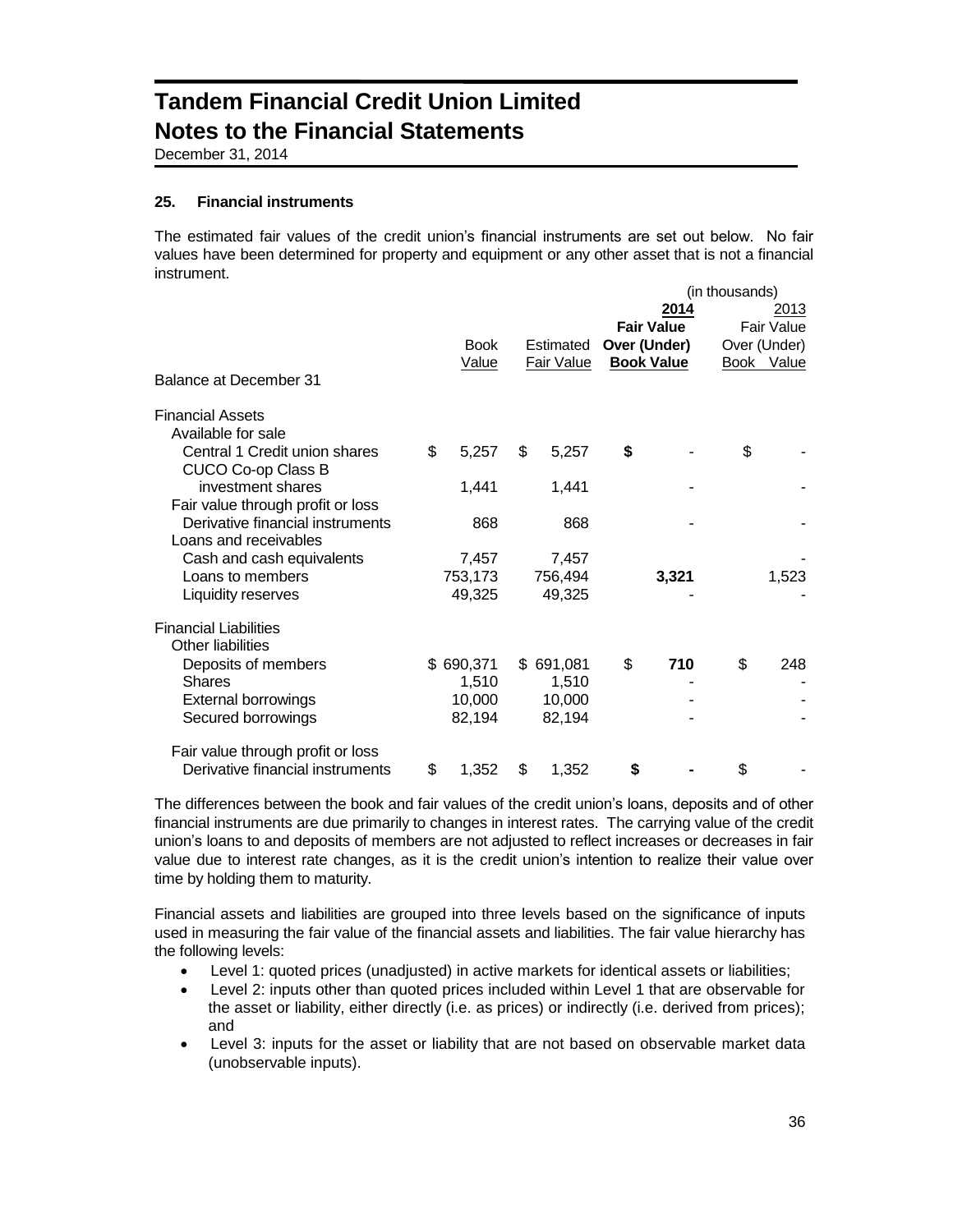December 31, 2014

### **25. Financial instruments** (continued)

The level within which the financial asset or liability is classified, is determined based on the lowest level of significant input to the fair value measurement.

The following methods and assumptions were used to estimate the fair value of financial instruments:

- (a) The fair value of cash and cash equivalents and external borrowings is assumed to approximate their book values, due to their short term nature. These assets and liabilities are classified as Level 1 financial instruments as they are valued using quoted market prices in active markets.
- (b) The estimated fair value of loans carried at amortized cost reflects changes in market price that have occurred since the loans were originated. For fixed-rate loans, estimated fair value is determined by discounting the expected future cash flows related to these loans at current market interest rates for loans with similar credit risks. Fixed rate loans and deposits are classified as Level 3 financial instruments as they are valued using unobservable inputs. For floating-rate loans, changes in interest rates have minimal impact on fair value since loans reprice to the market frequently. On that basis, fair value is assumed to approximate carrying value. Floating-rate loans are classified as Level 2 financial instruments.
- (c) The estimated fair value of fixed rate investments and fixed rate deposits is determined by discounting the expected future cash flows of these investments, deposits and borrowings at current market rates for products with similar terms and credit risks. Fixed rate deposits are classified as Level 3 financial instruments as they are valued using unobservable inputs. Fixed rate investments are classified as Level 2 financial instruments as they are valued using observable inputs other than quoted market prices. For deposits with no defined maturities, fair value is considered to approximate carrying value and are classified as Level 2 financial instruments.
- (d) The estimated fair value of the investment in the CUCO Co-op is determined on a periodic basis by the CUCO Co-operative Association based on the determined or estimated characteristics of the notes, including the interest rate, maturity date, and credit rating. The CUCO Co-operative Association estimates the yield that a potential investor would require in order to purchase each note. This information is used to calculate a net present value for each class of notes. The investment in the CUCO Coop is classified as a Level 3 financial instrument as it is valued using unobservable inputs.
- (e) The estimated fair values of derivative instruments are determined through valuation models on the derivative notional amounts, maturity dates and rates. These are classified as a Level 2 financial instrument as it is valued using observable inputs.
- (f) There have been no reclassifications between Level 2 and Level 3 during the year. A sensitivity analysis is not provided for Level 3 loans and deposits as their fair value would only change as a result of credit risk inputs and these inputs are not expected to be significant.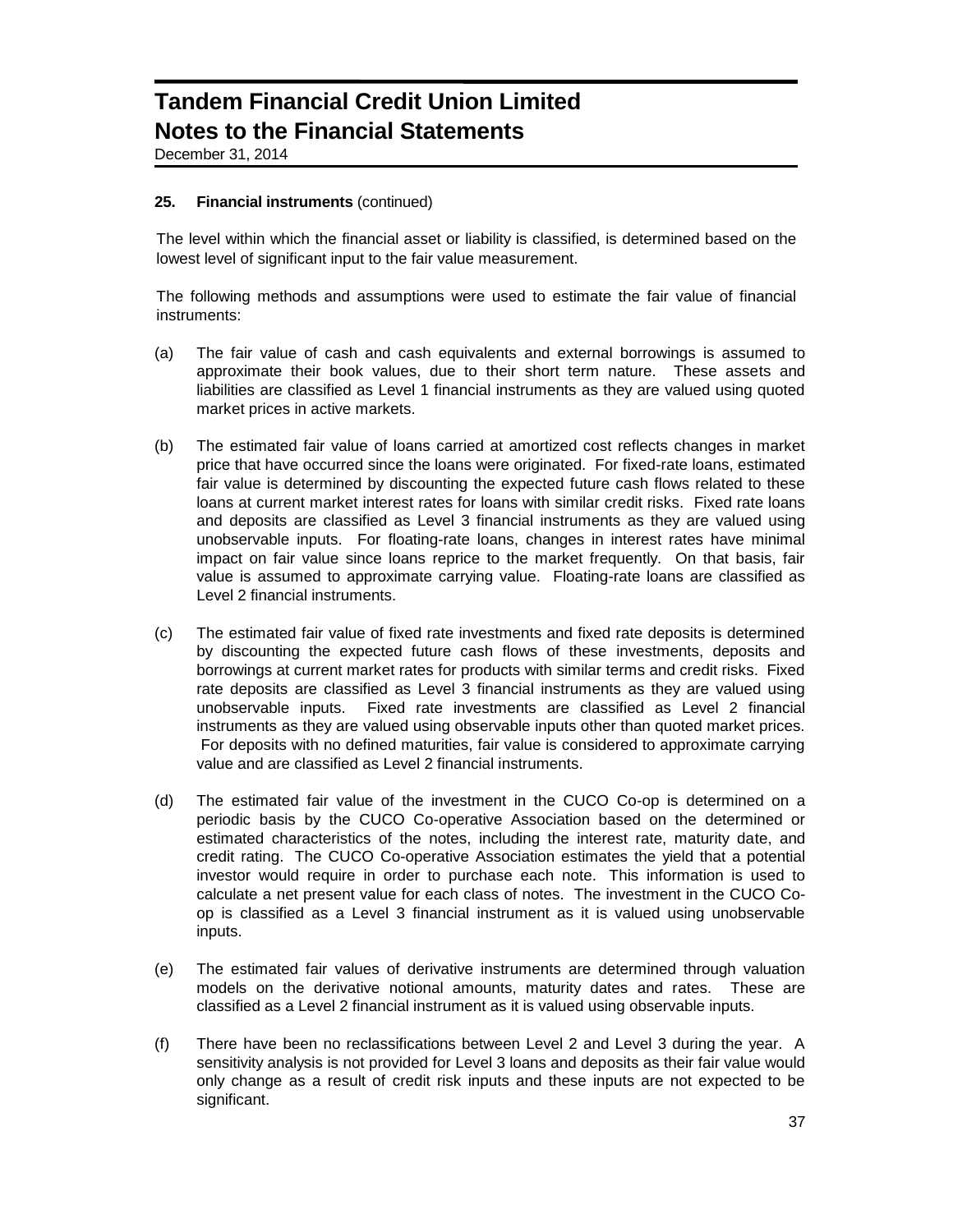December 31, 2014

### **26. Financial instrument risk management**

### **Market risk**

Market risk is the potential for profit or loss from changes in the value of financial instruments. The value of a financial instrument can be affected by changes in interest rates, foreign exchange rates, equity and commodity prices and credit spreads.

The credit union is exposed to market risk in the investment portfolio as well as through nontrading activities.

Market risk in investment activities is managed by the senior management of the credit union and the Investment Committee. Every investment transaction is guided by policy and regulatory limitations.

Market risk exposure exists in non-trading credit union transactions with members which primarily includes deposit taking and lending. These are also referred to as "asset and liability" positions.

Asset and liability management deals with managing the market risks of the traditional credit union activities. Market risks primarily include interest rate risk and foreign currency risk.

#### **Foreign currency risk**

The credit union is subject to currency risk through its U.S. dollar denominated operating activities. Changes in the exchange rate may result in a decrease or increase in the gain or loss on foreign exchange. Activities that expose the credit union to currency risk are measured, monitored and controlled daily to minimize risk.

The credit union's exposure to changes in currency exchange rates shall be controlled by limiting the unhedged foreign currency exposure to \$ 150,000 in U.S. funds.

For the year-ended December 31, 2014, the credit union's exposure to foreign exchange risk is within policy.

There have been no significant changes from the previous year in the exposure to risk or policies, procedures and methods used to measure the risk.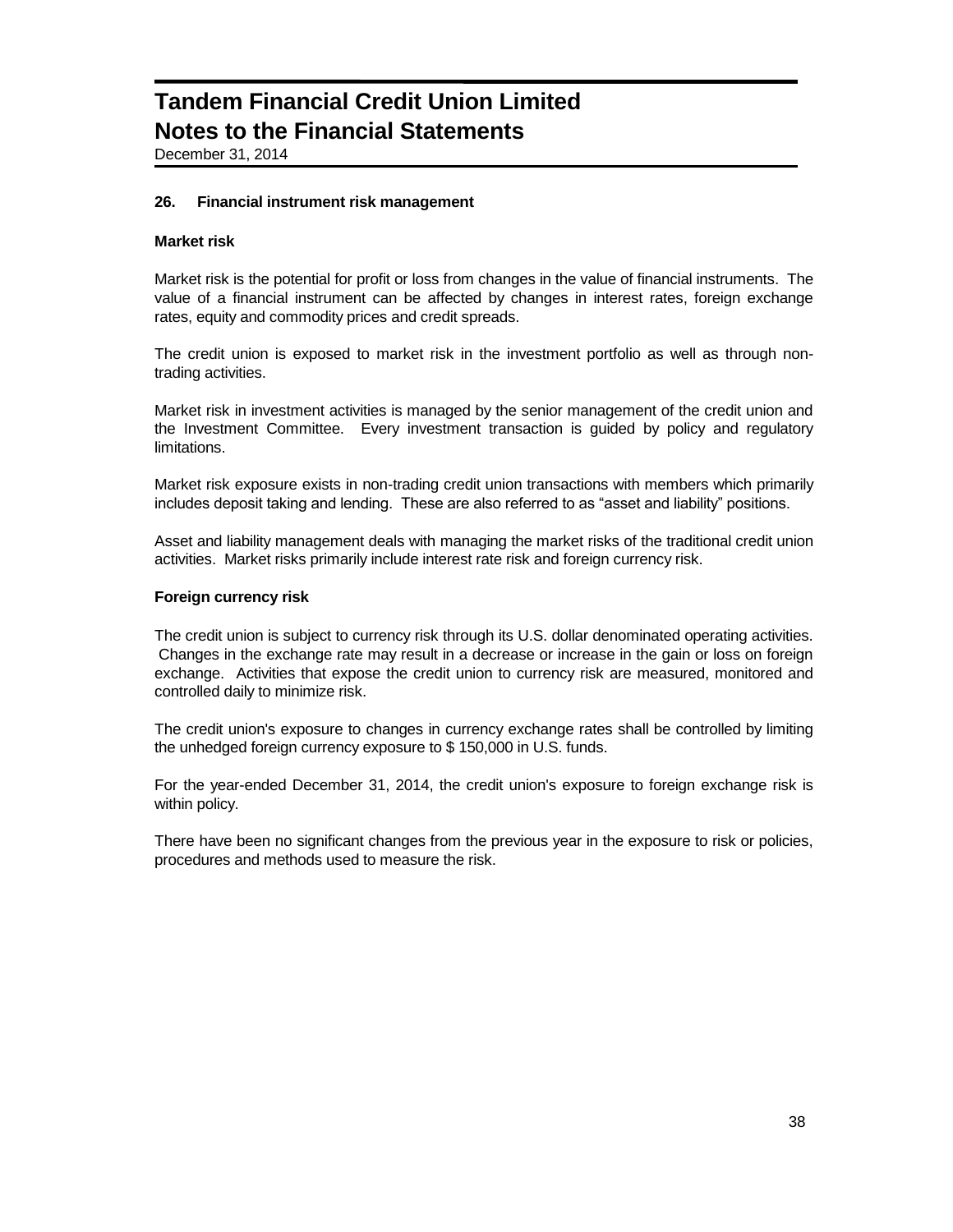December 31, 2014

### **26. Financial instrument risk management** (continued)

## **Credit risk**

Credit risk is the risk that the counterparty to a financial asset will default resulting in the credit union incurring a financial loss. The credit exposure is mitigated through the use of Board approved credit policies governing the credit union's credit portfolio and with credit practices that limit transactions according to the borrowers' credit quality. A substantial portion of the credit union's loans to members are secured by residential properties. Credit risk rating systems are designed to assess and quantify the risk inherent in credit activities in an accurate and consistent manner. To assess credit risk, the credit union takes into consideration the member's character, ability to pay, and value of collateral available to secure the loan.

There have been no significant changes from the previous year in the exposure to risk or policies, procedures and methods used to measure the risk.

### **Liquidity risk**

Liquidity risk is the risk that the credit union cannot meet a demand for cash or fund obligations as they come due. Demand for cash can result from withdrawals of deposits, debt maturities and commitments to provide credit. Liquidity risk also includes the risk of not being able to liquidate assets in a timely manner at a reasonable price. Senior management manages liquidity risk and monitors the cash and funding needs on a daily basis.

The credit union has set a minimum liquidity ratio of 6%.

There have been no significant changes from the previous year in the exposure to risk or policies, procedures and methods used to measure the risk.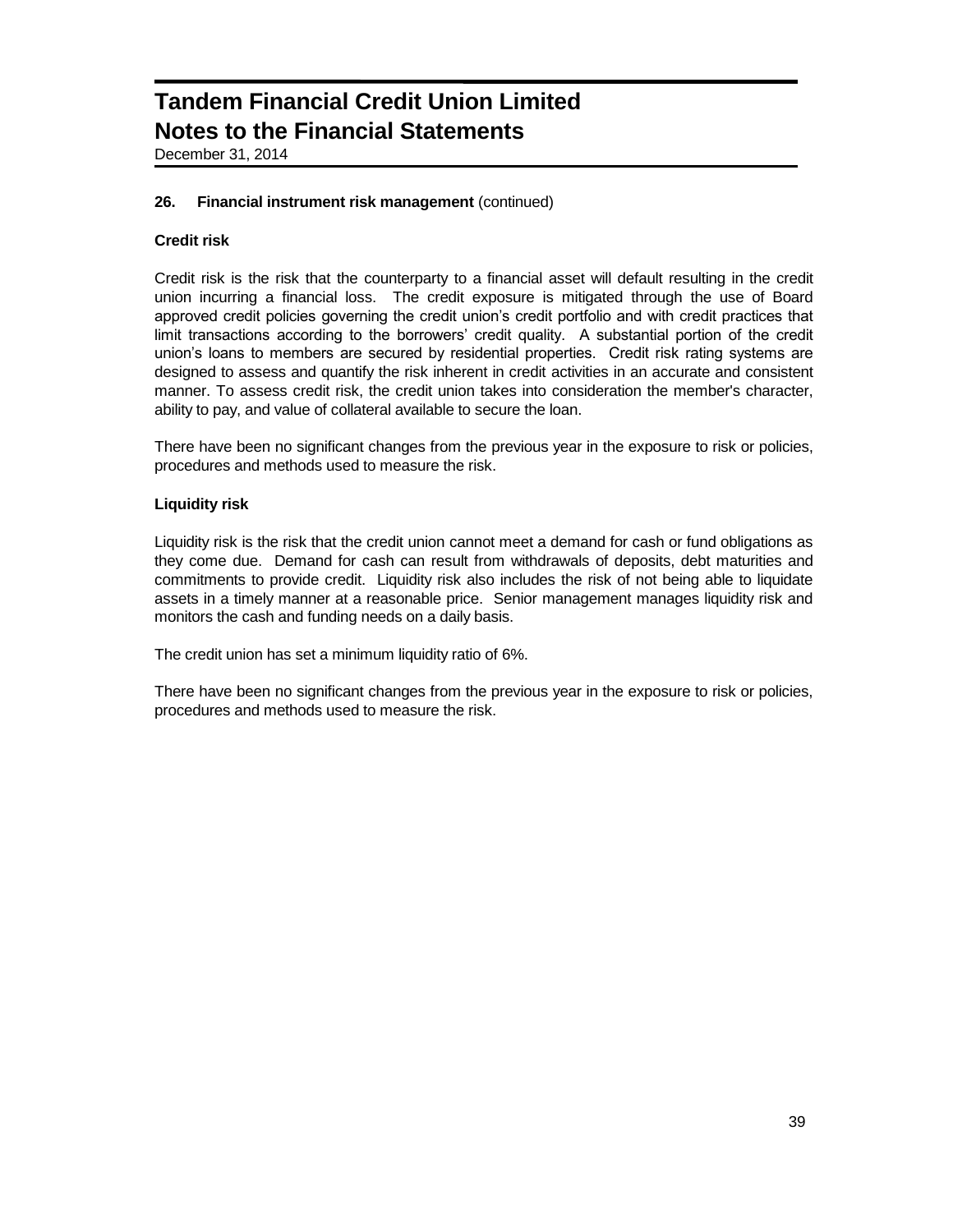December 31, 2014

### **26. Financial instrument risk management** (continued)

### **Structural risk**

Structural risk is defined as the risk that the credit union's ability to meet business objectives will be adversely affected by volatility in market rates. The credit union manages structural risk using an Earnings at Risk approach. The primary objective of this approach is to maximize earnings on a consistent basis while minimizing reductions to net income resulting from changes in future interest rates.

Structural risk is monitored through the Structural Risk Management Policy with the objective of ensuring that the credit union manages its cash flows in a manner that contributes adequately to earnings and limits the risk to the financial margin and equity of the credit union. The objectives are also to ensure product terms, pricing and balance sheet mix, to balance member product demands with the need to protect the equity of the credit union, and to ensure that financial derivative instruments be used only to limit interest rate risk and not be used for speculative or investment purposes.

The credit union uses income simulation modelling to measure exposure to changes in interest rates over short term periods. Earnings at risk are calculated by forecasting the net interest margin for the next 12 month period using most likely assumptions. Most likely assumptions include management's best estimates for planned growth rates and the use of future interest rates. Planned growth rates are recorded at the start of the fiscal period as initially set out in the budget and modified to actual experience through the fiscal period. Future interest rates on new business and product renewals are determined using the future interest rates derived mathematically based on the term structure of interest rates. The impact of rate shock scenarios are measured against the most likely forecast. The resulting change in the forecast as a result of interest rate shocks is then compared to the most likely forecast to determine the earnings at risk amount. Maximum change limits under these interest rate scenarios have been set by the Board of Directors. These scenarios are based on hypothetical simulations assuming the markets are shocked with 50 or 100 basis point volatility. At the current time, the credit union is in compliance with all limits set by the Structural Risk Management Policy.

|                                        | <b>Maximum</b>            | <b>Projected Change</b> |               |
|----------------------------------------|---------------------------|-------------------------|---------------|
| Asset/Liability Management Limits      | Change Limit              | to Earnings             | <b>Status</b> |
|                                        | (in thousands of dollars) |                         |               |
| Most Likely Shocked + 100 basis points | 19.137                    | 1.350                   | Compliant     |
| Most Likely Shocked + 50 basis points  | 18.524                    | 737                     | Compliant     |
| Most Likely Forecast Scenario          | 17.787                    | 0                       | Compliant     |
| Most Likely Shocked - 50 basis points  | 18,131                    | 344                     | Compliant     |
| Most Likely Shocked - 100 basis points | 18.475                    | 688                     | Compliant     |